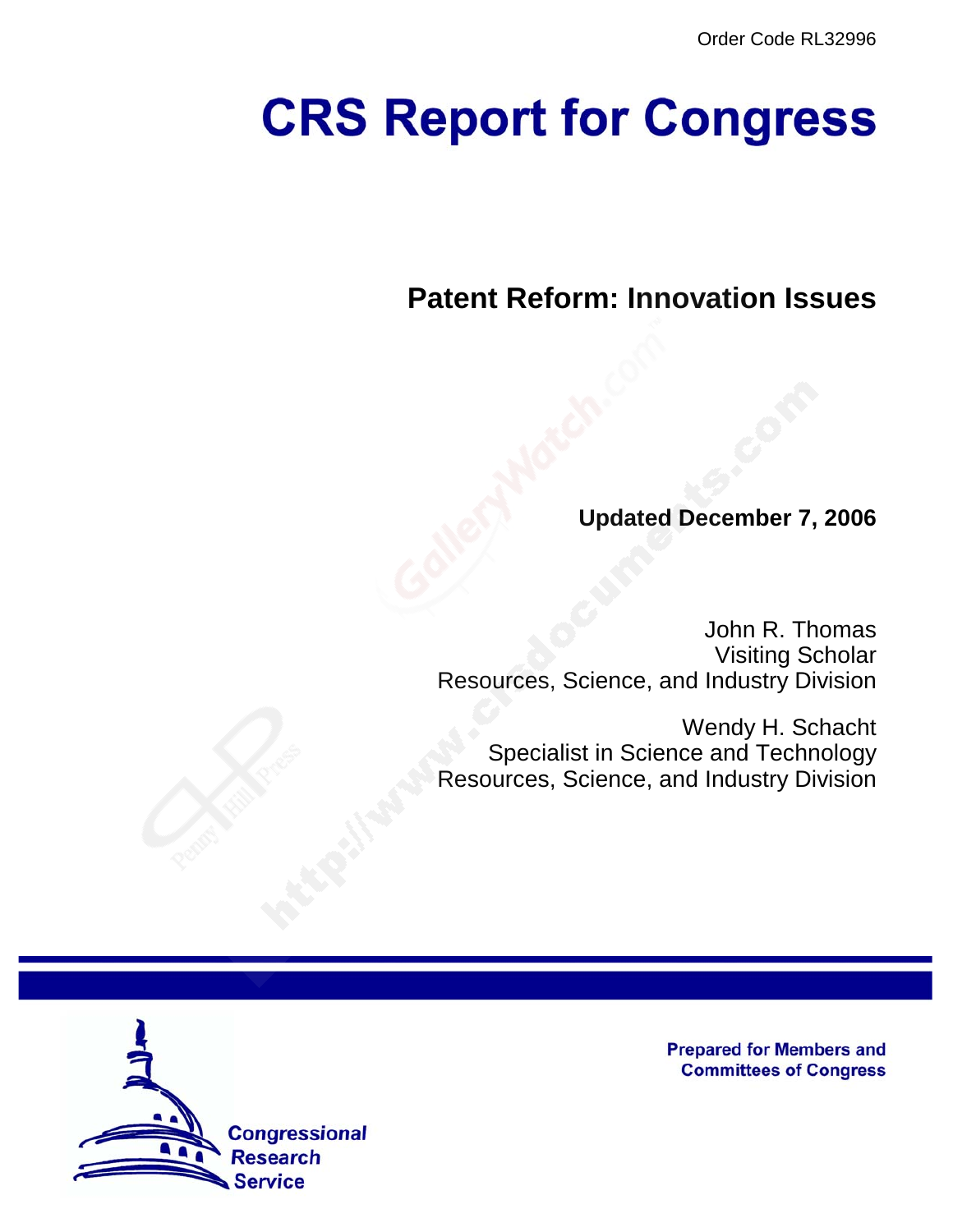## Patent Reform: Innovation Issues

### **Summary**

Congressional interest in patent policy and possible patent reform has expanded as the importance of intellectual property to innovation has increased. Patent ownership is perceived as an incentive to the technological advancement that leads to economic growth. However, growing interest in patents has been accompanied by persistent concerns about the fairness and effectiveness of the current system. Several recent studies, including those by the National Academy of Sciences and the Federal Trade Commission, have recommended patent reform to address perceived deficiencies in the operation of the patent regime. Other experts maintain that major alterations in existing law are unnecessary and that the patent process can adapt, and is adapting, to technological progress.

Patent reform proposals considered during the 109<sup>th</sup> Congress would have worked significant legal reforms to the patent system. Among the more notable of these proposed changes was a shift to a first-inventor-to-file priority system; substantive and procedural modifications to the patent law doctrines of willful infringement and inequitable conduct; and adoption of post-issuance opposition proceedings, prior user rights, and pre-issuance publication of all pending applications. Several of these proposals have been the subject of discussion within the patent community for many years, but others are more novel propositions.

Prior legislative reform efforts would have also addressed several issues of concern, including the quality of issued patents, the expense and complexity of patent litigation, harmonization of U.S. patent law with the laws of our leading trading partners, potential abuses committed by patent speculators, and the special needs of individual inventors, universities, and small firms with respect to the patent system. In addition, although the existing patent statute in large measure applies the same basic rules to different sorts of inventions, regardless of the technological field of that invention, the patent system is widely believed to impact different industries in varying ways.

The provisions of the proposed legislation would arguably have worked the most sweeping reforms to the U.S. patent system since the nineteenth century. However, many of these proposals, such as pre-issuance publication, prior user rights, and oppositions, have already been implemented in U.S. law to a more limited extent. These and other reforms, such as the first-inventor-to-file priority system and elimination of the best mode requirement, also reflect the decades-old patent practices of Europe, Japan, and our other leading trading partners.

Other knowledgeable observers are nonetheless concerned that certain of these proposals would weaken the patent right, thereby diminishing needed incentives for innovation. Some also believe that changes of this magnitude, occurring at the same time, do not present the most prudent course for the patent system. Patent reform therefore confronts Congress with difficult legal, practical, and policy issues, but also with apparent possibilities for altering and possibly improving the legal regime that has long been recognized as an engine of innovation within the U.S. economy.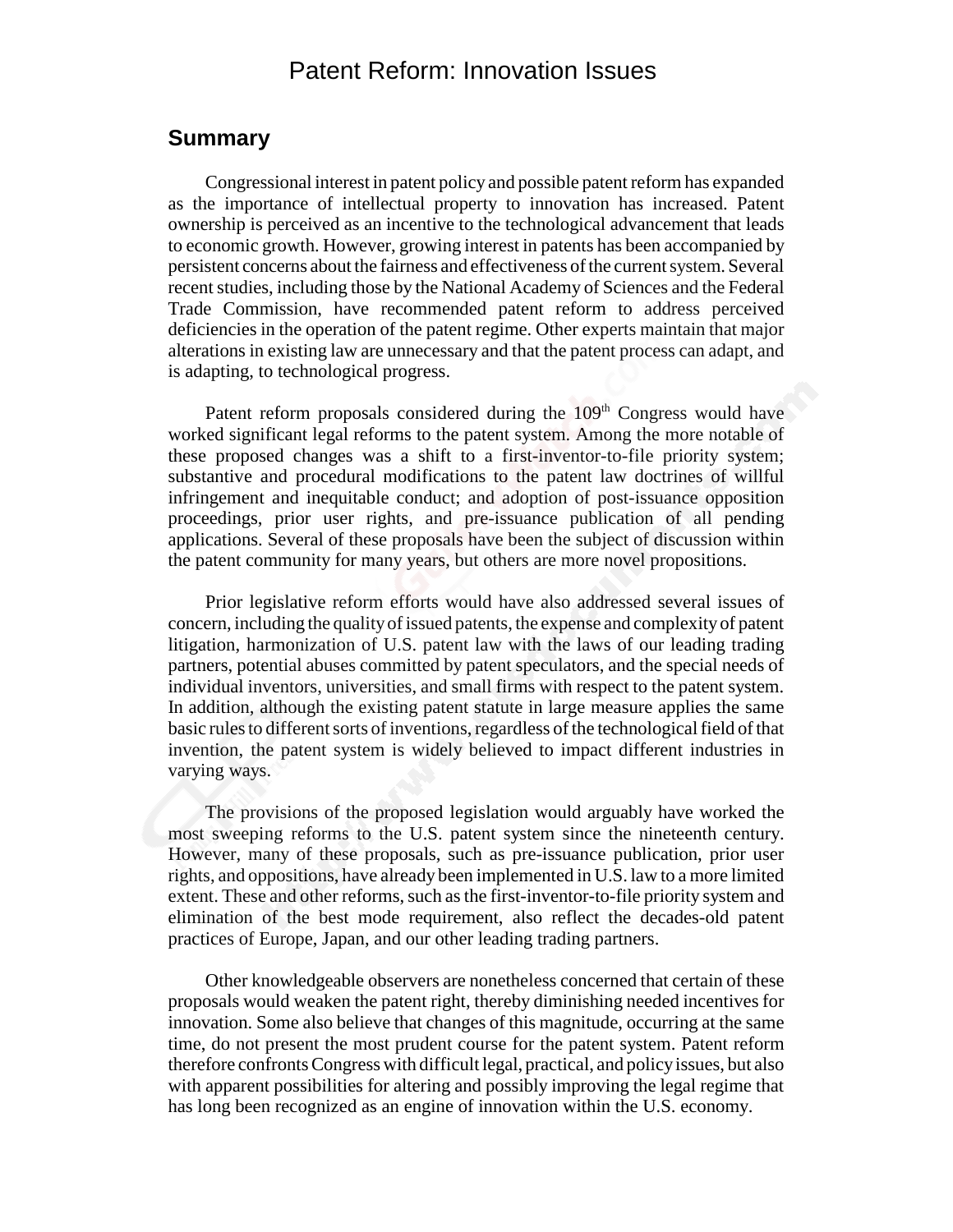## **Contents**

This report was funded in part by a grant from the John D. and Catherine T. MacArthur Foundation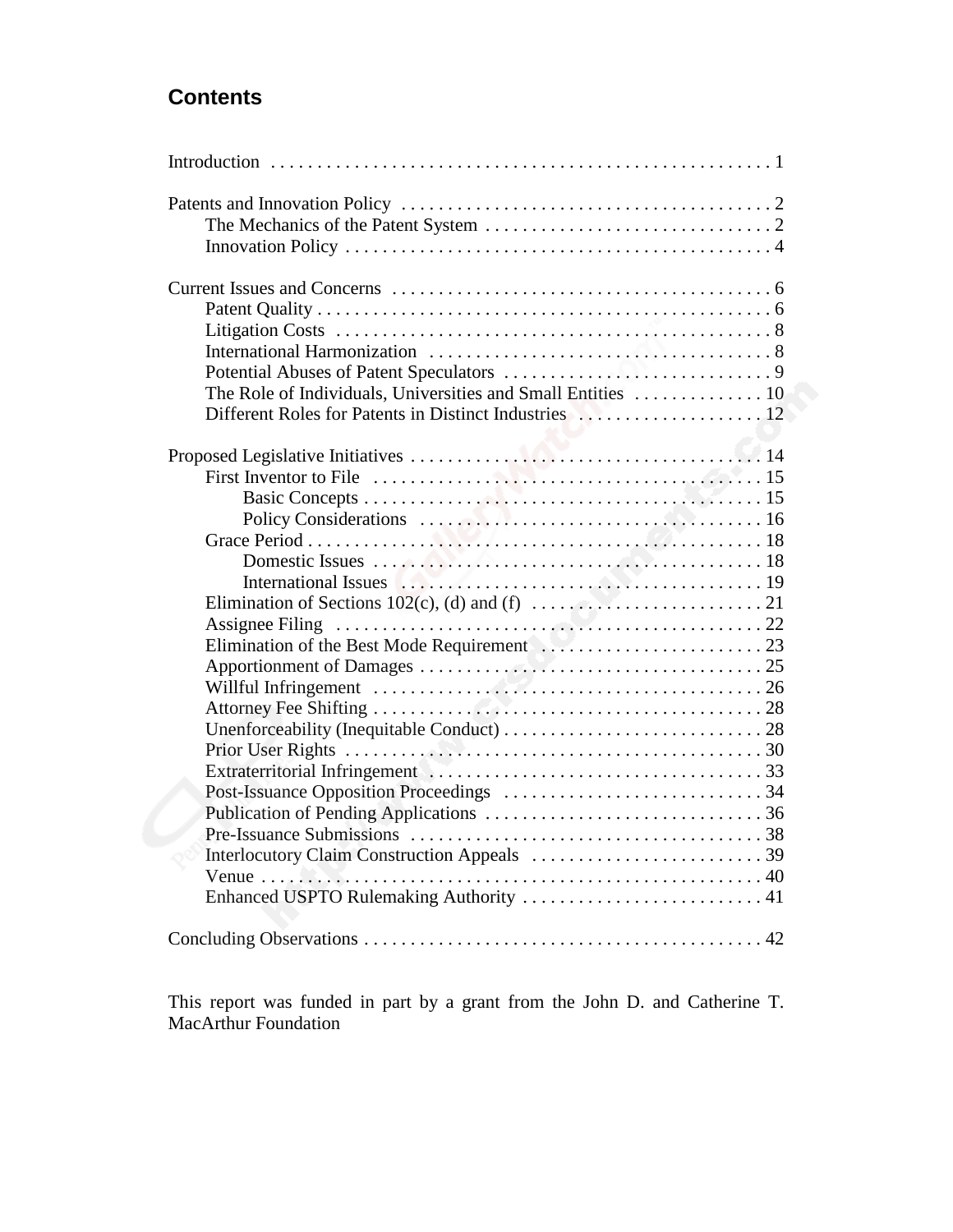# Patent Reform: Innovation Issues

## **Introduction**

Congressional interest in patent reform has increased as the patent system becomes more significant to U.S. industry. There is broad agreement that more patents are sought and enforced then ever before; that the attention paid to patents in business transactions and corporate boardrooms has dramatically increased; and that the commercial and social significance of patent grants, licenses, judgments, and settlements is at an all-time high. $<sup>1</sup>$  As the United States becomes even more of a</sup> high-technology, knowledge-based economy, the importance of patents may grow even further in the future.

Increasing interest in patents has been accompanied by persistent concerns about the fairness and effectiveness of the current system. Several recent studies, including those by the National Academy of Sciences and the Federal Trade Commission, have recommended legal reform to address perceived deficiencies in the operation of the patent regime.<sup>2</sup> Other experts maintain that major alterations in existing law are unnecessary and that the patent process can adapt, and is adapting, to technological progress.

Both houses of the 109<sup>th</sup> Congress considered bills that attempted to respond to current concerns about the functioning of the patent process. With respect to the House of Representatives, H.R. 2795 was originally introduced on April 4, 2005. Titled the "Patent Reform Act of 2005," H.R. 2795 was then subject to a Chairman's Substitute Amendment on July 26, 2005. This report will focus upon this latter amendment. Efforts in the House of Representatives were complemented by a distinct "Patent Reform Act of 2006," S. 3818, that was introduced in the Senate on August 3, 2006. Although neither of the bills resulted in enacted legislation, they may contribute to further discussion of patent reform in the  $110<sup>th</sup>$  Congress.

Both the House and the Senate bills proposed significant legal reforms to the patent system. Among these reforms were a shift to a first-inventor-to-file priority

<sup>&</sup>lt;sup>1</sup> Statistics from the United States Patent and Trademark Office (USPTO) support this account. In 1980, the USPTO received 104,329 utility patent applications; by 2003, this number had grown to 342,441 applications. During the same time period, the number of U.S. patents granted on an annual basis grew from 61,810 to 169,028. U.S. Patent and Trademark Office, *U.S. Patent Statistics, Calendar Years 1863 - 2003* [available at [http://www.uspto.gov]].

<sup>&</sup>lt;sup>2</sup> National Research Council, National Academy of Sciences, *A Patent System for the 21st Century*, [Washington, National Academies Press, 2004] and Federal Trade Commission, *To Promote Innovation: The Proper Balance of Competition and Patent Law and Policy*, October 2003, available at [http://www.ftc.gov].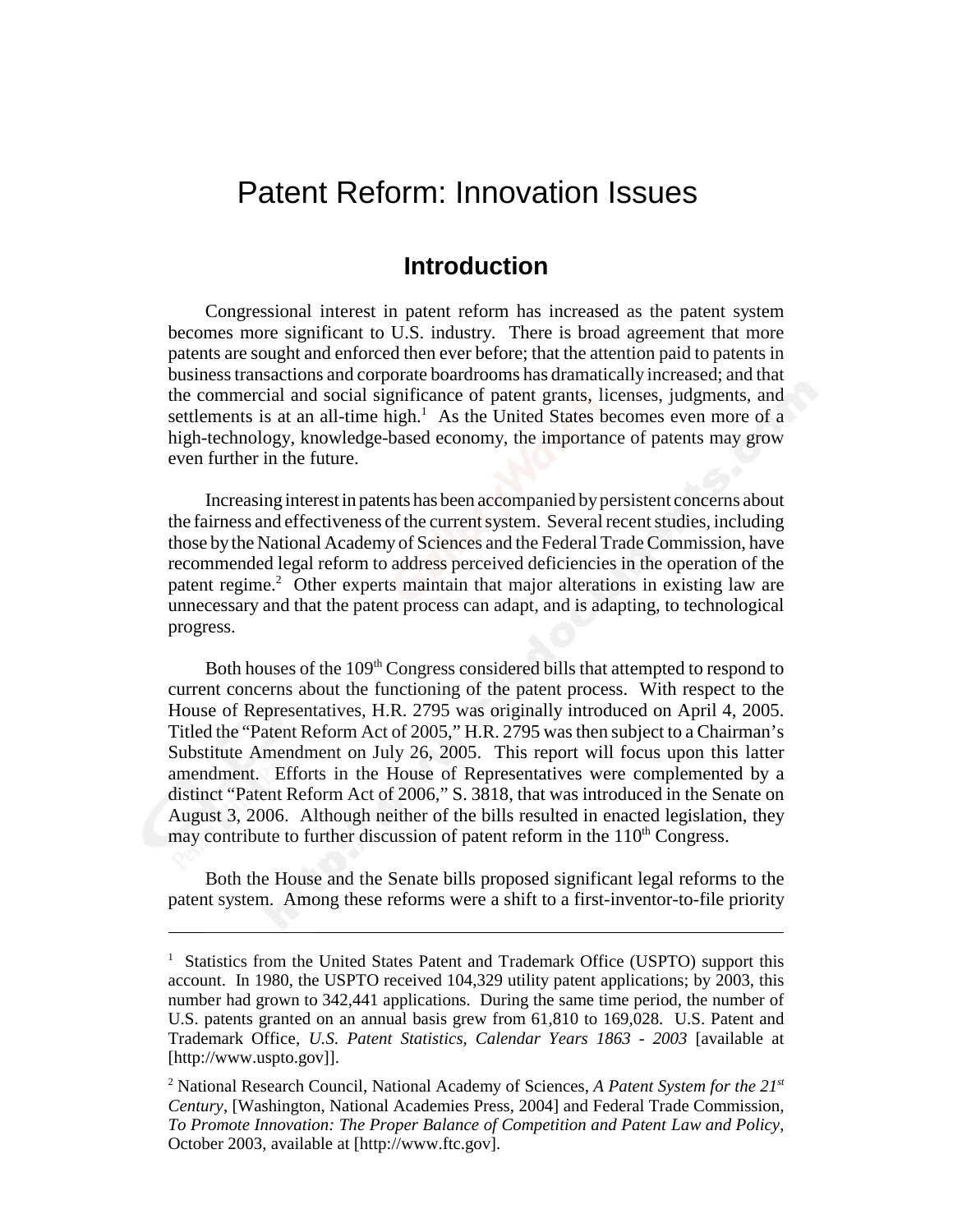system; substantive and procedural modifications to the patent law doctrines of willful infringement and inequitable conduct; and adoption of assignee filing, postissuance opposition proceedings, prior user rights, and pre-issuance publication of all pending applications. Several of these proposals have been the subject of discussion within the patent community for many years, but others present more novel propositions.

This study provides an overview of current patent reform issues. It begins by offering a summary of the structure of the current patent system and the role of patents in innovation policy. The report then reviews some of the broader issues and concerns, including patent quality, the high costs of patent litigation, international harmonization, and speculation in patents, that have motivated these diverse legislative reform proposals. The specific components of this legislation are then identified and reviewed in greater detail.

## **Patents and Innovation Policy**

#### **The Mechanics of the Patent System**

The patent system is grounded in Article I, Section 8, Clause 8 of the U.S. Constitution, which states that "The Congress Shall Have Power . . . To promote the Progress of Science and useful Arts, by securing for limited Times to Authors and Inventors the exclusive Right to their respective Writings and Discoveries . . . ." As mandated by the Patent Act of  $1952$ ,<sup>3</sup> U.S. patent rights do not arise automatically. Inventors must prepare and submit applications to the U.S. Patent and Trademark Office (USPTO) if they wish to obtain patent protection.<sup>4</sup> USPTO officials known as examiners then assess whether the application merits the award of a patent.<sup>5</sup> The patent acquisition process is commonly known as "prosecution."6

In deciding whether to approve a patent application, a USPTO examiner will consider whether the submitted application fully discloses and distinctly claims the invention.<sup>7</sup> In addition, the application must disclose the "best mode," or preferred way, that the applicant knows to practice the invention.<sup>8</sup> The examiner will also determine whether the invention itself fulfills certain substantive standards set by the patent statute. To be patentable, an invention must be useful, novel and nonobvious. The requirement of usefulness, or utility, is satisfied if the invention is operable and

<sup>3</sup> P.L. 82-593, 66 Stat. 792 (codified at Title 35 United States Code).

<sup>4</sup> 35 U.S.C. § 111.

<sup>5</sup> 35 U.S.C. § 131.

<sup>&</sup>lt;sup>6</sup> John R. Thomas, "On Preparatory Texts and Proprietary Technologies: The Place of Prosecution Histories in Patent Claim Interpretation," 47 *UCLA Law Review* (1999), 183.

<sup>7</sup> 35 U.S.C. § 112.

<sup>8</sup> *Ibid*.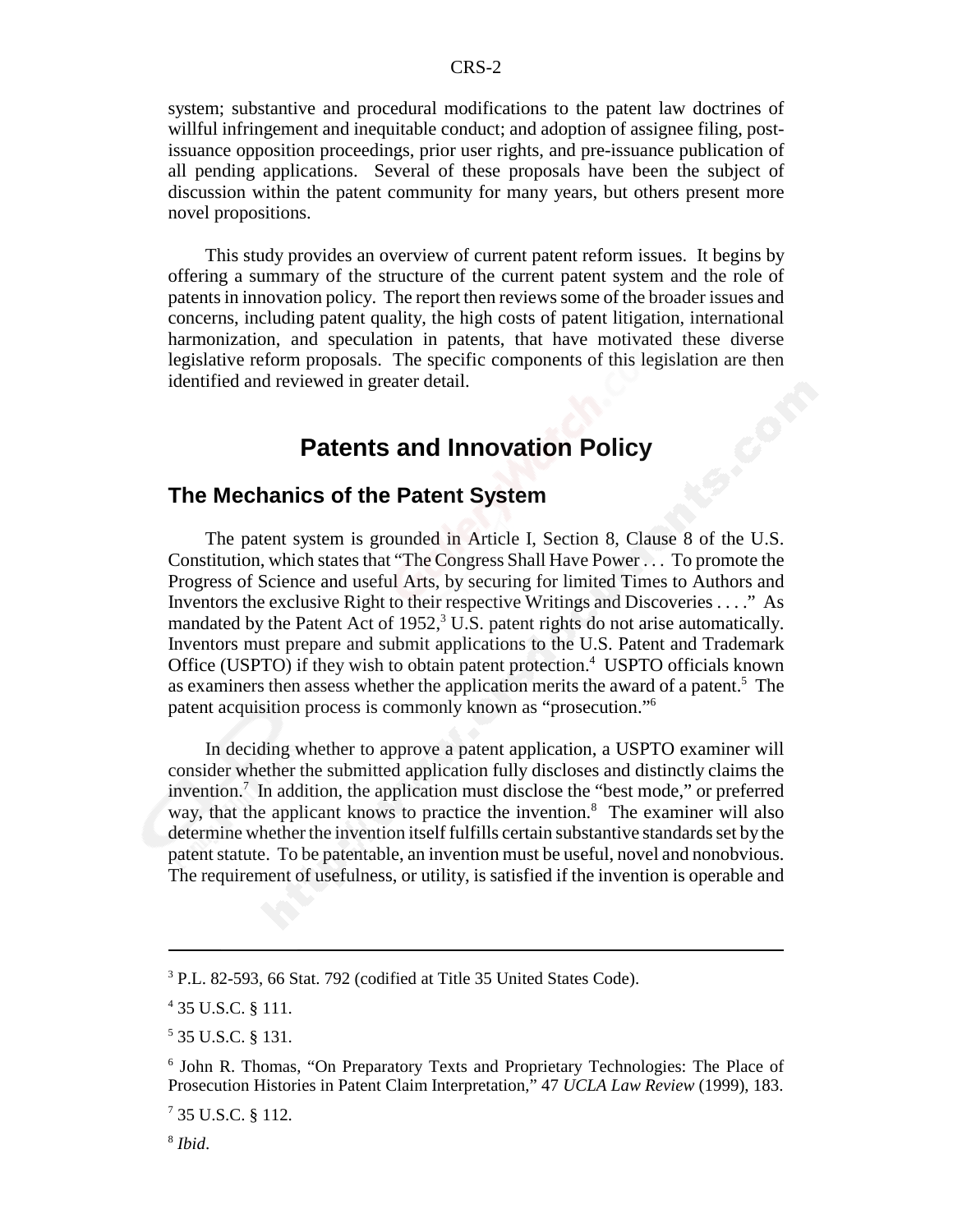provides a tangible benefit.<sup>9</sup> To be judged novel, the invention must not be fully anticipated by a prior patent, publication or other state-of-the-art knowledge that is collectively termed the "prior art."10 A nonobvious invention must not have been readily within the ordinary skills of a competent artisan at the time the invention was made. $11$ 

If the USPTO allows the patent to issue, the patent proprietor obtains the right to exclude others from making, using, selling, offering to sell or importing into the United States the patented invention.<sup>12</sup> Those who engage in these acts without the permission of the patentee during the term of the patent can be held liable for infringement. Adjudicated infringers may be enjoined from further infringing acts.<sup>13</sup> The patent statute also provides for the award of damages "adequate to compensate for the infringement, but in no event less than a reasonable royalty for the use made of the invention by the infringer."14

The maximum term of patent protection is ordinarily set at 20 years from the date the application is filed.<sup>15</sup> At the end of that period, others may employ that invention without regard to the expired patent.

Patent rights are not self-enforcing. Patentees who wish to compel others to observe their rights must commence enforcement proceedings, which most commonly consist of litigation in the federal courts. Although issued patents enjoy a presumption of validity, accused infringers may assert that a patent is invalid or unenforceable on a number of grounds.<sup>16</sup> The U.S. Court of Appeals for the Federal Circuit (Federal Circuit) possesses national jurisdiction over most patent appeals from the district courts.17 The U.S. Supreme Court enjoys discretionary authority to review cases decided by the Federal Circuit.<sup>18</sup>

- 12 35 U.S.C. § 271(a).
- 13 35 U.S.C. § 283.
- 14 35 U.S.C. § 284.

<sup>15</sup> 35 U.S.C. § 154(a)(2). Although patent term is based upon the filing date, the patentee gains no enforceable legal rights until the USPTO allows the application to issue as a granted patent. A number of Patent Act provisions may modify the basic 20-year term, including examination delays at the USPTO and delays in obtaining marketing approval for the patented invention from other federal agencies.

16 35 U.S.C. § 282.

<sup>9</sup> 35 U.S.C. § 101.

<sup>10 35</sup> U.S.C. § 102.

<sup>&</sup>lt;sup>11</sup> 35 U.S.C. § 103.

 $17$  28 U.S.C. § 1295(a)(1).

 $18$  28 U.S.C. § 1254(1).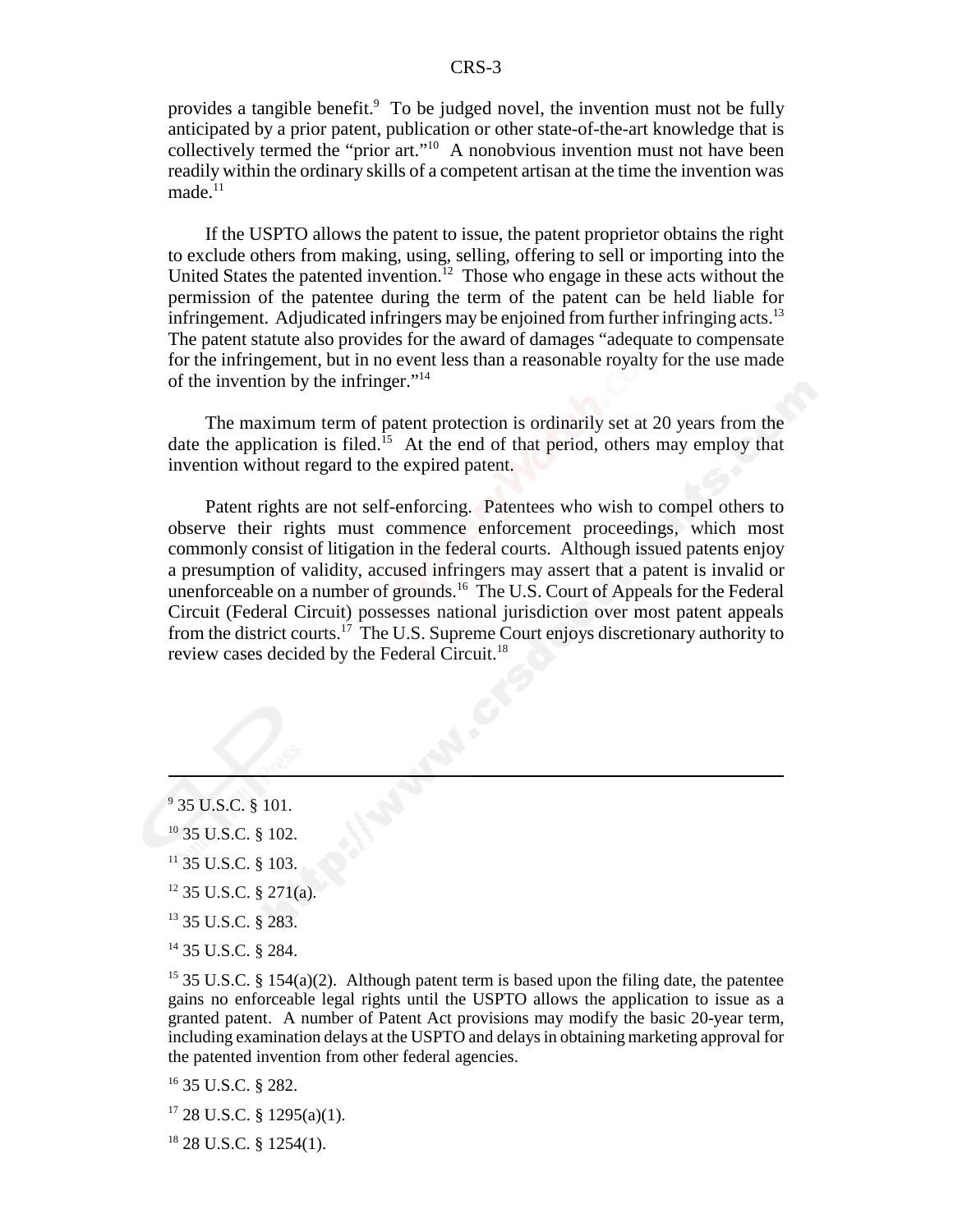## **Innovation Policy**

Patent ownership is perceived to be an incentive to innovation, the basis for the technological advancement that contributes to economic growth. It is through the commercialization and use of new products and processes that productivity gains are made and the scope and quality of goods and services are expanded. Award of a patent is intended to stimulate the investment necessary to develop an idea and bring it to the marketplace embodied in a product or process. Patent title provides the recipient with a limited-time monopoly over the use of his discovery in exchange for the public dissemination of information contained in the patent application. This is intended to permit the inventor to receive a return on the expenditure of resources leading to the discovery but does not guarantee that the patent will generate commercial benefits. The requirement for publication of the patent is expected to stimulate additional innovation and other creative means to meet similar and expanded demands in the marketplace.

Innovation produces new knowledge. One characteristic of this knowledge is that it is a "public good," a good that is not consumed when it is used. This "public good" concept underlies the U.S. patent system. Absent a patent system, "free riders" could easily duplicate and exploit the inventions of others. Further, because they incurred no cost to develop and perfect the technology involved, copyists could undersell the original inventor. The resulting inability of inventors to capitalize on their inventions would lead to an environment where too few inventions are made.<sup>19</sup> The patent system corrects this market failure problem by providing innovators with an exclusive interest in their inventions, thereby allowing them to capture its marketplace value.

The regime of patents purportedly serves other goals as well. The patent system encourages the disclosure of products and processes, for each issued patent must include a description sufficient to enable skilled artisans to practice the patented invention.<sup>20</sup> At the close of the patent's twenty-year term,<sup>21</sup> others may practice the claimed invention without regard to the expired patent. In this manner the patent system ultimately contributes to the growth of the public domain.

Even during their term, issued patents may also encourage others to "invent around" the patentee's proprietary interest. A patentee may point the way to new products, markets, economies of production and even entire industries. Others can build upon the disclosure of a patent instrument to produce their own technologies that fall outside the exclusive rights associated with the patent. $^{22}$ 

The patent system has also been identified as a facilitator of markets. Absent patent rights, an inventor may have scant tangible assets to sell or license. In

<sup>19</sup> *See* Rebecca S. Eisenberg, "Patents and the Progress of Science: Exclusive Rights and Experimental Use," 56 *University of Chicago Law Review* 1017 (1989).

<sup>20 35</sup> U.S.C. § 112.

 $21$  35 U.S.C. § 154.

<sup>22</sup> Eisenberg, *supra,* at 1017.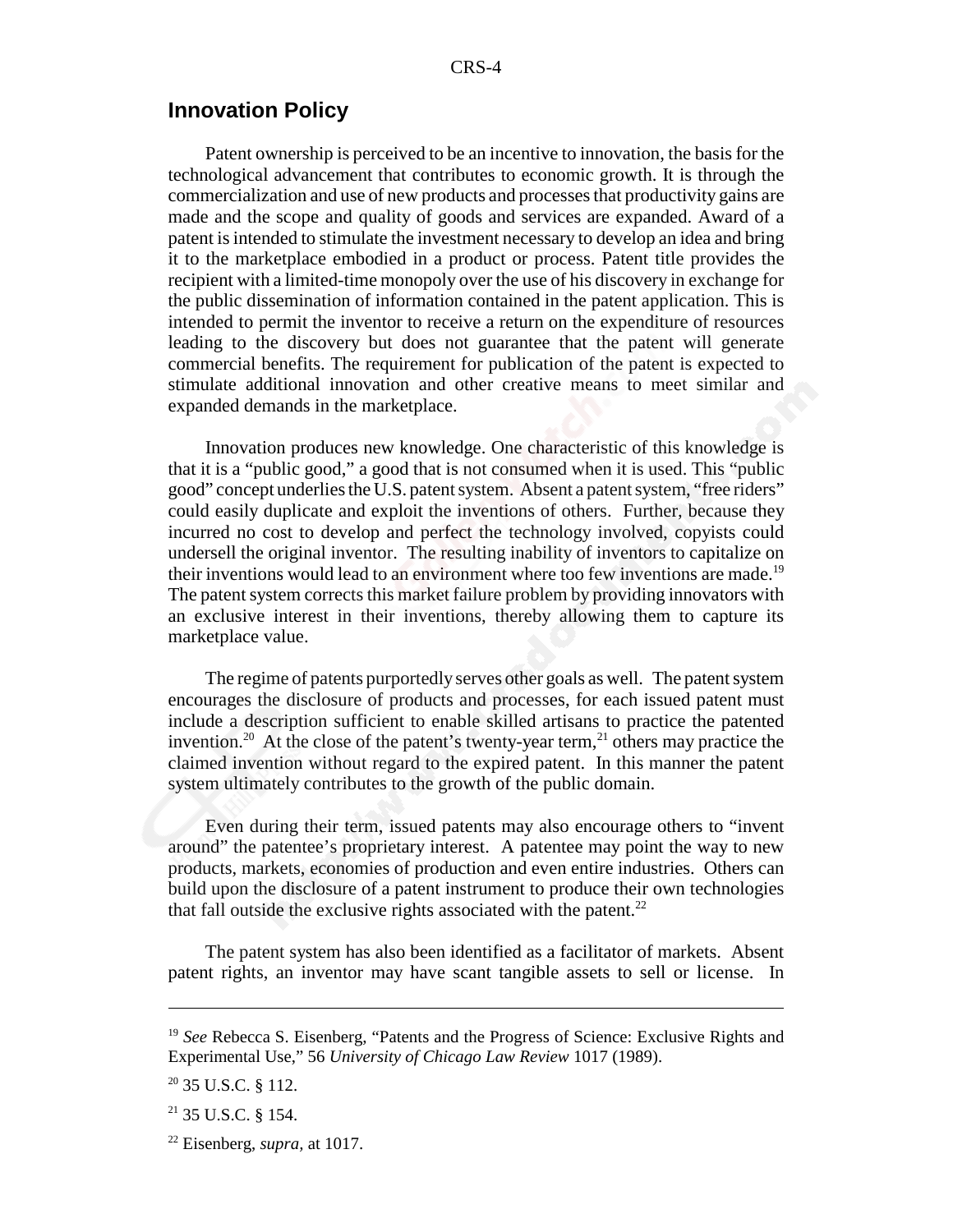addition, an inventor might otherwise be unable to police the conduct of a contracting party. Any technology or know-how that has been disclosed to a prospective licensee might be appropriated without compensation to the inventor. The availability of patent protection decreases the ability of contracting parties to engage in opportunistic behavior. By lowering such transaction costs, the patent system may make technology-based transactions more feasible.<sup>23</sup>

Through these mechanisms, the patent system can act in more socially desirable ways than its chief legal alternative, trade secret protection. Trade secrecy guards against the improper appropriation of valuable, commercially useful and secret information. In contrast to patenting, trade secret protection does not result in the disclosure of publicly valuable information. That is because an enterprise must take reasonable measures to keep secret the information for which trade secret protection is sought. Taking the steps necessary to maintain secrecy, such as implementing physical security measures, also imposes costs that may ultimately be unproductive for society. $24$ 

The patent system has long been subject to criticism, however. Some observers have asserted that the patent system is unnecessary due to market forces that already suffice to create an optimal level of innovation. The desire to obtain a lead time advantage over competitors, as well as the recognition that technologically backward firms lose out to their rivals, may well provide sufficient inducement to invent without the need for further incentives.<sup>25</sup> Other commentators believe that the patent system encourages industry concentration and presents a barrier to entry in some markets.<sup>26</sup> Still other observers believe that the patent system too frequently attracts speculators who prefer to acquire and enforce patents rather than engage in socially productive activity.27

When analyzing the validity of these competing views, it is important to note the lack of rigorous analytical methods available for studying the effect of the patent law upon the U.S. economy as a whole. The relationship between innovation and patent rights remains poorly understood. As a result, current economic and policy tools do not allow us to calibrate the patent system precisely in order to produce an optimal level of investment in innovation. Thus, each of the arguments for and against the patent system remains open to challenge by those who are unpersuaded by their internal logic.

<sup>&</sup>lt;sup>23</sup> Robert P. Merges, "Intellectual Property and the Costs of Commercial Exchange: A Review Essay," 93 *Michigan Law Review* (1995), 1570.

<sup>24</sup> David D. Friedman *et al.*, "Some Economics of Trade Secret Law," 5 *Journal of Economic Perspectives* (1991), 61.

<sup>25</sup> *See* Frederic M. Sherer, *Industrial Market Structure and Economic Performance* (1970), 384-87.

<sup>&</sup>lt;sup>26</sup> See John R. Thomas, "Collusion and Collective Action in the Patent System: A Proposal for Patent Bounties," *University of Illinois Law Review* (2001), 305.

<sup>27</sup> *Ibid.*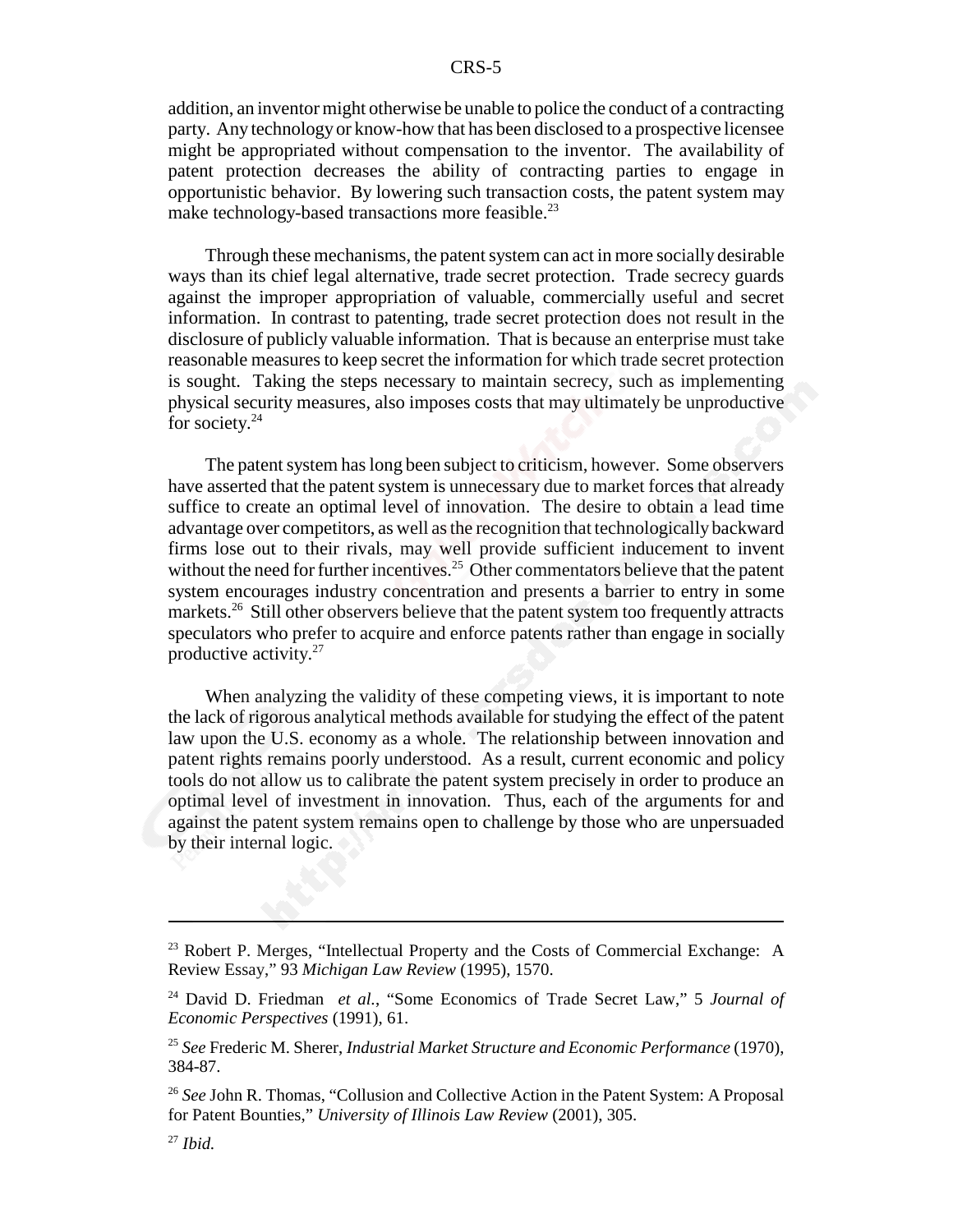## **Current Issues and Concerns**

Legislation introduced in the  $109<sup>th</sup>$  Congress proposed a number of changes to diverse aspects of the patent system. Although these reforms were undoubtedly motivated by a range of concerns, a discrete number of issues have been the subject of persistent discussion in the patent community over a period of many years. Among these issues are concern for the quality of issued patents, the expense and complexity of patent litigation, harmonization of U.S. patent law with the laws of our leading trading partners, potential abuses committed by patent speculators, and the special needs of individual inventors, universities, and small firms with respect to the patent system. In addition, although the patent statute in large measure applies the same basic rules to different sorts of inventions, regardless of the technological field of that invention, the patent system is widely believed to impact different industries in varying ways.<sup>28</sup> As a result, different industries can be expected to espouse dissimilar views of certain patent reform proposals. Before turning to a more specific analysis of individual legislative proposals, this report reviews the proposed legislation's broader themes with regard to these issues and concerns.

#### **Patent Quality**

Government, industry, academia and the patent bar alike have long insisted that the USPTO approve only those patent applications that describe and claim a patentable advance.<sup>29</sup> Because they meet all the requirements imposed by the patent laws, quality patents may be dependably enforced in court and employed as a technology transfer tool. Such patents are said to confirm private rights by making their proprietary uses, and therefore their value, more predictable. Quality patents also may clarify the extent that others may approach the protected invention without infringing. These traits in turn should strengthen the incentives of private actors to engage in value-maximizing activities such as innovation or commercial transactions.30

In contrast, poor patent quality is said to hold deleterious consequences. Large numbers of inappropriately granted patents may negatively impact entrepreneurs. For example, innovative firms may be approached by an individual with a low quality patent that appears to cover the product they are marketing. The innovative firm may recognize that the cost of challenging a patent even of dubious validity may be considerable. Therefore, the firm may choose to make payments under licensing

<sup>28</sup> *See* Dan L. Burk & Mark A. Lemley, "Is Patent Law Technology-Specific?," 17 *Berkeley Technology Law Journal* (2002), 1155.

<sup>29</sup> CRS Report RL31281, *Patent Quality and Public Policy: Issues for Innovative Firms in Domestic Markets*, by John R. Thomas.

<sup>&</sup>lt;sup>30</sup> *See* Joseph Farrell & Robert P. Merges, "Incentives to Challenge and Defend Patents: Why Litigation Won't Reliably Fix Patent Office Errors and Why Administrative Patent Review Might Help," 19 *Berkeley Technology Law Journal* (2004), 943*.*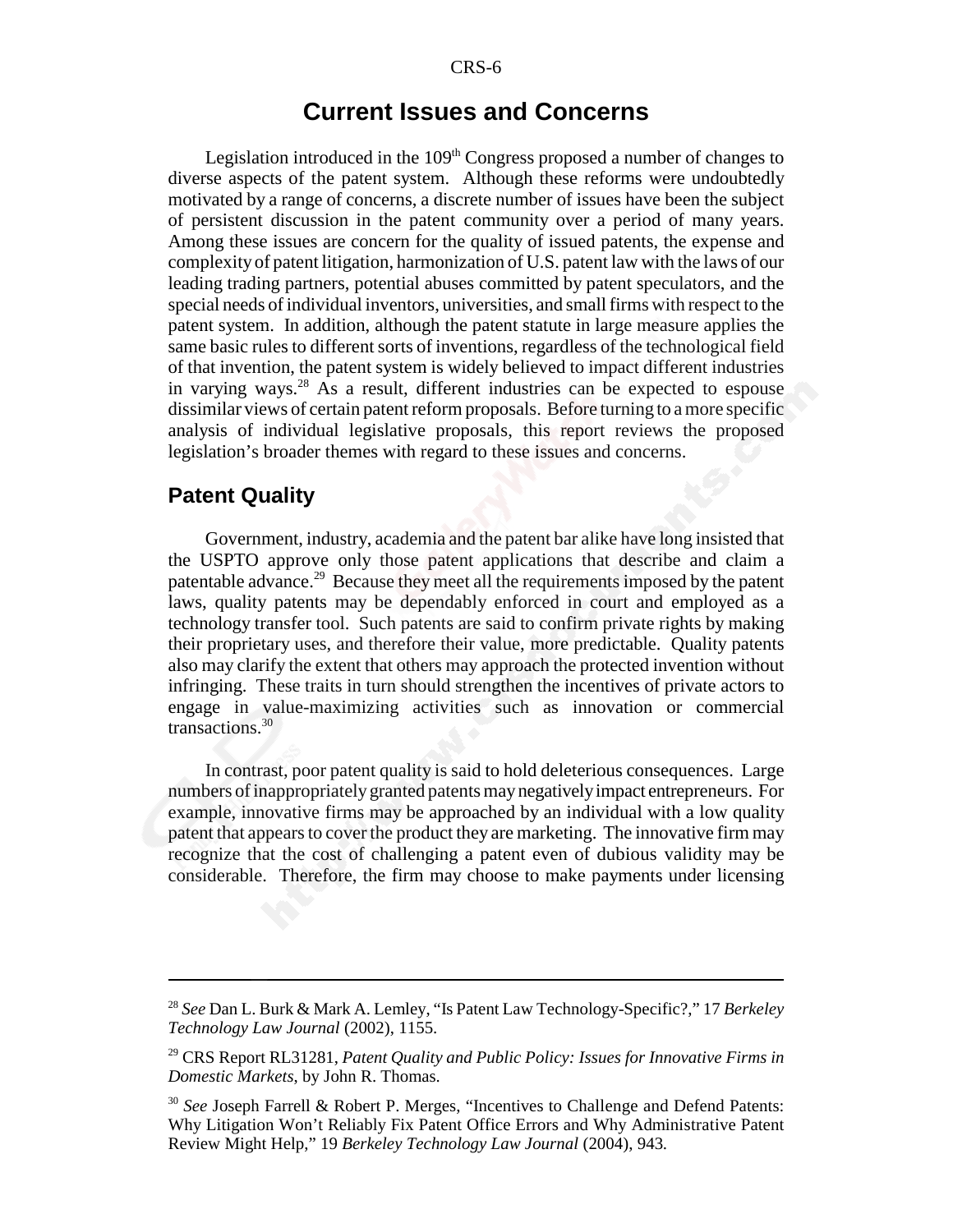arrangements, or perhaps decide not to market its product at all, rather than contest the patent proprietor's claims.<sup>31</sup>

Poor patent quality may also encourage opportunistic behavior. Perhaps attracted by large damages awards and a potentially porous USPTO, rent-seeking entrepreneurs may be attracted to form speculative patent acquisition and enforcement ventures. Industry participants may also be forced to expend considerable sums on patent acquisition and enforcement.<sup>32</sup> The net results would be reduced rates of innovation, decreased patent-based transactions, and higher prices for goods and services.

Although low patent quality appears to affect both investors and competitors of a patentee, patent proprietors themselves may also be negatively impacted. Patent owners may make managerial decisions, such as whether to build production facilities or sell a product, based upon their expectation of exclusive rights in a particular invention. If their patent is declared invalid by the USPTO or a court, the patentee will be stripped of exclusive rights without compensation. The issuance of large numbers of invalid patents would increase the possibility that the investmentbacked expectations of patentees would be disappointed.<sup>33</sup>

The notion that high patent quality is socially desirable has been challenged, however. Some commentators believe that market forces will efficiently assign patent rights no matter what their quality. Others observe that few issued patents are the subject of litigation and further estimate that only a minority of patents are licensed or sold. Because many patented inventions are not used in a way that calls their validity into question, some observers maintain, society may be better off making a detailed review into the patentability of an invention only in those few cases where that invention is of commercial significance. $34$ 

Previously introduced legislation bears upon the patent quality issue. Both the House and Senate bills from the  $109<sup>th</sup> Congress$  (H.R. 2795 and S. 3818) would have allowed for increased public participation in USPTO decisionmaking through a preissuance submission procedure. These bills would have also allowed for postissuance opposition proceedings, which would potentially allow interested parties to "weed out" invalid patents before they are the subject of licensing or infringement litigation.

<sup>31</sup> *See* Bronwyn H. Hall & Dietmar Harhoff, "Post-Grant Reviews in the U.S. Patent System — Design Choices and Expected Impact," 19 *Berkeley Technology Law Journal* (2004), 989*.*

<sup>32</sup> *See* Robert P. Merges, "As Many As Six Impossible Patents Before Breakfast: Property Rights for Business Concepts and Patent System Reform," 14 *Berkeley Technology Law Journal* (1999), 577.

<sup>33</sup> *See* Craig Allen Nard, "Certainty, Fence Building and the Useful Arts," 74 *Indiana Law Journal* (1999), 759.

<sup>34</sup> Mark A. Lemley, "Rational Ignorance at the Patent Office," 95 *Northwestern University Law Review* (2001), 1495.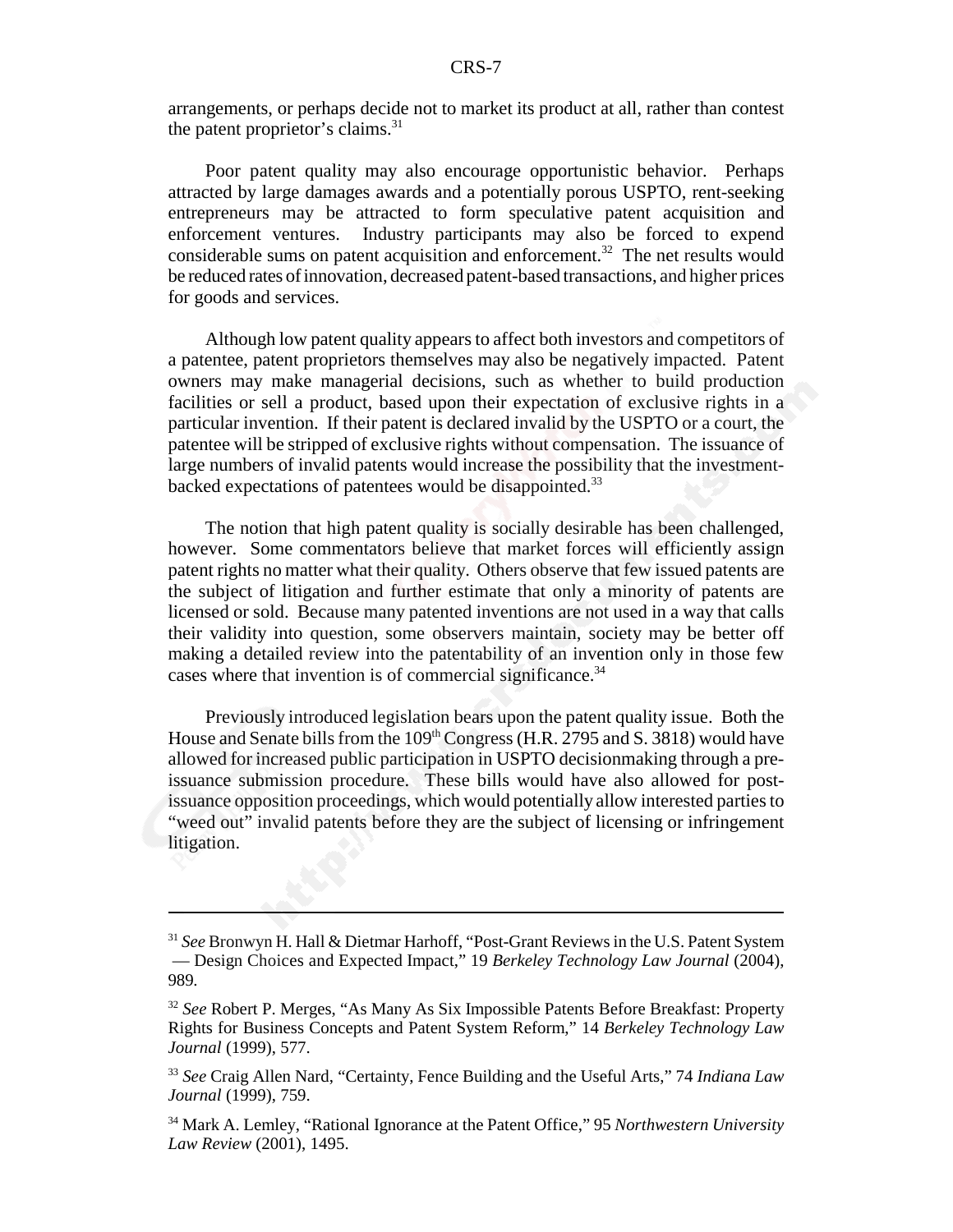## **Litigation Costs**

Patent enforcement is often expensive. The complex legal and technological issues, extensive discovery proceedings, expert witnesses, and specially qualified attorneys associated with patent trials can lead to high costs.<sup>35</sup> One study published in 2000 concluded that the average cost of patent enforcement was \$1.2 million.<sup>36</sup> These expenses appear to be increasing, with one more recent commentator describing an "industry rule of thumb" whereby "any patent infringement lawsuit will easily cost \$1.5 million in legal fees alone to defend."37 Higher stakes litigation is even more costly: For patent suits involving damages claims of more than \$25 million, expenses reportedly increase to \$4 million per side.<sup>38</sup>

For innovative firms that are not infrequently charged with patent infringement, or that bring claims of patent infringement themselves, the annual expenses associated with patent litigation can be very dear. The Microsoft Corporation reportedly defends an average of 35 to 40 patent lawsuits annually at a cost of almost \$100 million.<sup>39</sup> The Intel Corporation has recently been estimated to spend \$20 million a year on patent litigation.<sup>40</sup>

The high costs of litigation may discourage patent proprietors from bringing meritorious claims against infringers. They may also encourage firms to license patents of dubious merit rather than contest them in court. Previously introduced legislation endeavored to make patent litigation less costly and complex through modification of the patent law doctrines of willful infringement and inequitable conduct. It would also call for an administrative opposition proceeding that, in some measure, could serve as a less expensive alternative to litigation.

#### **International Harmonization**

In our increasingly globalized, high-technology economy, patent protection in a single jurisdiction is often ineffective to protect the interests of inventors. As a result, U.S. inventors commonly seek patent protection abroad. Doing so can be a costly, time-consuming, and difficult process. There is no global patent system.

<sup>35</sup> Steven J. Elleman, "Problems in Patent Litigation: Mandatory Mediation May Provide Settlement and Solutions," 12 *Ohio State Journal on Dispute Resolution* (1997), 759.

<sup>36</sup> Dee Gill, "Defending Your Rights: Protecting Intellectual Property is Expensive," *Wall Street Journal* (25 Sep. 2000), 6.

<sup>37</sup> Mark H. Webbink, "A New Paradigm for Intellectual Property Rights in Software," 2005 *Duke Law and Technology Review* (May 1, 2005), 15.

<sup>38</sup> *See* Sarah Lai Stirland, "Will Congress Stop High-Tech Trolls?," *National Journal* (Feb. 26, 2005), 612.

<sup>39 &</sup>quot;Microsoft Advocates for Patent Reform," *eWEEK* (March 10, 2005).

<sup>40</sup> Stirland, *supra*, at 613.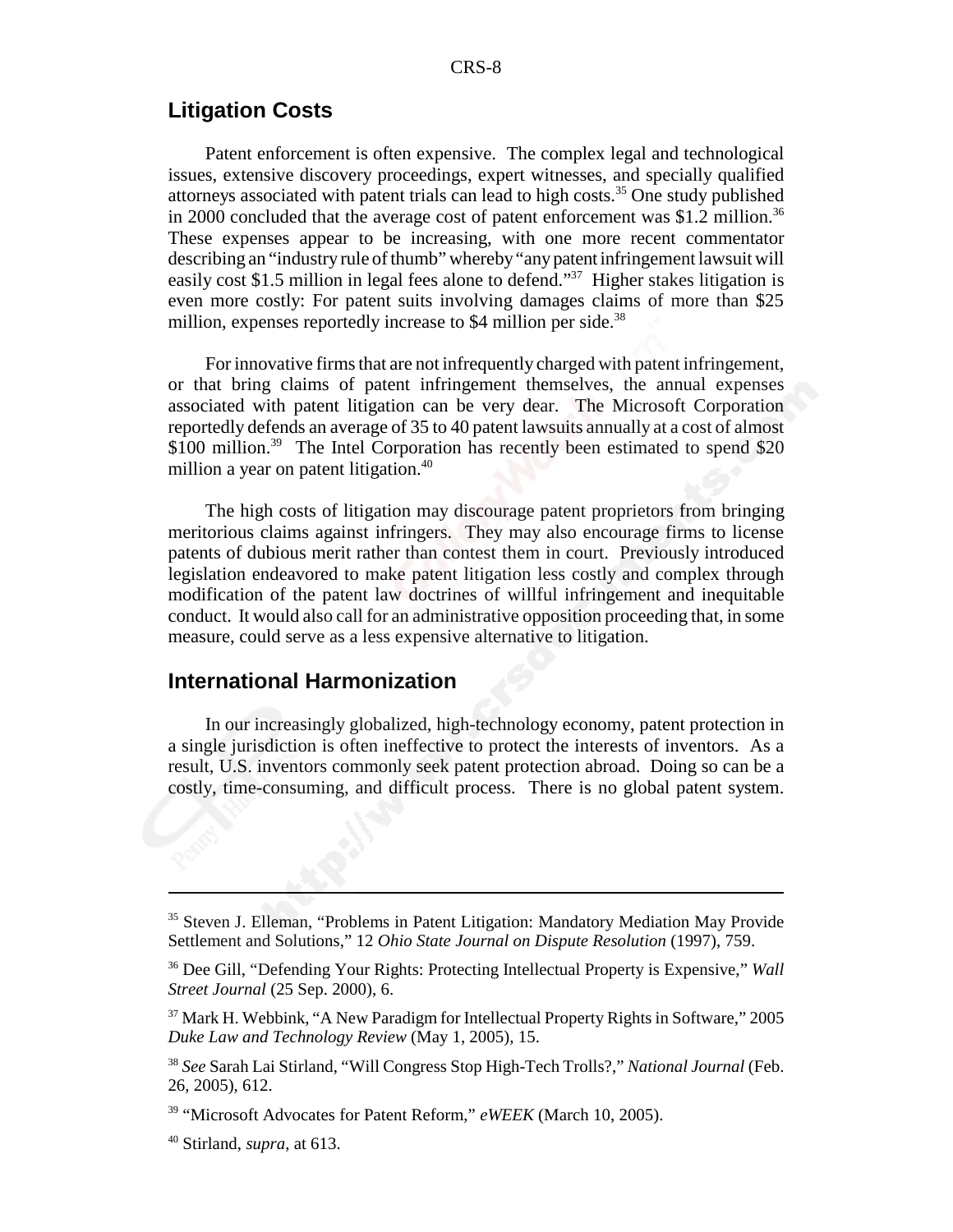Inventors who desire intellectual property protection in a particular country must therefore take specific steps to procure a patent within that jurisdiction.<sup>41</sup>

Differences in national laws are among the difficulties faced by U.S. inventors seeking patent rights overseas. Although the world's patent laws have undergone considerable harmonization in recent years, several notable distinctions between U.S. patent law and those of our leading trading partners persist. Previously introduced legislation would have addressed some of these differences by modifying U.S. patent law in order to comply with international standards. Among these proposed reforms are adoption of a first-inventor-to-file priority system, a post-issuance opposition system, assignee filing, publication of all pending patent applications, and prior user rights; elimination of the best mode requirement; and encouragement for the adoption of a one-year grace period within the European Patent Convention and Japanese Patent Act.

## **Potential Abuses of Patent Speculators**

Some commentators believe that the patent system too frequently attracts speculators who prefer to acquire and enforce patents rather than engage in research, development, manufacturing, or other socially productive activity.<sup>42</sup> Patent speculators are sometimes termed "trolls," after creatures from folklore that would emerge from under a bridge in order to waylay travelers.<sup>43</sup> The late Jerome C. Lemelson, a prolific inventor who owned hundreds of patents and launched numerous charges of patent infringement, has sometimes been mentioned in this context. The total revenue of the Lemelson estate's patent licensing program has been reported as in excess of \$1.5 billion.<sup>44</sup> But as explained by journalist Michael Ravnitsky, "critics charge that many Lemelson patents are so-called submarine patents, overly broad applications that took so long to issue or were so general in nature that their owners could unfairly claim broad infringement across entire industry sectors."45 Of such patent ventures, patent attorney James Pooley observes:

Of course there is nothing inherently wrong with charging someone rent to use your property, including intellectual property like patents. But it's useful to keep in mind — especially when listening to prattle about losing American jobs to foreign competition — that these patent mills produce no products. Their only output is paper, of a highly threatening sort.<sup>46</sup>

44 Nicholas Varchaver, "The Patent King," *Fortune* (May 14, 2001), 202.

<sup>41</sup> CRS Report RL31132, *Multinational Patent Acquisition and Enforcement: Public Policy Challenges and Opportunities for Innovative Firms*, by John R. Thomas.

<sup>42</sup> *See* Elizabeth D. Ferrill, "Patent Investment Trusts: Let's Build a Pit to Catch the Patent Trolls," 6 *North Carolina Journal of Law and Technology* (2005), 367.

<sup>43</sup> *See* Lorraine Woellert, "A Patent War Is Breaking Out on the Hill," *BusinessWeek* 45 (July 4, 2005)*.*

<sup>45</sup> Michael Ravnitsky, "More Lemelson Suits," *The National Law Journal* (Dec. 17, 2001), B9.

<sup>46</sup> James Pooley, "Opinion: U.S. patent reform-a good invention," *Electronic Business* (1 (continued...)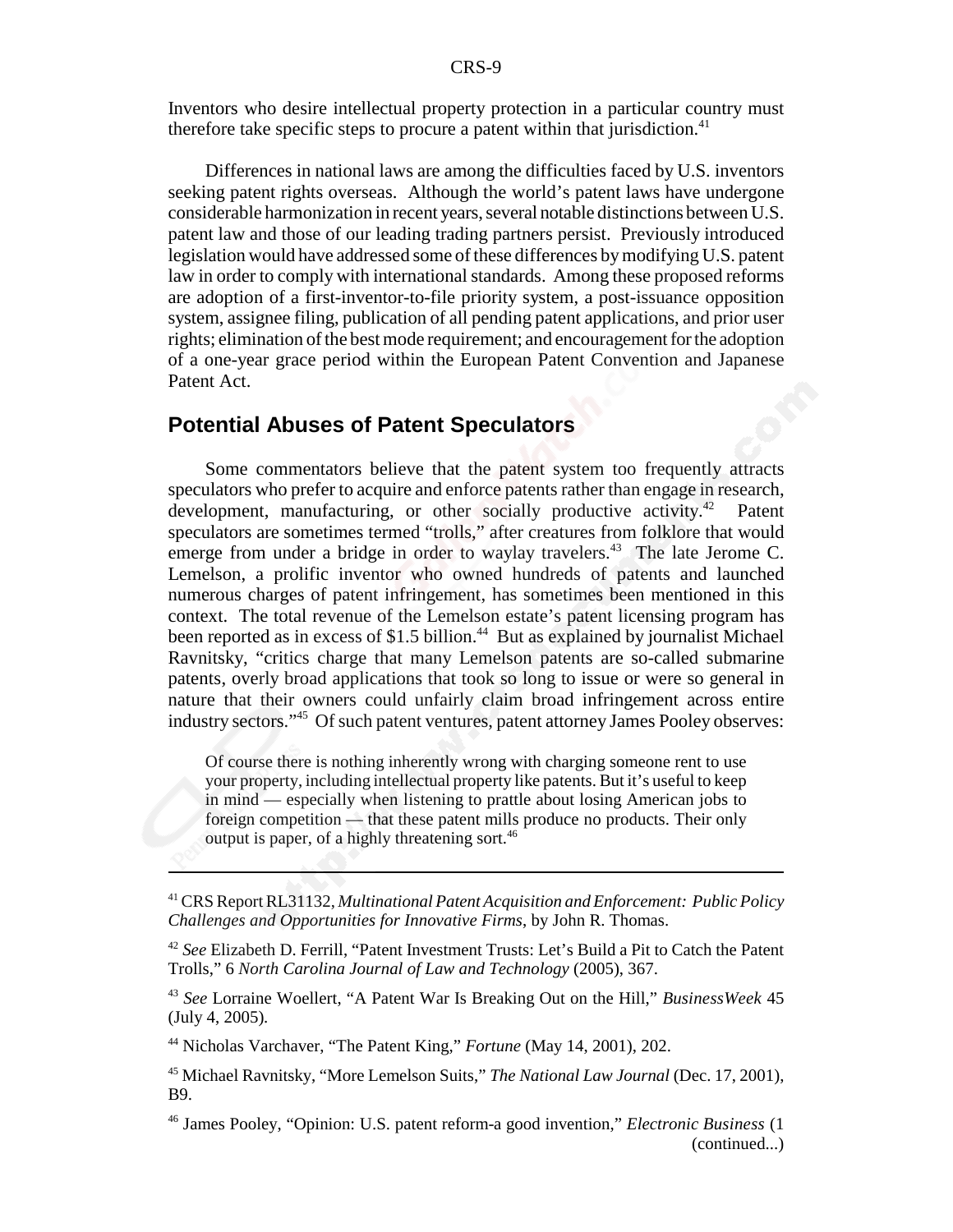Patent enforcement suits brought by patent speculators appear to present special concerns for manufacturers and service providers. If one manufacturer or service provider commences litigation against another, the defendant can often counter with its own claims of patent infringement against the plaintiff. Because patent speculators do not otherwise participate in the marketplace, however, they are immune to such counterclaims. This asymmetry in litigation positions reportedly reduces the bargaining power of manufacturers and service providers, potentially exposing them to harassment. $47$ 

 Observers hasten to note, however, that not every patent proprietor who does not commercialize the patented invention should properly be considered an opportunistic "troll." A nonmanufacturing patentee may lack the expertise or resources to produce a patented product, prefer to commit itself to further innovation, or otherwise have legitimate reasons for its behavior.<sup>48</sup> Universities and small biotechnology companies often fit into this category. Further, whether classified as a "troll" or not, each patent owner has presumptively fulfilled all of the relevant statutory requirements. Among these obligations is a thorough disclosure of a novel, nonobvious invention to the public.<sup>49</sup>

Previously introduced legislation would have impacted concerns over "trolling" by amendment to the patent statute's provision regarding attorney fee-shifting, as well as limiting infringement damages in certain circumstances.

#### **The Role of Individuals, Universities and Small Entities**

Entrepreneurs and small, innovative firms play a role in the technological advancement and economic growth of the United States.<sup>50</sup> Several studies commissioned by U.S. federal agencies have concluded that individuals and small entities constitute a significant source of innovative products and services.<sup>51</sup> Studies

49 35 U.S.C. § 112.

50 National Science Board, *Science and Engineering Indicators, 199*3 (Dec. 8, 1993), 185. *See also* CRS Report RL30216, *Small, High Tech Companies and Their Role in the Economy: Issues in the Reauthorization of the Small Business Innovation (SBIR) Program*, by Wendy H. Schacht.

<sup>51</sup> For example, the National Academy of Engineering concluded that "small high-tech companies play a critical and diverse role in creating new products and services, in developing new industries, and in driving technological change and growth in the U.S. economy." National Academy of Engineering, *Risk & Innovation: The Role and Importance of Small High-Tech Companies in the U.S. Economy* (Washington: National Academy Press, 1995), 37. This assessment was founded on the ability of small firms to develop markets (continued...)

 $46$  (...continued)

Jan. 2000), 72.

<sup>47</sup> *See* Ronald J. Mann, "Do Patents Facilitate Financing in the Software Industry?," 83 *Texas Law Review* (2005), 961.

<sup>48</sup> *See* David G. Barker, "Troll or No Troll? Policing Patent Usage with An Open Post-Grant Review," 2005 *Duke Law and Technology Review* (Apr. 15, 2005), 11.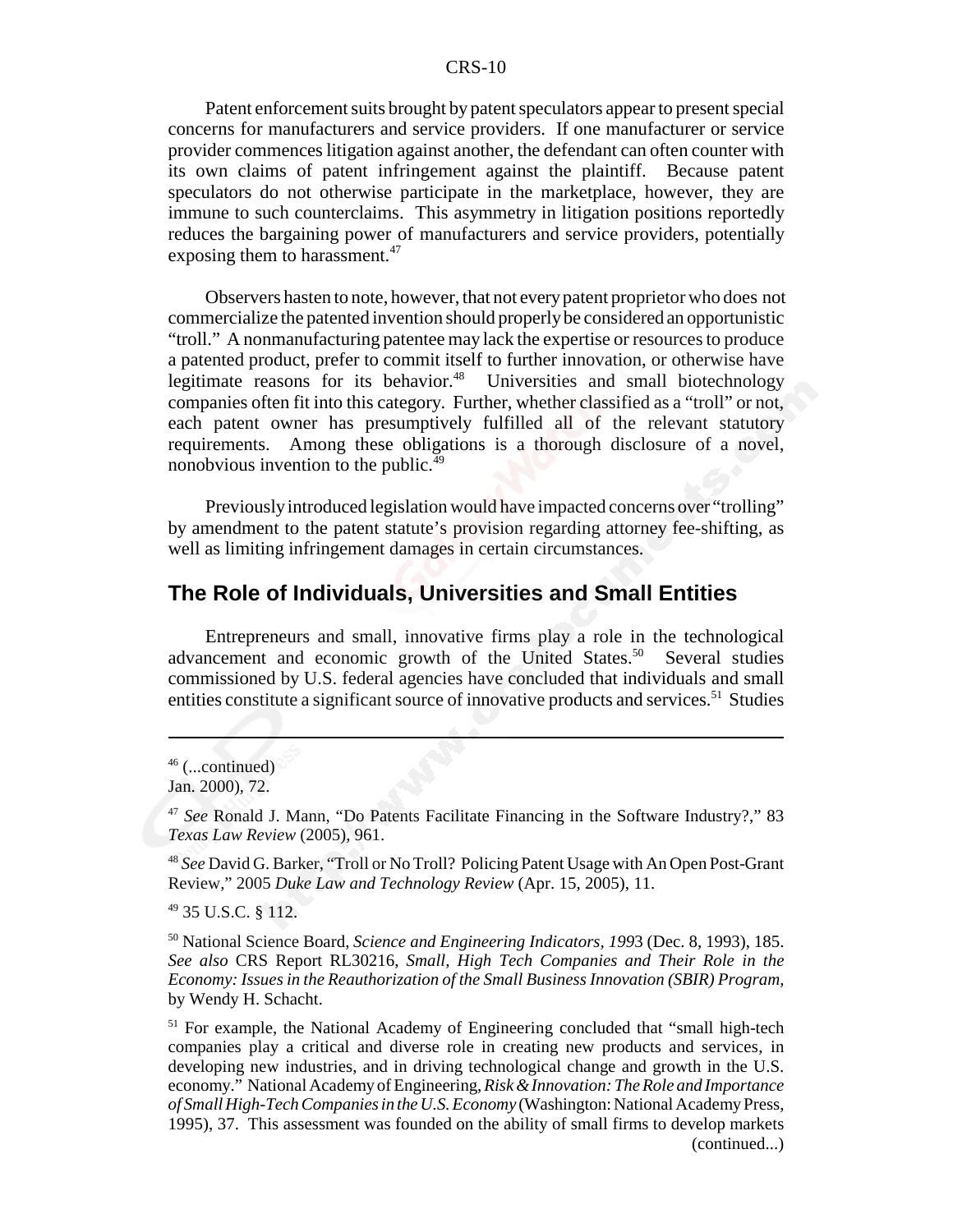have also indicated that entrepreneurs and small, innovative firms rely more heavily upon the patent system than larger enterprises. Larger companies are said to possess alternative means for achieving a proprietary or property-like interest in a particular technology. For example, trade secrecy, ready access to markets, trademark rights, speed of development, and consumer goodwill may to some degree act as substitutes to the patent system.52 However, individual inventors and small firms often do not have these mechanisms at their disposal. As a result, the patent system may enjoy heightened importance with respect to these enterprises.<sup>53</sup>

In recent years, universities have also become more full-fledged participants in the patent system. This trend has been attributed to the Bayh-Dole Act,  $54$  a federal statute that allowed universities and other government contractors to retain patent title to inventions developed with the benefit of federal funding.<sup>55</sup> In recent years there has reportedly "been a dramatic increase in academic institutions' investments in technology licensing activities."56 This increase has been reflected in the growth in the number of patents held by universities, the number of universities with technology transfer offices, and the amount of patent-based licensing revenues that these offices have raised. $57$ 

The U.S. patent system has long acknowledged the role, and particular needs, of independent inventors, small firms, and universities. For example, the patent statute calls for each of these entities to receive a 50% discount on many USPTO fees.<sup>58</sup> As the USPTO is currently entirely funded by the fees it charges its users,<sup>59</sup>

54 P.L. 96-517, 94 Stat. 2311 (codified at 35 U.S.C. §§ 200-212).

 $51$  (...continued)

rapidly, generate new goods and services, and offer diverse products. The study also concluded that small businesses were less risk adverse than larger, established corporations and were often better positioned to exploit market opportunities quickly. A National Science Foundation report found that entrepreneurs and small firms are six times as effective as larger firms in utilizing research and development expenditures to generate new products. National Science Board, *Science and Engineering Indicators*, *1993*, (Dec. 8, 1993), 185. Anderson, Anne, "Small Businesses Make it Big in the SBIR Program," *New Technology Week* (June 6, 1998), p. 2.

<sup>52</sup> Sally Wyatt & Gilles Y. Bertin, *Multinationals and Industrial Property* 139 (Harvester 1988).

<sup>53</sup> J. Douglas Hawkins, "Importance and Access of International Patent Protection for the Independent Inventor," 3 *University of Baltimore Intellectual Property Journal*(1995), 145.

<sup>55</sup> CRS Report RL32076, *The Bayh-Dole Act: Selected Issues in Patent Policy and the Commercialization of Technology*, by Wendy H. Schacht.

<sup>56</sup> Josh Lerner, "Patent Policy Innovations: A Clinical Examination," 53 *Vanderbilt Law Review* (2000), 1841.

<sup>57</sup> *See* Arti K. Rai & Rebecca S. Eisenberg, "Bayh-Dole Reform and the Progress of Biomedicine," 66 *Law and Contemporary Problems* (Winter/Spring 2003), 289.

 $58$  35 U.S.C. § 41(g).

<sup>59</sup> CRS Report RS20906, *U.S. Patent and Trademark Office Appropriations Process: A Brief* (continued...)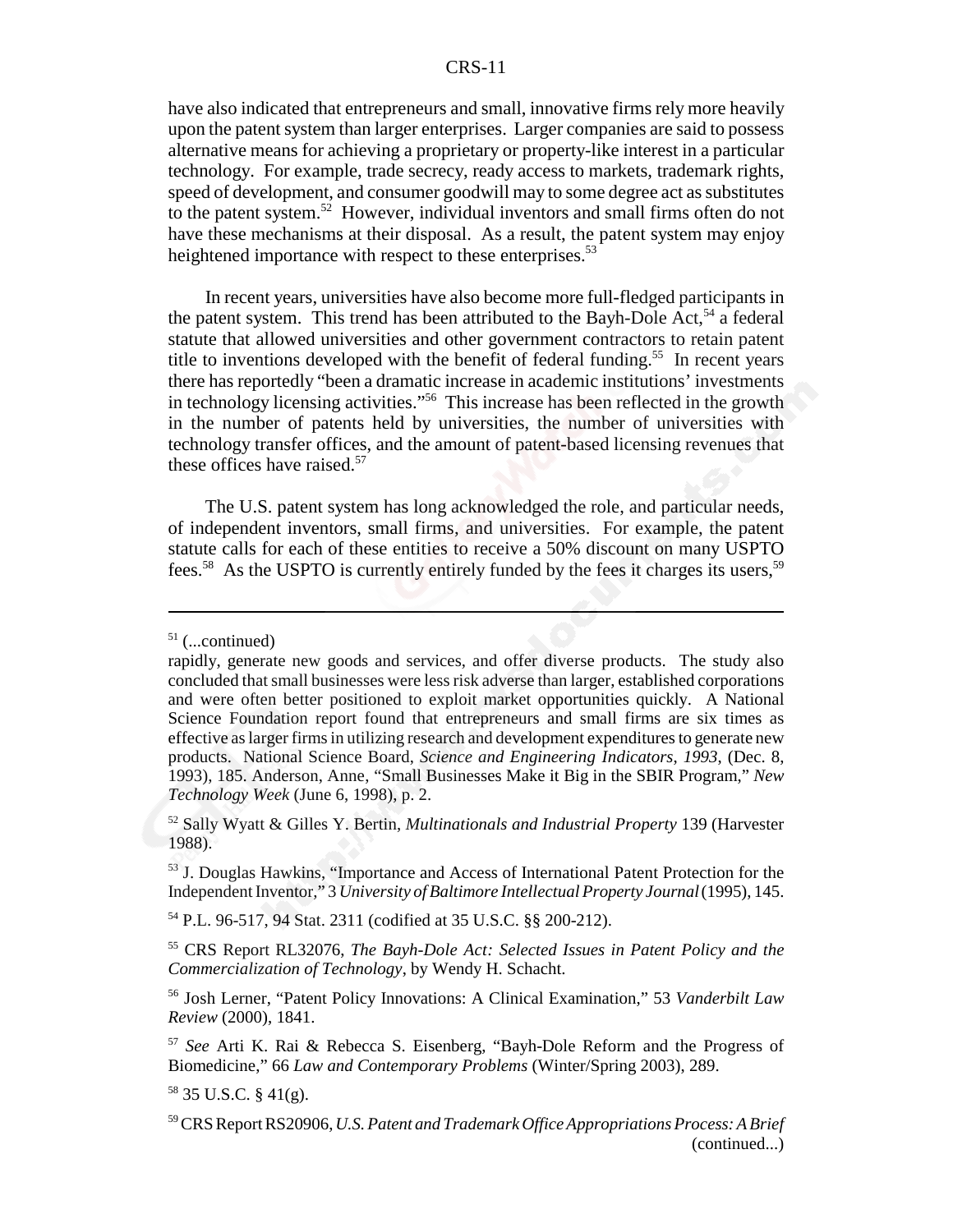this provision effectively calls for larger institutions to subsidize the patent expenditures of their smaller competitors.

Beyond potentially diminished financial resources vis-a-vis larger concerns, however, observers have disagreed over whether independent inventors, small firms, and universities have particular needs with respect to the patent system, and if so whether those needs should be reflected in patent law doctrines. With respect to the proposed system of "prior user rights,"<sup>60</sup> for example, some observers state that such rights would particularly benefit small entities, which may often lack a sophisticated knowledge of the patent system.<sup>61</sup> Others disagree, stating that smaller concerns rely heavily on the exclusivity of the patent right, and that the adoption of prior user rights would advantage large enterprises.<sup> $62$ </sup> Similar debates have occurred with respect to other patent reform proposals, perhaps reflecting the fact that the community of independent inventors, small firms, and universities is itself a diverse one.

Provisions of previously introduced legislation that appeared to be of particular interest to independent inventors, universities, and small businesses include a shift to a first-inventor-to-file priority system, prior user rights, pre-issuance publication of all pending patent applications, and post-issuance oppositions.

#### **Different Roles for Patents in Distinct Industries**

To a large extent, the patent statute subjects all inventions to the same standards, regardless of the field in which those inventions arose. Whether the invention is an automobile engine, semiconductor, or a pharmaceutical, it is for the most part subject to the same patentability requirements, scope of rights, and term of protection. Both experience and economic research suggest that distinct industries encounter the patent system in different ways, however.<sup>63</sup> As a result, it can be expected that

<sup>61</sup> *See* Gary L. Griswold & F. Andrew Ubel, "Prior User Rights — A Necessary Part of a First-to-File System," 26 *John Marshall Law Review* (1993), p. 567.

<sup>62</sup> *See* David H. Hollander, Jr., "The First Inventor Defense: A Limited Prior User Right Finds Its Way Into U.S. Patent Law," 30 *American Intellectual Property Law Association Quarterly Journal* (2002), 37 (noting the perception that prior user rights favor large, wellfinanced corporations).

 $63$  In particular, economic research suggests that different industries attach widely varying values to patents. For example, one study of the aircraft and semiconductor industries suggested that lead time and the strength of the learning curve were superior to patents in capturing the value of investments. In contrast, members of the drug and chemical industries attached a higher value to patents. Differences in the perception of the patent (continued...)

 $59$  (...continued)

*Explanation*, by Wendy H. Schacht.

<sup>&</sup>lt;sup>60</sup> Under a rule of "prior user rights," when a conflict exists between an issued patent and an earlier user of the patented technology, the validity of the patent is upheld but the prior user is exempted from infringement. *See* Pierre Jean Hubert, "The Prior User Right of H.R. 400: A Careful Balancing of Competing Interests," 14 *Santa Clara Computer and High Technology Law Journal* (1998), 189. Prior user rights are discussed further in this report below.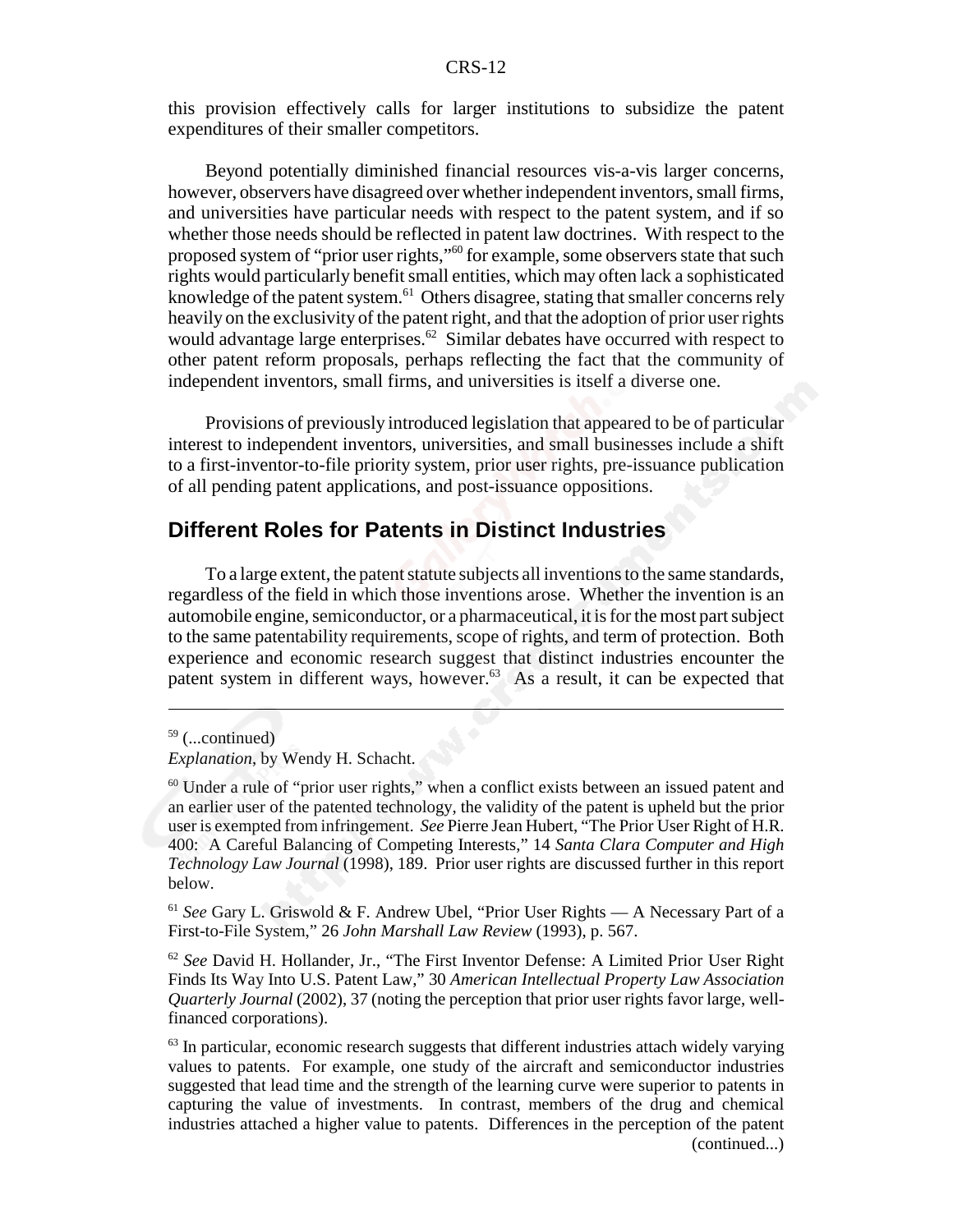particular industries will react differently to the various patent reform proposals currently before Congress.<sup>64</sup>

Although broad generalizations should be drawn with care, two industries widely perceived as viewing the patent system in different ways are the pharmaceutical and software sectors. Within the pharmaceutical industry, individual patents are perceived as critical to a business model that provides life-saving and lifeenhancing medical innovations, but eventually allows members of the public access to medicines at low cost. In particular, often only a handful, and sometimes only one or two patents cover a particular drug product. Patents are also judged to be crucial to the pharmaceutical sector because of the relative ease of replicating the finished product. For example, while it is expensive, complicated, and time consuming to duplicate an airplane, it is relatively simple to perform a chemical analysis of a pill and reproduce it.<sup>65</sup>

In contrast to the pharmaceutical field, the nature of software development is such that innovations are typically cumulative and new products often embody numerous patentable inventions. This environment has led to what has been described as a

poor match between patents and products in the [software] industry: it is difficult to patent an entire product in the software industry because any particular product is likely to include dozens if not hundreds of separate technological ideas.<sup>66</sup>

This situation may be augmented by the multiplicity of patents often associated with a finished computer product that utilizes the software. It is not uncommon for thousands of different patents (relating to hardware and software) to be embodied in one single computer. In addition, ownership of these patents may well be fractured among hundreds or thousands of different individuals and firms.

In summary, then, the patent laws provide a "one size fits all" system, where all inventions are subject to the same requirements of patentability and scope of protection, regardless of the technical field in which they arose. Innovators in different fields nonetheless have varying experiences with the patent system. These

 $63$  (...continued)

system have been attributed to the extent to which patents introduced significant duplication costs and times for competitors of the patentee. Richard C. Levin, Alvin K. Klevorick, Richard R. Nelson, and Sidney G. Winter, "Appropriating the Returns for Industrial Research and Development," Brookings Papers on Economic Activity, 1987, in *The Economics of Technical Change*, eds. Edwin Mansfield and Elizabeth Mansfield (Vermont, Edward Elgar Publishing Co., 1993), p. 254.

<sup>64</sup> For additional discussion on this issue see CRS Report RL33367, *Patent Reform: Issues in the Biomedical and Software Industries*, by Wendy H. Schacht.

<sup>65</sup> Federic M. Scherer, "The Economics of Human Gene Patents", 77 *Academic Medicine* (Dec. 2002), p. 1350.

<sup>66</sup> Mann, *supra*, at 979.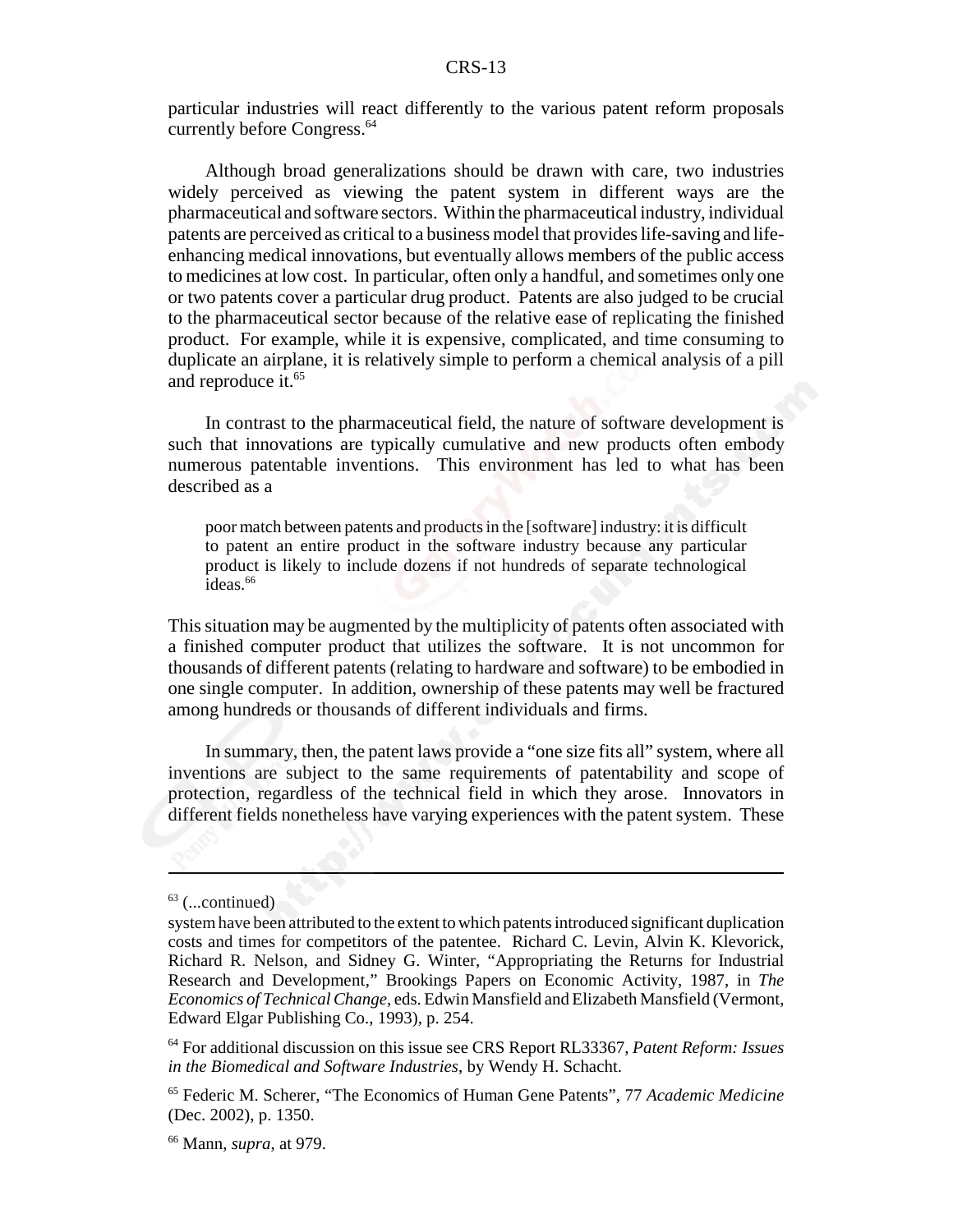discrepancies, among others, lead to the expectation that distinct industries may react differently to the various patent reform proposals presently considered by Congress.

# **Proposed Legislative Initiatives**

Legislation proposed before the 109<sup>th</sup> Congress included a diverse array of patent reforms. The following chart outlines the major provisions of the two bills, which this report then discusses in turn.

| H.R. 2795<br>First Inventor to File $(\S 3)$       | S. 3818<br>First Inventor to File $(\S 3)$                  |
|----------------------------------------------------|-------------------------------------------------------------|
| Grace Period $(\S$ § 3 & 10)                       | Grace Period (§ 3)                                          |
| Eliminate § 102(c), (d) & (f) (§ 3)                | Eliminate $\S 102(c)$ , (d) & (f) (§ 3)                     |
| Assignee Filing $(\S 4)$                           | Assignee Filing $(\S 4)$                                    |
| Repeal Best Mode Requirement $(\S 4)$              |                                                             |
| Apportionment of Damages (§ 6)                     | Apportionment of Damages (§ 5)                              |
| Willful Infringement $(\S 6)$                      | Willful Infringement $(\S 5)$                               |
|                                                    | Attorney Fee Shifting $(\S 5)$                              |
| Unenforceability (Inequitable<br>Conduct) $(\S 5)$ | Unenforceability (Inequitable<br>Conduct) $(\S 5)$          |
| Prior User Rights (§ 7)                            | Prior User Rights $(\S 5)$                                  |
|                                                    | Extraterritorial Infringement $(\S 5)$                      |
| Post-Issuance Oppositions (§ 7)                    | Post-Issuance Oppositions $(\S 6)$                          |
| Publication of Applications (§ 7)                  | Publication of Applications (§ 7)                           |
| Pre-Issuance Submissions (§ 8)                     | Pre-Issuance Submissions (§ 7)                              |
|                                                    | <b>Interlocutory Claim Construction</b><br>Appeals $(\S 8)$ |
| Venue $(\S 9)$                                     | Venue $(\S 8)$                                              |
|                                                    | USPTO Rulemaking Authority $(\S 9)$                         |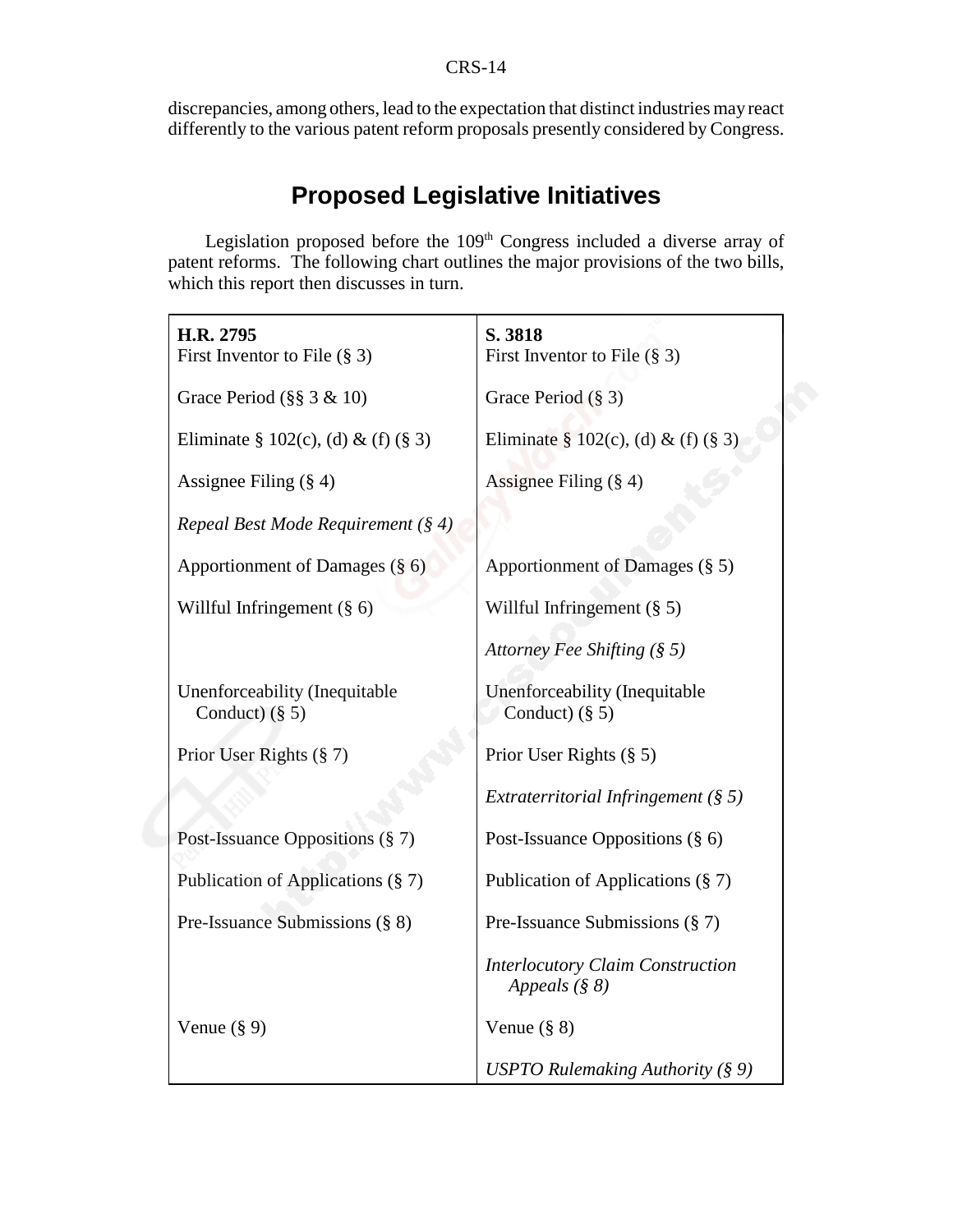#### **First Inventor to File**

**Basic Concepts.** In the 109<sup>th</sup> Congress, the House and Senate patent reform bills would have altered the U.S. patent priority rule from the current "first-to-invent" principle to the "first-inventor-to-file" principle.<sup>67</sup> Within the patent law, the priority rule addresses the circumstance where two or more persons independently develop the identical or similar invention at approximately the same time. In such cases the patent law must establish a rule as to which of these inventors obtains entitlement to a patent.<sup>68</sup>

Under current U.S. law, when more than one patent application is filed claiming the same invention, the patent will be awarded to the applicant who was the first inventor in fact. This conclusion holds even if the first inventor was not the first person to file a patent application directed towards that invention.<sup>69</sup> Within this "first-to-invent" system,<sup>70</sup> the timing of real-world events, such as the date a chemist conceived of a new compound or a machinist constructed a new engine, is of significance.

In every patent-issuing nation except the United States, priority of invention is established by the earliest effective filing date of a patent application disclosing the claiming invention.<sup>71</sup> Stated differently, the inventor who first filed an application at the patent office is presumptively entitled to the patent. Whether or not the first applicant was actually the first individual to complete the invention in the field is irrelevant. This priority system follows the "first-inventor-to file" principle.

A simple example illustrates the distinction between these priority rules. Suppose that inventor A synthesizes a new chemical compound on August 1, 2005, and files a patent application on November 1, 2005 claiming that compound. Suppose further that inventor B independently invents the same compound on September 1, 2005, and files a patent application on October 1, 2005. Inventor A would be awarded the patent under the first-to-invent rule, while Inventor B would obtain the patent under the first-inventor-to-file principle.

Under the current U.S. first-to-invent rule, priority disputes may be resolved via "interference" proceedings conducted at the USPTO.<sup>72</sup> An interference is a complex administrative proceeding that may result in the award of priority to one of its

 $67$  H.R. 2795, § 3.

<sup>68</sup> *See* Roger E. Schechter & John R. Thomas, *Principles of Patent Law* § 1.2.5 (2d ed. 2004).

 $69$  In addition, the party that was the first to invent must not have abandoned, suppressed or concealed the invention. 35 U.S.C.  $\S 102(g)(2)$ .

<sup>70</sup> *See* Charles E. Gholz, "First-to-File or First-to-Invent?", 82 *Journal of the Patent and Trademark Office Society* (2000), p. 891.

<sup>71</sup> *See* Peter A. Jackman, "Adoption of a First-to-File System: A Proposal," 26 *University of Baltimore Law Review* (1997), 67.

<sup>72 35</sup> U.S.C. § 135.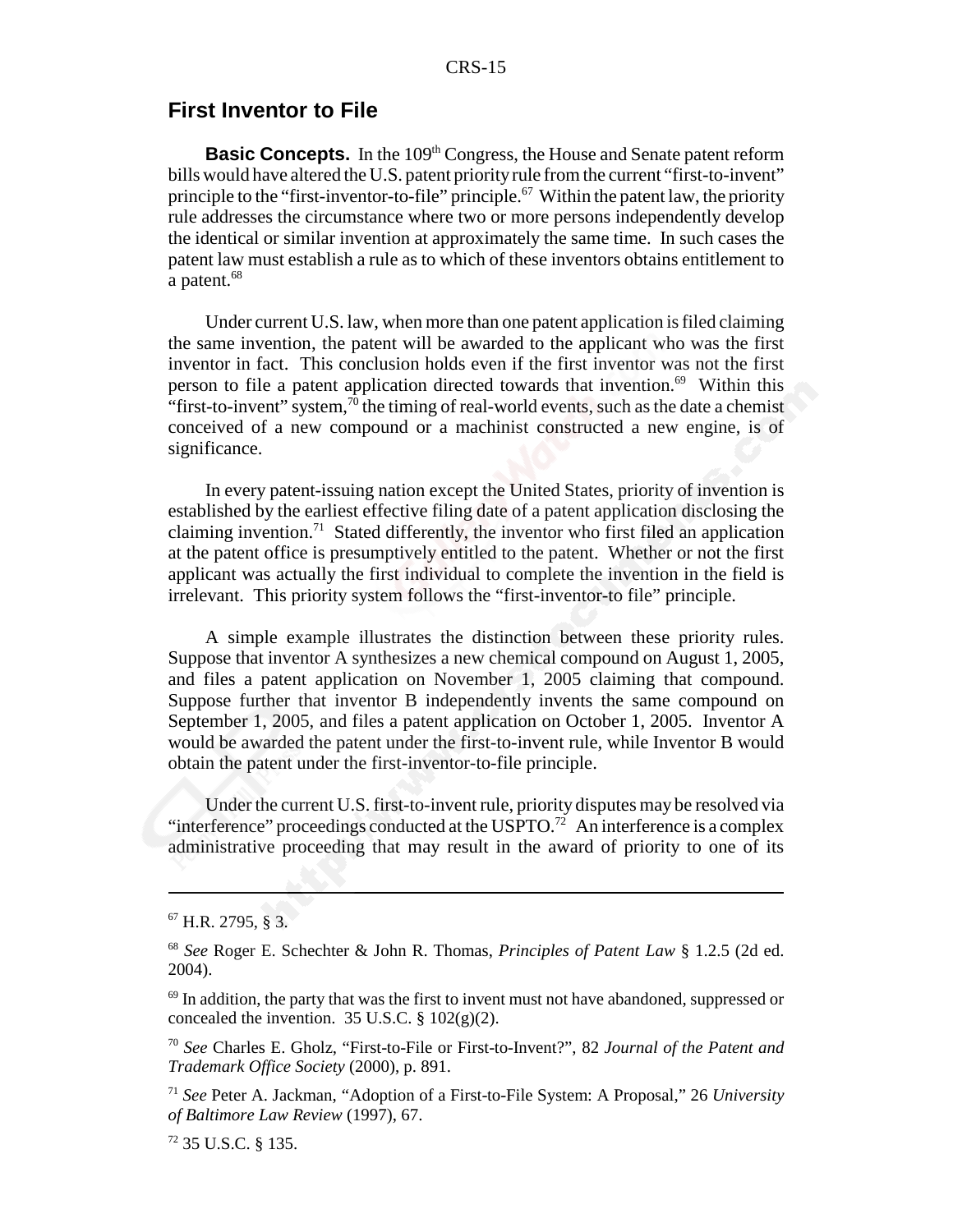participants. These proceedings are not especially common. One estimate concludes that less than one-quarter of one percent of patents are subject to an interference.<sup>73</sup> This statistic may mislead, however, because the expense of interference cases may result in their use only for the most commercially significant inventions.

By shifting to a first-inventor-to-file priority rule, the House and Senate bills would have eliminated the need for interference proceedings. Instead, the applicant with the earliest filing date, rather than the first individual to have created the invention, would have been eligible for the patent. Notably, the proposed bills would not have rendered a patent applicant's actual date of invention completely irrelevant. As this report discusses immediately below, the invention date would have remained pertinent with respect to the so-called grace period. In this respect, these legislative proposals departed from first-inventor-to-file practices in other patent-issuing countries.

**Policy Considerations.** The relative merits of the first-to-invent and firstinventor-to-file priority principles have been the subject of a lengthy debate within the patent community. Supporters of the current first-to-invent principle in part assert that the first-inventor-to-file system would create inequities by sponsoring a "race to the Patent Office." They are also concerned that the first-to-file system would encourage premature and sketchy technological disclosures in hastily-filed patent applications.74

Supporters of the first-inventor-to-file principle in part assert that it provides a definite, readily determined and fixed date of priority of invention, which would lead to greater legal certainty within innovative industries. They also contend that the first-inventor-to-file principle would decrease the complexity, length and expense associated with current USPTO interference proceedings. Rather than being caught up in lengthy interference proceedings in an attempt to prove dates of inventive activity that occurred many years previously, they assert, inventors could continue to go about the process of innovation. Supporters also observe that informed U.S. firms already organize their affairs on a first-inventor-to-file basis in order to avoid forfeiture of patent rights abroad.75

The effect of a shift to the first-inventor-to-file rule upon individual inventors, small firms, and universities has been debated. Some observers state that such entities often possess fewer resources and wherewithal than their larger competitors, and thus are less able to prepare and file patent applications quickly. Others disagree, stating that smaller concerns are more nimble than larger ones and thus better able to submit applications promptly. They also point to the availability of provisional

<sup>73</sup> *See* Clifford A. Ulrich, "The Patent Systems Harmonization Act of 1992: Conformity at What Price?," 16 *New York Law School Journal of International and Comparative Law* (1996), p. 405.

<sup>74</sup> *See* Coe A. Bloomberg, "In Defense of the First-to-Invent Rule," 21 *American Intellectual Property Law Quarterly Journal* (1993), p. 255.

<sup>75</sup> *See* Bernarr A. Pravel, "Why the United States Should Adopt the First-to-File System for Patents," 22 *St. Mary's Law Journal* (1991), p. 797.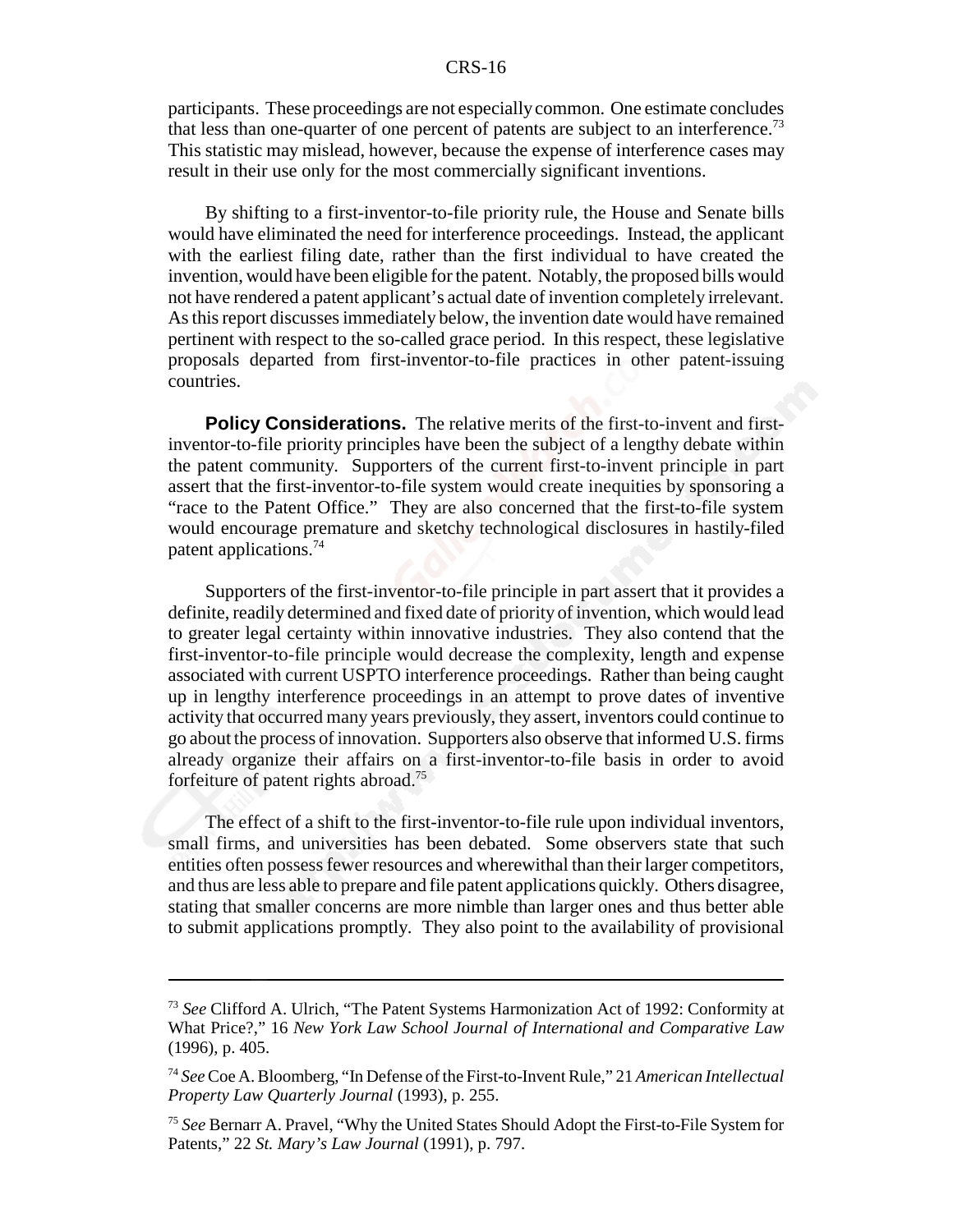applications, $76$  asserting that such applications allow small entities to secure priority rights readily without a significant expenditure of resources. A quantitative study of interference proceedings by Gerald Mossinghoff, a former Commissioner of the USPTO, also suggested that the first-to-invent rule neither advantaged nor disadvantaged small entities vis-a-vis larger enterprises.<sup>77</sup>

The role of the U.S. Constitution is sometimes debated within the context of the patent priority principle. Article I, section 8, clause 8 of the Constitution provides Congress with the authority to award "inventors" with exclusive rights. Some observers suggest this language suggests, or possibly even mandates, the current firstto-invent system. Others conclude that because the first-inventor-to-file only awards patents to individuals who actually developed the invention themselves, rather than derived it from another, this priority system is permissible under the Constitution.<sup>78</sup>

In weighing the validity of this position, it should be noted that under wellestablished U.S. law, the first-inventor-in-fact does not always obtain entitlement to a patent. If, for example, a first-inventor-in-fact maintained his invention as a trade secret for many years before seeking patent protection, he may be judged to have "abandoned, suppressed or concealed" the invention.<sup>79</sup> In such a case a secondinventor-in-fact may be awarded a patent on that invention. Courts have reasoned that this statutory rule encourages individuals to disclose their inventions to the public promptly, or give way to an inventor who in fact does so. $80$  As the firstinventor-to-file rule acts in a similar fashion to this longstanding patent law principle, conflict between this rule and the Constitution appears unlikely.

Notably, a first-inventor-to-file priority rule does not permit one individual to copy another's invention and then, by virtue of being the first to file a patent application, be entitled to a patent. All patent applicants must have originated the invention themselves, rather than derived it from another. $81$  In order to police this requirement, both bills would have provided for "inventor's rights contests" that would allow the USPTO to determine which applicant is entitled to a patent on a particular invention.82

 $79$  35 U.S.C. § 102(g)(2).

 $76$  35 U.S.C. § 111(b).

<sup>77</sup> Gerald J. Mossinghoff, "The U.S. First-to-Invent System Has Provided No Advantage to Small Entities," 84 *Journal of the Patent and Trademark Office Society* (2002), p. 425.

<sup>78</sup> *See generally* Charles R.B. Marcedo, "First-to-File: Is American Adoption of the International Standard in Patent Law Worth the Price?," 18 *American Intellectual Property Law Association Quarterly Journal* (1990), p. 193.

<sup>80</sup> *See Del Mar Engineering Labs. v. United States*, 524 F.2d 1178 (Ct. Cl. 1975).

<sup>81 35</sup> U.S.C. § 101.

 $82$  H.R. 2795, § 3(i); S. 3818, § 3(i).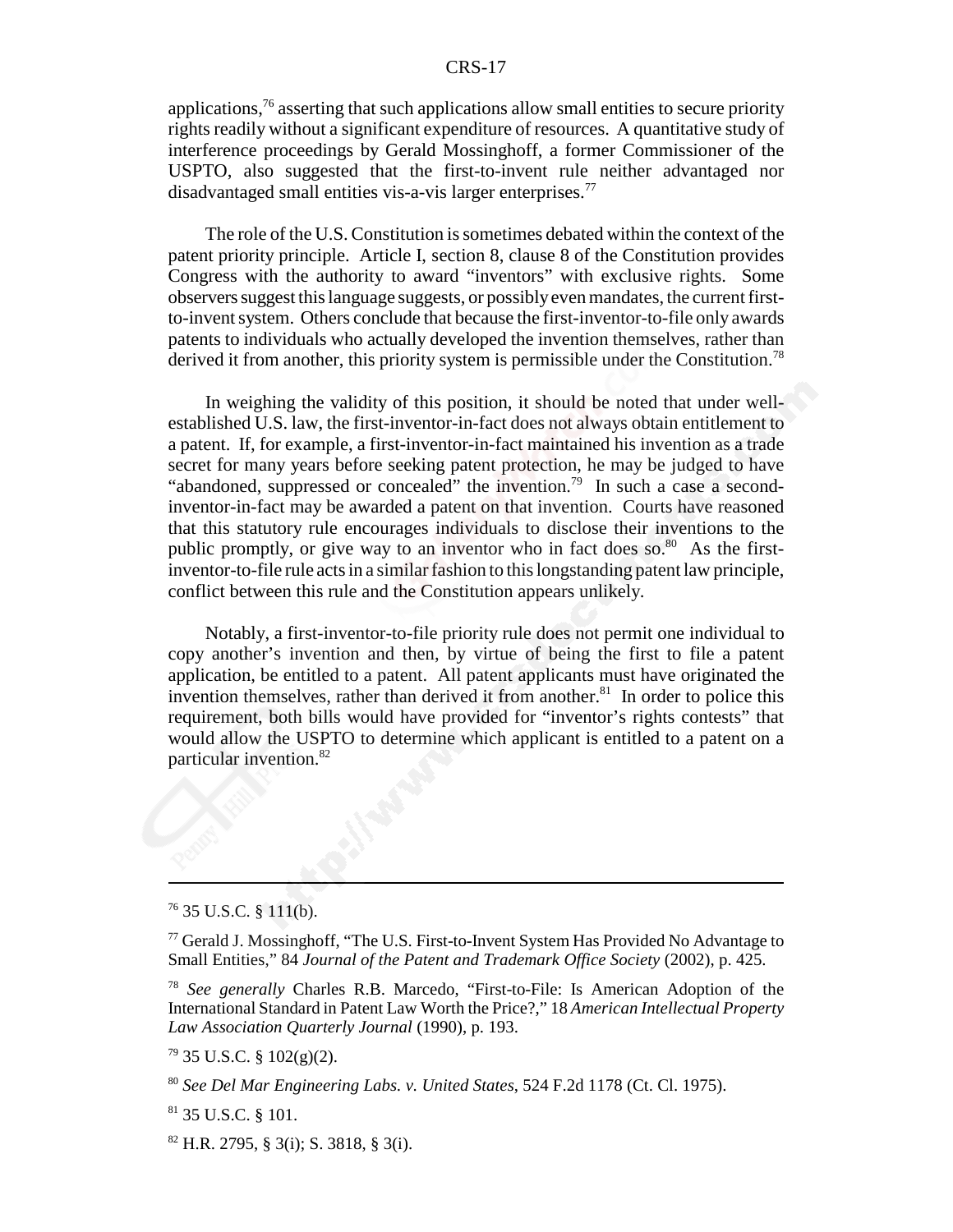#### **Grace Period**

**Domestic Issues.** Previous legislative proposals would have retained the existing one-year "grace period" enjoyed by U.S. inventors. Current U.S. patent law essentially provides inventors with a one-year period to decide whether patent protection is desirable, and, if so, to prepare an application. Specified activities that occur before the "critical date" — patent parlance for the day one year before the application was filed — will prevent a patent from issuing.<sup>83</sup> If, for example, an entrepreneur first discloses an invention by publishing an article in a scientific journal, she knows that she has one year from the publication date in which to file a patent application. Importantly, uses, sales, and other technical disclosures by third parties will also start the one-year clock running. As a result, inventors have a broader range of concerns than merely their own activities.<sup>84</sup>

Suppose, for example, that an electrical engineer files a patent application claiming a new capacitor on February 1, 2007. While reviewing the application, a USPTO examiner discovers a October 1, 2005, journal article disclosing the identical capacitor. Because the article was published prior to the critical date of February 1, 2006, that publication will prevent or "bar" the issuance of a patent on that capacitor.

If a relevant reference is first publicly disclosed during the one-year grace period — that is to say, after the critical date but prior to the filing date — the legal situation is more complex. Under current law, patent applicants may "antedate" such a reference by demonstrating that they had actually invented the subject matter of their application prior to the date of the reference. If the applicant can make such a showing, then the reference cannot ordinarily be used to defeat the patentability of the invention.

As an illustration of this procedure, suppose that an inventor files a patent application directed to a polymer on February 1, 2007. Suppose that the USPTO examiner discovers that a textbook published on January 1, 2007, describes the same polymer that is claimed in the application.<sup>85</sup> Because the textbook was published subsequent to the critical date of February 1, 2006, it does not absolutely bar the application. In order to obtain a patent, however, the applicant must nonetheless demonstrate that he invented the polymer prior to January 1, 2007, the date the textbook was published. The applicant might submit copies of his laboratory notebook, for example, or submit a sworn declaration in order to make this showing.<sup>86</sup>

Both the House and Senate bills contemplated by the 109<sup>th</sup> Congress would have retained current patent law rules with respect to the grace period. As a result, an inventor would still have been allowed to "antedate" prior art by showing that she

<sup>83 35</sup> U.S.C. § 102(b).

<sup>84</sup> Schechter & Thomas, *supra*, at § 4.3.1.

<sup>&</sup>lt;sup>85</sup> In addition, the textbook must be attributable to some other than the patent applicant. *See* 35 U.S.C. § 102(a).

<sup>86 37</sup> C.F.R. § 1.131.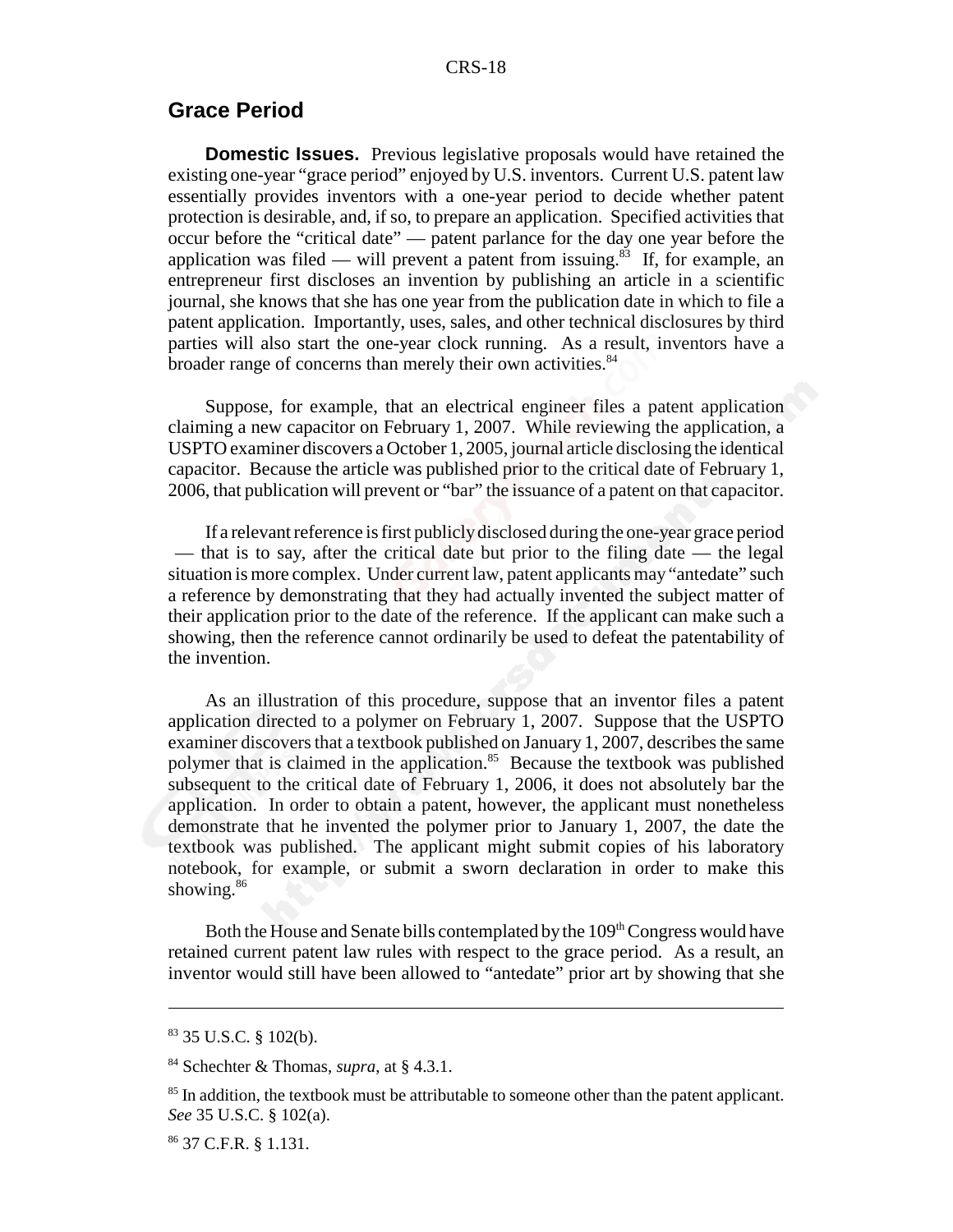invented the subject matter of the application prior to the date of the reference.<sup>87</sup> This approach would have had the advantage of maintaining longstanding U.S. rules regarding the patent-defeating effect of references that first become publicly available during the grace period. It might benefit university professors, small firms, and other entities that may lack the wherewithal to file patent applications promptly.

On the other hand, these proposals would have meant that the U.S. shift from a "first-to-invent" system to a "first-inventor-to-file" system would have been incomplete. Because an applicant's date of invention would have remained relevant, patentability decisions would have been more complex and less certain than in the first-inventor-to-file systems employed by all other patent-issuing states. Such an approach would also not fully harmonize U.S. law with those of other nations.

**International Issues.** In contrast to the United States, many other patentgranting states provide more limited grace periods, or no grace periods at all. In Europe, any sales or publication of an invention anywhere in the world prior to the filing date defeats the patentability of an invention.<sup>88</sup> The Japanese patent system includes a six-month grace period tied only to the activities of the inventor.<sup>89</sup> Under the patent law of Japan, any disclosures of an invention made by a third party even one day before the filing date will prevent the issuance of a patent.

In the109th Congress, the House bill would have included a provision that might have encouraged adoption of a one-year grace period for inventor activities in Europe and Japan.<sup>90</sup> An understanding of this proposal requires some background information on the international priority system established by an international agreement known as the Paris Convention.<sup>91</sup> The international priority system allows an inventor to file a patent application in one Paris Convention signatory state, which is usually the inventor's home country. If the inventor subsequently files patent applications in any other Paris Convention signatory state within the next 12 months, overseas patent-granting authorities will treat the application as if it were filed on the first filing date. Critically, information that enters the public domain between the priority date and subsequent filing dates does not prejudice the later applications. Paris Convention priority allows U.S. inventors to preserve their original USPTO filing dates as they make arrangements to file patent applications overseas.  $92$ 

Suppose, for example, that an inventor files a patent application at the USPTO on October 1, 2006. The inventor then files a patent application claiming the same invention in the Japanese Patent Office on September 1, 2007. As part of his

<sup>87 35</sup> U.S.C. § 102(a).

<sup>88</sup> European Patent Convention, Article 54(2).

<sup>89</sup> Japanese Patent Act, Article 29(1).

<sup>&</sup>lt;sup>90</sup> The Senate bill did not include an analogous provision on this point.

 $91$  Convention of Paris for the Protection of Industrial Property, 13 U.S.T. 25 (1962).

<sup>92</sup> *See* G.H.C. Bodenhausen, *Guide to the Paris Convention for the Protection of Industrial Property* (United International Bureau for the Protection of Intellectual Property, Geneva, Switzerland 1968).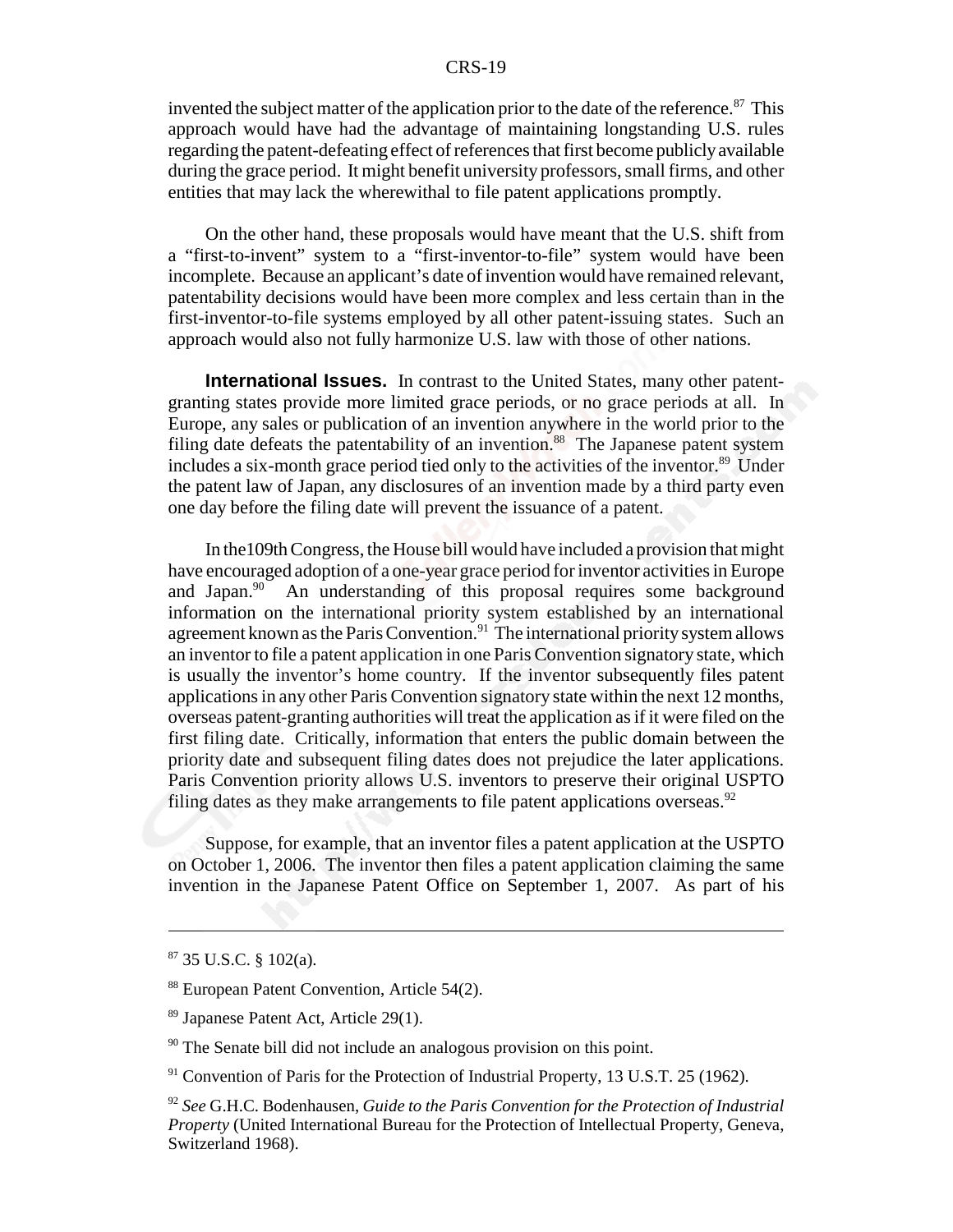Japanese application, the inventor informs the Japanese Patent Office of the earlier U.S. application. Because Japan has acceded to the Paris Convention, the Japanese Patent Office will treat that inventor's application as if it had been filed on October 1, 2006. As a result, information that entered the public domain after the U.S. filing date would not prejudice the inventor's Japanese application. A journal article published on January 1, 2007, for example, would not limit the opportunity of the inventor to obtain a Japanese patent.

The U.S. patent statute currently limits the usefulness of the Paris Convention priority date for foreign inventors seeking U.S. patent rights. Section 119 of the Patent Act states that:

no patent shall be granted on any application for patent for an invention which had been patented or described in a printed publication in any country more than one year before the date of the actual filing of the application in this country, or which had been in public use or on sale in this country more than one year prior to such filing. $93$ 

The effect of this language is that the one-year grace period is measured not from the Paris Convention international priority date, but the actual U.S. filing date.

This limitation may discourage U.S. trading partners from adopting a grace period analogous to that of U.S. law. Consider, for example, a Japanese inventor who publishes an article in a scientific journal describing his new invention on August 1, 2005. Consistent with Japanese patent law, he then files a patent application at the Japanese Patent Office six months later, on February 1, 2006. Then, in accordance with the Paris Convention, he files an application at the USPTO on February 1, 2007.

Under these circumstances, the U.S. patent application should be denied, even though the Japanese inventor appeared to comply with all legal formalities. Because the U.S. patent statute compels the USPTO to assess the grace period as ending as the actual U.S. filing date in 2007, rather than the Paris Convention priority date in 2006, the U.S. patent is barred from issuance. This state of affairs may give pause to nations considering adopting a U.S.-style grace period. Foreign applicants who rely upon grace periods within their own national systems may be put in a position of forfeiture of their U.S. patent rights.

Apparently aware of this concern, the House bill would have altered the date the grace period closes from the actual U.S. filing date to the Paris Convention priority date — provided that Europe and Japan adopt laws analogous to that of proposed U.S. law. In the language of the House bill:

Before the date, if ever, that the Director of the [USPTO] publishes a notice ... declaring that both the European Patent Convention and the patent laws of Japan afford inventors seeking patents a 1-year period prior to the effective filing date of a claimed invention during which disclosures made by the inventor or by others who obtained the subject matter disclosed directly or indirectly from the

 $93$  35 U.S.C. § 119(a).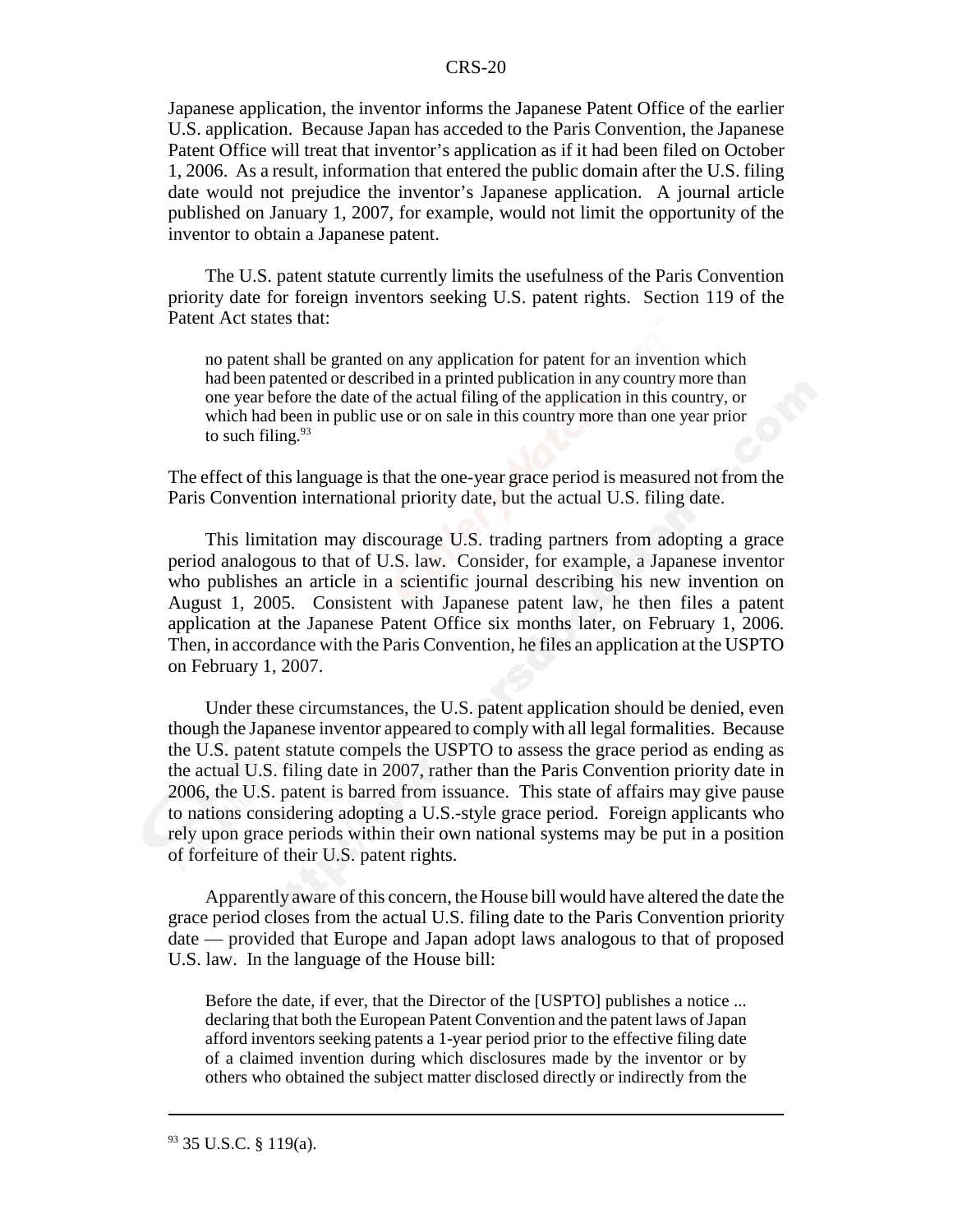inventor do not constitute prior art, the term "effective filing date" as used in section  $102(a)(1)(A)$  of title 35, United States Code, shall be construed by disregarding any right of priority except that provided under section 119(e) of title 35, United States Code.<sup>94</sup>

Should the USPTO Director publish a notice in keeping with this provision, then foreign inventors would be able to rely upon their domestic grace periods and maintain their ability to obtain patents in the United States.

## **Elimination of Sections 102(c), (d) and (f)**

Legislation before the  $109<sup>th</sup>$  Congress would have eliminated three provisions of the Patent Act, paragraphs (c), (d), and (f) of Section 102. Section 102(c) does not allow an applicant to obtain a patent when he "has abandoned the invention." This statute does not refer to disposal of the invention itself, however, but instead to the intentional surrender of an invention *to the public*. Older Supreme Court opinions instruct that abandonment may occur where an inventor expressly dedicates it to the public, through a deliberate relinquishment or conduct evidencing an intent not to pursue patent protection.<sup>95</sup> The circumstances must be such that others could reasonably rely upon the inventor's renunciation.<sup>96</sup> Perhaps because few individuals expressly cede their patentable inventions to the public without seeking compensation, there are few modern judicial opinions that consider 35 U.S.C. § 102(c) in any meaningful way. In addition, the generally applicable principle of equitable estoppel may apparently be used to obtain the same result.<sup>97</sup>

Like section 102(c), section 102(d) of the Patent Act is reportedly little-used.<sup>98</sup> 35 U.S.C. 102(d) bars a U.S. patent when (1) an inventor files a foreign patent application more than twelve months before filing the U.S. application, and (2) a foreign patent results from that application prior to the U.S. filing date. Suppose that an inventor files an application at a foreign patent office on May 25, 2004. The foreign application matures into a granted foreign patent on August 1, 2005. If the inventor has not filed his patent application at the USPTO as of August 1, 2005, the date of the foreign patent grant, any patent application that the inventor subsequently filed in the United States would be defeated.

The policy basis for 35 U.S.C. § 102(d) is to encourage the prompt filing of patent applications in the United States. As the Patent Office Commissioner explained in 1870:

 $94$  H.R. 2795, § 11(h).

<sup>95</sup> *See* Beedle v. Bennett, 122 U.S. 71 (1887).

<sup>96</sup> *See* Mendenhall v. Astec Indus., Inc., 13 USPQ2d 1913, 1937 (E.D. Tenn.1988), *aff'd*, 887 F.2d 1094 (Fed. Cir. 1989).

<sup>97</sup> *See generally* A.C. Auckerman & Co. v. R.L. Chaides.Construction Co., 960 F.2d 1020 (Fed. Cir. 1992).

<sup>98</sup> Schechter & Thomas, *supra*, at § 4.3.8.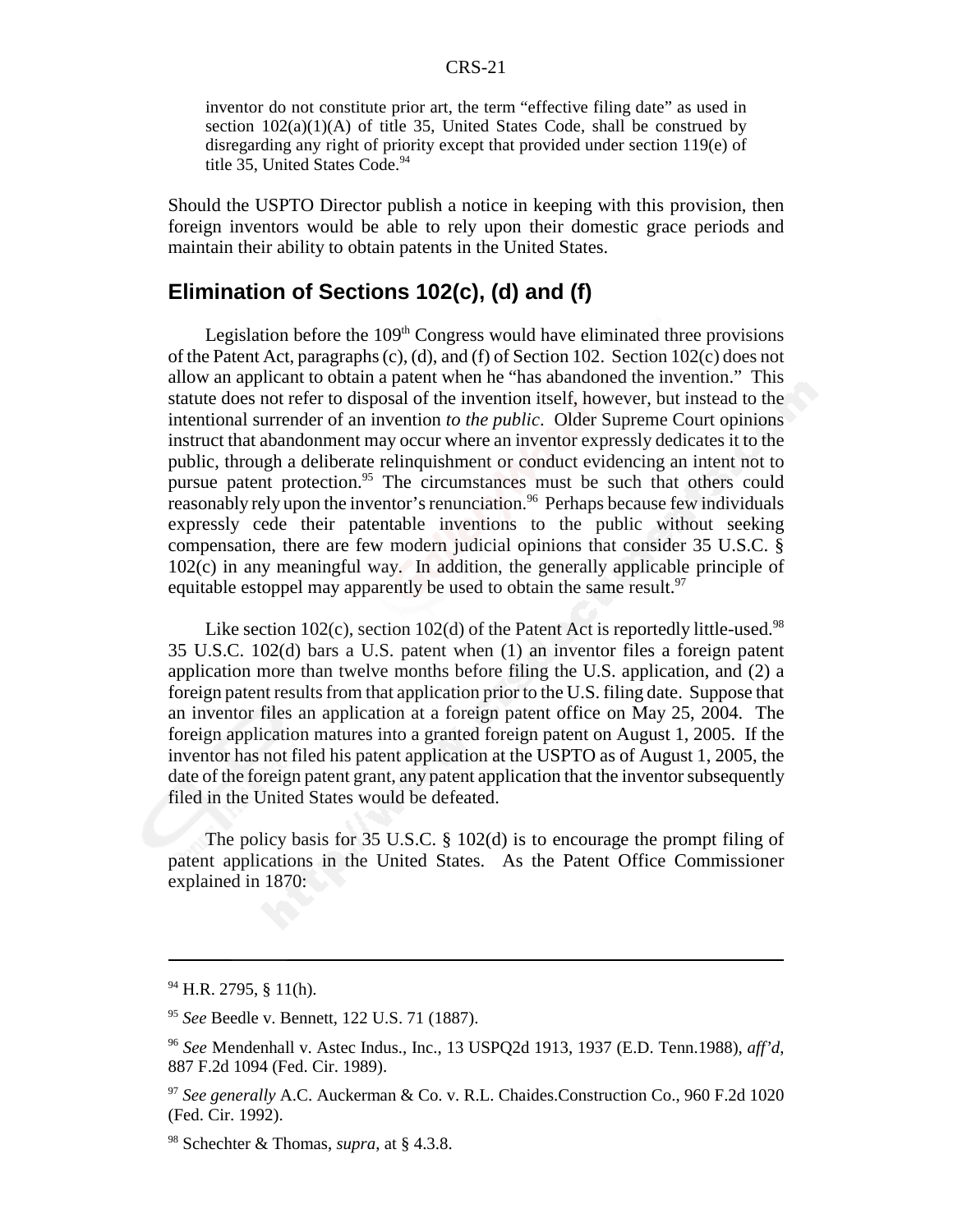The intention of [C]ongress obviously was to obtain for this country the free use of the inventions of foreigners as soon as they became free abroad. This is indicated by the use of the phrase, 'first patented, or caused to be patented, in a foreign country,' for it was presumable that American citizens would obtain their first patent here, while a foreigner would first patent his invention in his own country. The statute was designed to prevent a foreigner from spending his time and capital in the development of an invention in his own country, and then coming to this country to enjoy a further monopoly, when the invention had become free at home. The result of such a course would be that while the foreign country was developing the invention and enjoying its benefits, its use could be interdicted here; while, if the term of the monopoly could be further extended here, the market could be controlled long after the foreign nation was prepared to flood this country with the unpatented products of the patented process.<sup>99</sup>

Section 102(d) has been subject to critical commentary. Because inventors may choose to file a patent application only in the United States, the policy goal of assuring that the U.S. market will become patent-free contemporaneously with foreign markets may not be well-served by this provision. In addition, 35 U.S.C. § 102(d) effectively acts against foreign, rather than U.S.-based inventors, as domestic inventors ordinarily file at the USPTO first before seeking rights overseas. Some commentators have suggested that 35 U.S.C. § 102(d) violates the spirit, if not the letter, of U.S. international treaty obligations, which generally impose an obligation of national treatment with respect to intellectual property matters.100

Finally, the House and Senate bills (H.R. 2795 and S. 3818) also would have eliminated current 35 U.S.C. § 102(f), which states that a person may obtain a patent unless "he did not himself invent the subject matter sought to be patented." As this requirement that only an actual inventor may obtain a patent is also stated by 35 U.S.C.  $\S$  101,<sup>101</sup> this proposed amendment does not appear to have any substantive impact upon the patent law.

## **Assignee Filing**

Under current U.S. law, a patent application must be filed by the inventor that is to say, the natural person or persons who developed the invention.<sup>102</sup> This rule applies even where the invention was developed by individuals in their capacity as employees. Even though rights to the invention have usually been contractually assigned to an employer, for example, the actual inventor, rather than the employer, must be the one that applies for the patent. Section 118 of the Patent Act allows a few exceptions to this general rule. If an inventor cannot be located, or refuses to

<sup>&</sup>lt;sup>99</sup> Bate Refrigerating Co. v. Sulzberger, 157 U.S. 1, 27 (1895) (quoting Ex parte Mushet, 1870 Comm'r Dec. 106, 108 (1870)).

<sup>100</sup> *See* Donald S. Chisum, "Foreign Activity: Its Effect on Patentability under United States Law," 11 *International Review of Industrial Property & Copyright Law* (1980), 26.

<sup>101</sup> *See* Schechter & Thomas, *supra*, at § 4.4.4.

 $102$  35 U.S.C. § 111.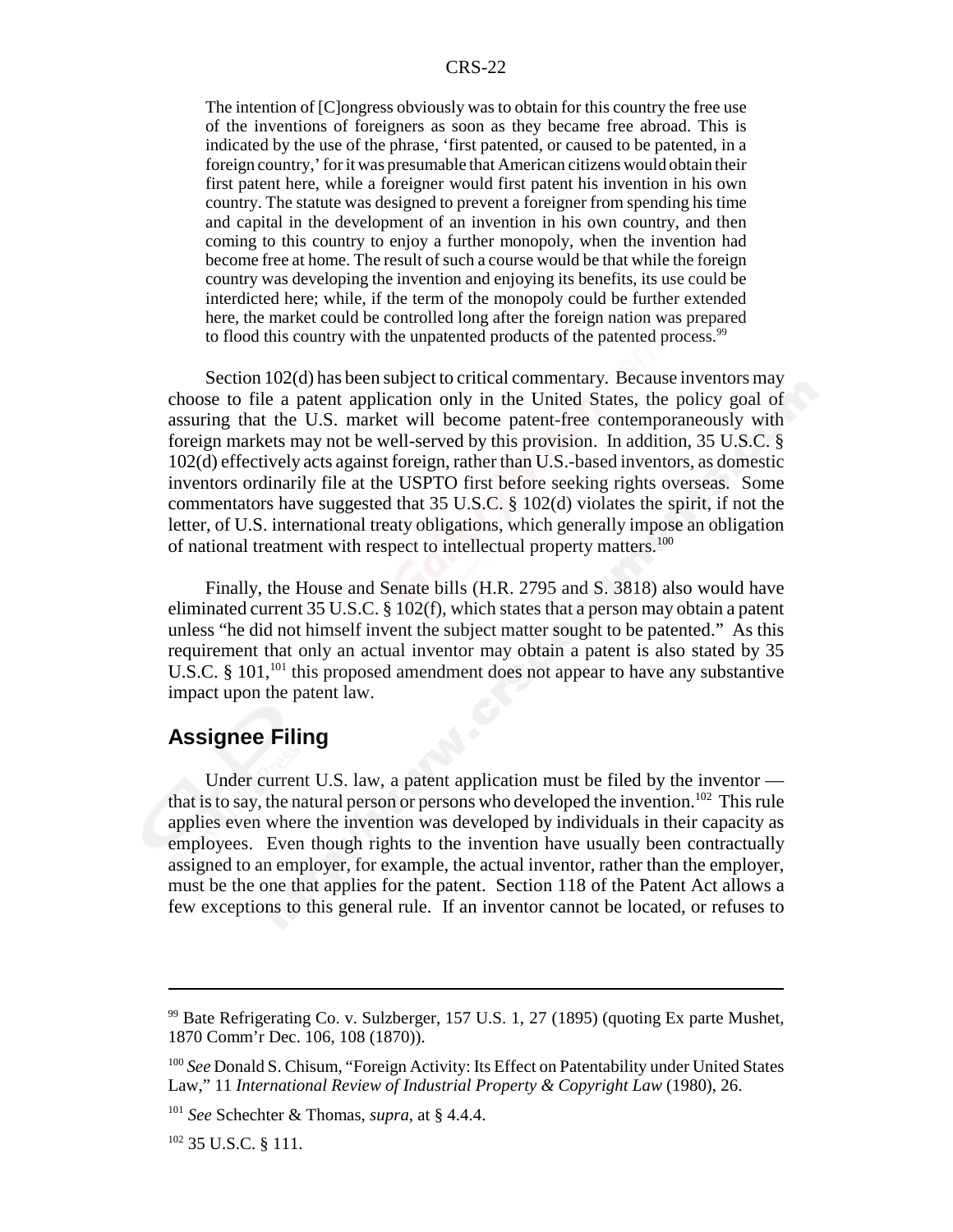perform his contractual obligation to assign an invention to his employer, then the employer may file in place of the inventor.<sup>103</sup>

Legislation before the  $109<sup>th</sup>$  Congress instead would have stipulated that a "person to whom the inventor has assigned or is under an obligation to assign the invention may make an application for patent."104 Individuals who otherwise make a showing of a "sufficient proprietary interest in the matter" may also apply for a patent on behalf of the inventor upon a sufficient show of proof of the pertinent facts. Under the proposed legislation, if the USPTO "Director grants a patent on an application filed under this section by a person other than the inventor, the patent shall be granted to the real party in interest and upon such notice to the inventor as the Director considers to be sufficient."

Legal reforms allowing assignee filing of patent applications have been discussed for many years. A 1966 Report of the President's Commission on the Patent System recommended this change as a way to simplify formalities of application filing and to avoid delays caused by the need to identify and obtain signatures from each inventor.<sup>105</sup> The 1992 Advisory Commission on Patent Law Reform was also in favor of this change. The 1992 Commission observed that the United States was "the only country which does not permit the assignee of an invention to file a patent application in its own name."<sup>106</sup> In the opinion of the 1992 Commission, assignee filing would appropriately accompany a U.S. shift to a firstinventor-to-file priority system, as the reduction of formalities would allow innovative enterprises to file patent applications more promptly.

The 1992 Commission also reviewed potential undesirable aspects of assignee filing. The Commission noted that patent applications filed by assignees may lack the actual inventor's personal guarantee that the application was properly prepared. In addition, assignee filing might derogate the right of natural persons to their inventions. In the opinion of the Commission, however, the advantages of assignee filing outweighed the disadvantages.<sup>107</sup>

### **Elimination of the Best Mode Requirement**

In the 109<sup>th</sup> Congress, the House bill would have eliminated U.S. patent law's best mode requirement.<sup>108</sup> Currently, inventors are required to "set forth the best

<sup>107</sup> *Ibid.*

<sup>103 35</sup> U.S.C. § 118.

 $104$  H.R. 2795, § 4(c).

<sup>105</sup> President's Commission on the Patent System,*"To Promote the Progress of . . . Useful Arts" in an Age of Exploding Technology* (1966).

<sup>106</sup> Advisory Commission on Patent Reform, *A Report to the Secretary of Commerce* (Aug. 1992), 179.

<sup>&</sup>lt;sup>108</sup> The Senate bill did not address the best mode requirement, and therefore would have retained existing law.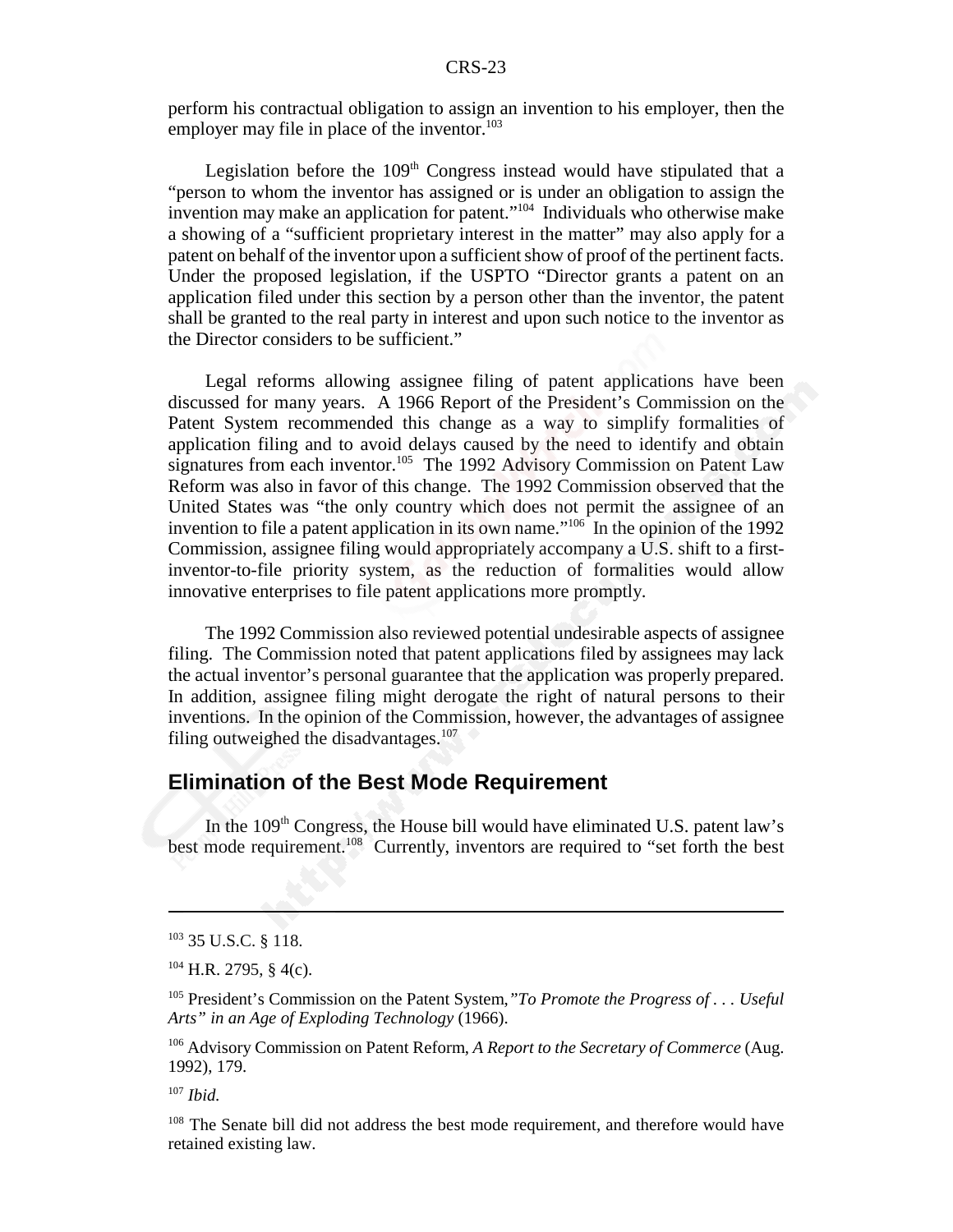mode contemplated by the inventor of carrying out his invention." <sup>109</sup> Failure to disclose the best mode known to the inventor is a ground for invalidating an issued patent. The courts have established a two-part standard for analyzing whether an inventor disclosed her best mode in a particular patent. The first inquiry was whether the inventor knew of a way of practicing the claimed invention that he considered superior to any other. If so, then the patent instrument must identify, and disclose sufficient information to enable persons of skill in the art to practice that best mode. $110$ 

Proponents of the best mode requirement have asserted that it allows the public to receive the most advantageous implementation of the technology known to the inventor. This disclosure becomes part of the patent literature and may be freely reviewed by those who wish to design around the patented invention. Absent a best mode requirement, some observers say, patent proprietors may be able to maintain the preferred way of practicing their inventions as a trade secret. Members of the public are also said to be better able to compete with the patentee on equal footing after the patent expires. $^{111}$ 

The best mode requirement has encountered severe criticism in recent years, however.<sup>112</sup> For example, a 1992 Presidential Commission recommended that Congress eliminate the best mode requirement. The Commission reasoned that patents also are statutorily required to disclose "the manner and process of making and using [the invention], in such full, clear, concise, and exact terms as to enable any person skilled in the art . . . to make and use the same."113 This "enablement" requirement was believed to provide sufficient information to achieve the patent law's policy goals.<sup>114</sup>

The Commission further stated that the best mode requirement leads to increases in the costs and complexity of patent litigation. As the Commission explained:

The disturbing rise in the number of best mode challenges over the past 20 years may serve as an indicator that the best mode defense is being used primarily as a procedural tactic. A party currently can assert failure to satisfy the best mode requirement without any significant burden. This assertion also entitles the party to seek discovery on the "subjective beliefs" of the inventors prior to the filing date of the patent application. This broad authority provides ample opportunity for discovery abuse. Given the fluidity by which the requirement is evaluated (e.g., even accidental failure to disclose any superior element, setting, or step can

 $109$  35 U.S.C.  $8$  112.

<sup>110</sup> *See, e.g., Chemcast Corp. v. Arco Industries Corp.* 913 F.2d 923 (Fed. Cir. 1990).

<sup>&</sup>lt;sup>111</sup> See Jerry R. Selinger, "In Defense of the 'Best Mode': Preserving the Benefit of the Bargain for the Public, 43 *Catholic University Law Review* (1994), 1071.

<sup>112</sup> *See, e.g.,* Steven B. Walmsley, "Best Mode: A Plea to Repair or Sacrifice This Broken Requirement of United States Patent Law," 9 *Michigan Telecommunications and Technology Law Review* (2002), p. 125.

<sup>113 35</sup> U.S.C. § 101.

<sup>114 1992</sup> Advisory Commission Report, *supra,* at 102-03.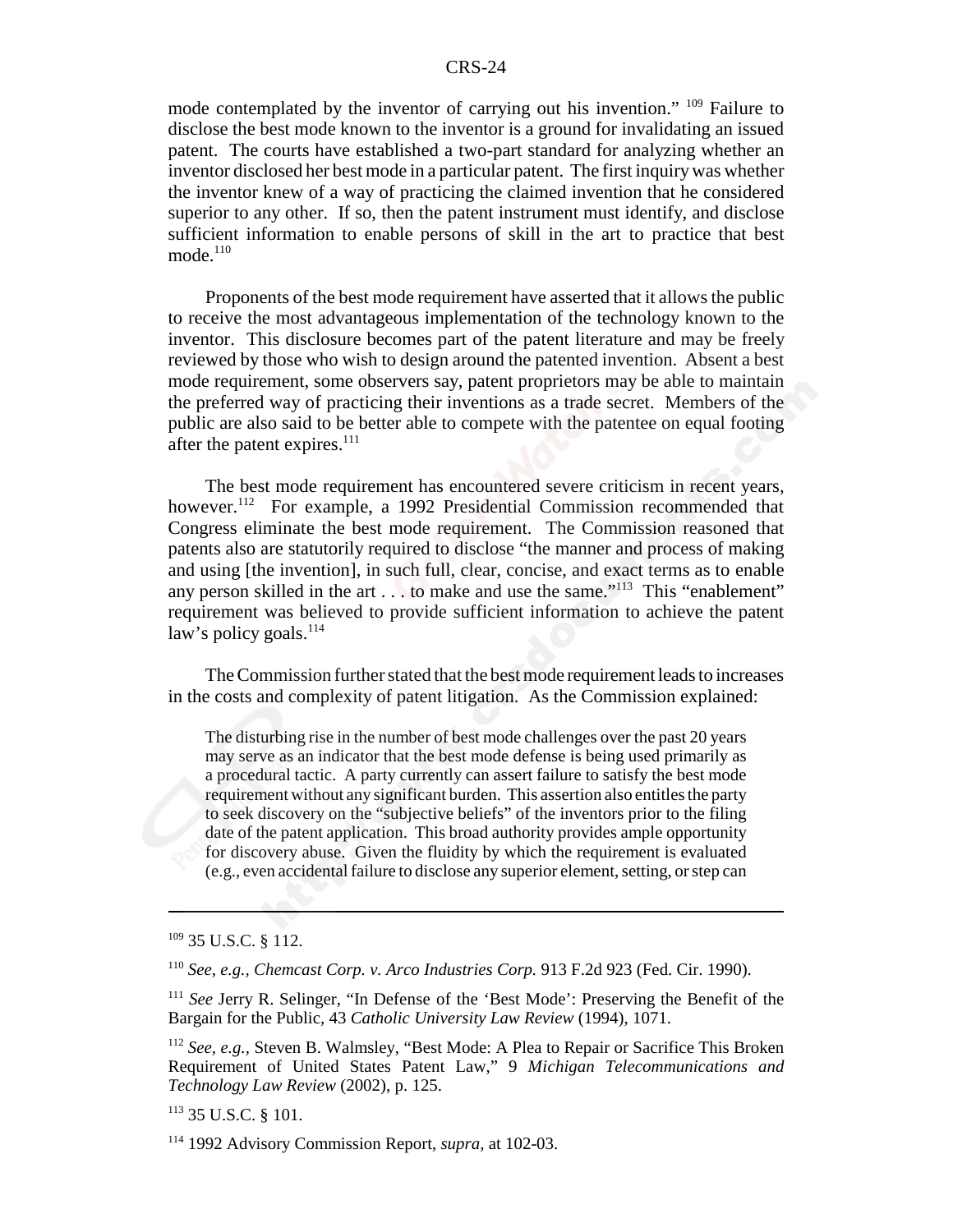negate the validity of the patent), and the wide ranging opportunities for discovery, it is almost certain that a best mode challenge will survive at least initial judicial scrutiny.<sup>115</sup>

The Commission further reasoned that the best mode at the time of filing is unlikely to remain the best mode when the patent expires many years later.<sup>116</sup> Because many foreign patent laws include no analog to the best mode requirement, inventors based overseas have also questioned the desirability of the best mode requirement in U.S. law.

#### **Apportionment of Damages**

Legislation before the  $109<sup>th</sup>$  Congress also would have addressed monetary remedies in patent cases. Marketplace realities often render the determination of an appropriate damages award a difficult affair in patent litigation. In some cases, the product or process that is found to infringe may incorporate numerous additional elements beyond the patented invention. For example, the asserted patent may relate to a single component of an audio speaker, while the accused product consists of the entire stereo system. In such circumstances, a court may apply "the entire market value rule," which "permits recovery of damages based upon the entire apparatus containing several features, where the patent-related feature is the basis for consumer demand."117 On the other hand, if the court determines that the infringing sales were due to many factors beyond the use of the patented invention, the court may apply principles of "apportionment" to reach a just measure of damages for infringement.<sup>118</sup>

Some observers believe that courts have sometimes been overly generous in assessing damages in patent cases. As one commentator asserted:

[I]nventors have learned to abuse the patent system and increase leverage against manufacturers by pursuing "system claims" in the [USPTO]. These clever claims insert the crux of the predator's "innovation" into much larger contexts than that to which the inventor is rightfully entitled. For example, the abuser may actually have invented a hinge mechanism, but draws the patent claim to a door including the hinge mechanism. In this example, the door is well known to, and long in use by, the public but in subsequent litigation, the patent predator claims entitlement to, and the court awards, damages based on the entire value of the door rather than on the value of the innovative hinge.<sup>119</sup>

Other observers disagree, believing that the courts have reasonably applied the entire market value rule and apportionment principles.

<sup>115</sup> *Ibid* at 101.

<sup>116</sup> *Ibid*. at 102-03.

<sup>117</sup> State Indus., Inc. v. Mor-Flo Indus., Inc., 883 F.2d 1573, 1580 (Fed. Cir. 1989).

 $118$  Dowagiac Mfg. Co. v. Minn. Moline Plow Co., 235 U.S. 641 (1915).

<sup>119</sup> Westergard, *supra*, at 7.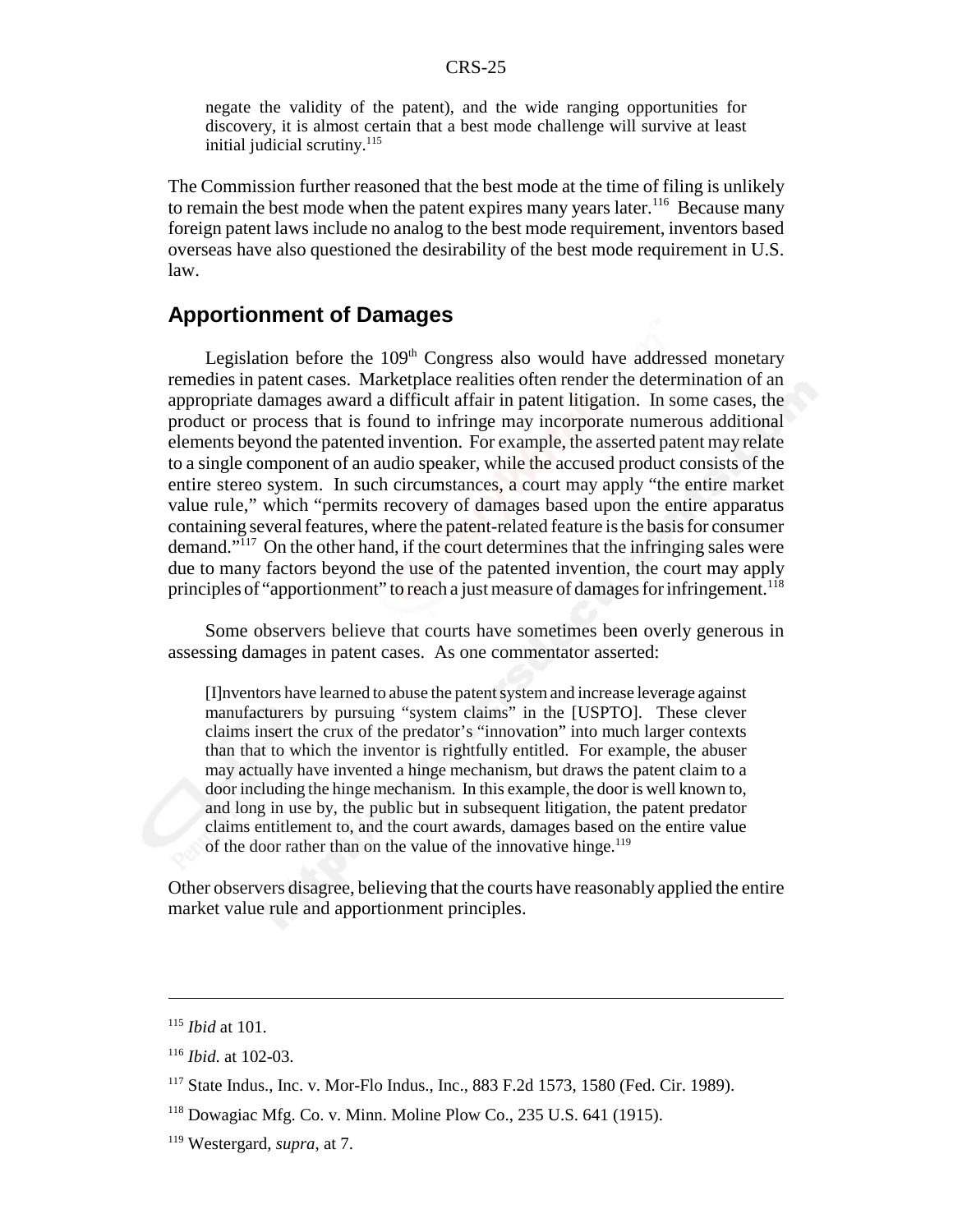In apparent response to concerns over patent damages, the Senate bill directed courts to consider "the economic value that should be attributed to the novel and nonobvious feature or features of the invention, as distinguished from the economic value attributable to other features, improvements added by the infringer, and the business risks the infringer undertook in commercialization ...." The language of the Senate bill was very similar to that of the earlier House bill with respect to the apportionment of damages. Unlike the House bill, the Senate bill did not refer to patents on a "combination." The Senate bill also called for consideration of "the terms of non-exclusive marketplace licensing of the invention." Finally, the Senate bill provided that courts should consider "other relevant factors in applicable law" in determining damages.

Views differ on the appropriateness of this reform. Some believe that current damages standards have resulted in the systemic overcompensation of patent owners. Such overcompensation may place unreasonable royalty burdens upon producers of high technology products, ultimately impeding the process of technological innovation and dissemination that the patent system is meant to foster. Others are concerned that this reform might overly restrict damages in patent cases. Limited damage awards for patent infringement might prevent innovators from realizing the value of their inventive contributions, a principal goal of the patent system.

## **Willful Infringement**

The bills introduced in the  $109<sup>th</sup>$  Congress would have reformed the law of willful infringement. The patent statute currently provides that the court "may increase the damages up to three times the amount found or assessed."120 An award of enhanced damages, as well as the amount by which the damages will be increased, is committed to the discretion of the trial court.<sup>121</sup> Although the statute does not specify the circumstances in which enhanced damages are appropriate, the courts most commonly award them when the infringer acted in blatant disregard of the patentee's rights. This circumstance is termed "willful infringement."122

Courts will not ordinarily enhance damages due to willful infringement if the adjudicated infringer did not know of the patent until charged with infringement in court, or if the infringer acted with the reasonable belief that the patent was not infringed or that it was invalid. Federal Circuit decisions emphasize the duty of someone with actual notice of a competitor's patent to exercise due care in determining if his acts will infringe that patent. A common way to fulfill this obligation is to obtain competent legal advice before commencing, or continuing, activity that may infringe another's patent. $123$ 

<sup>120</sup> *Ibid.*

<sup>121</sup> *See* Read Corp. v. Portec, Inc., 970 F.2d 816, 826 (Fed. Cir. 1992).

<sup>&</sup>lt;sup>122</sup> See Beatrice Foods Co. v. New England Printing & Lithographing Co., 923 F.2d 1576, 1578 (Fed. Cir.1991).

<sup>&</sup>lt;sup>123</sup> *See, e.g., Jon E. Wright, "Willful Patent Infringement and Enhanced Damages —* Evolution and Analysis," 10 *George Mason Law Review* (2001), 97.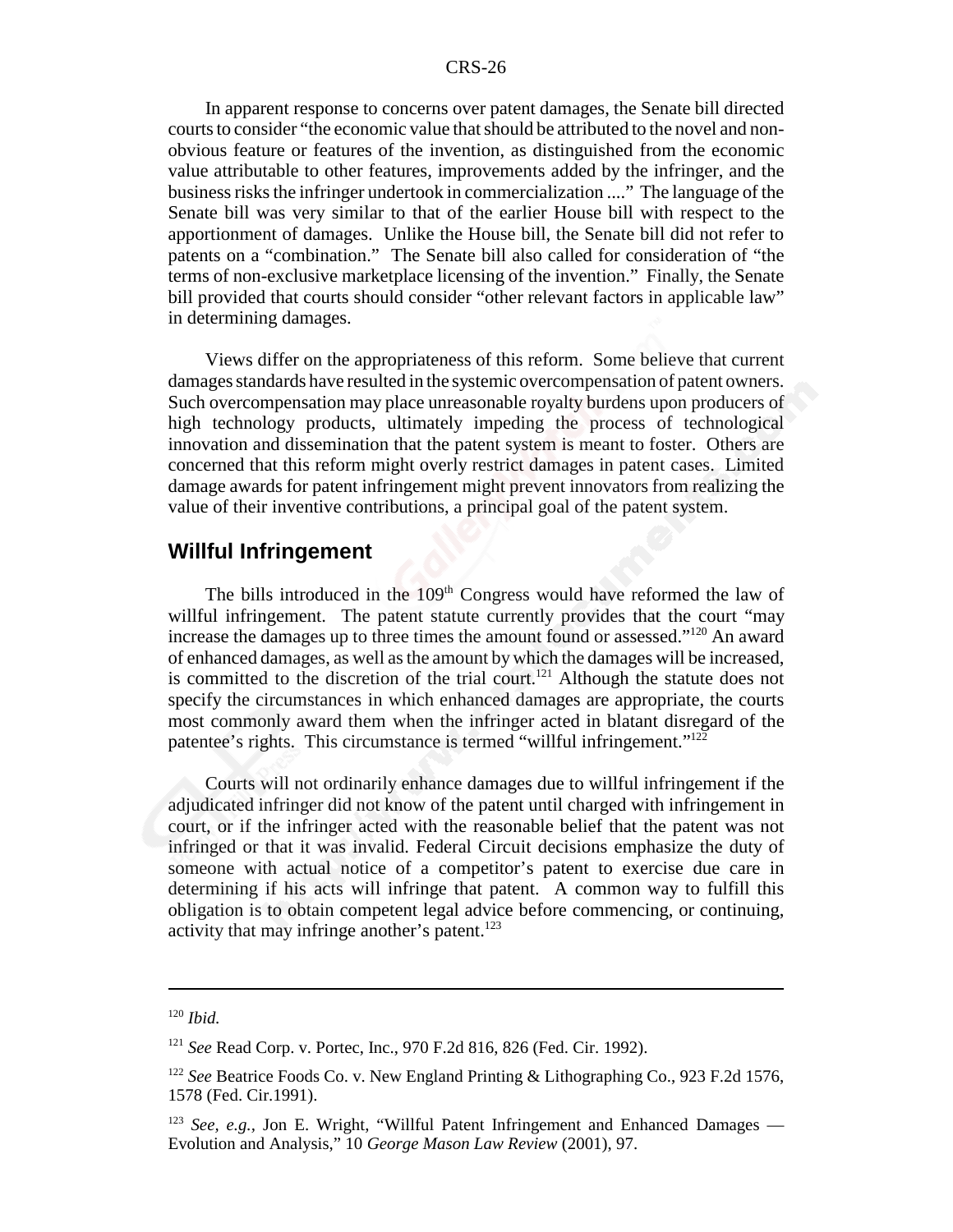Prior to 2004, the Federal Circuit held that when an accused infringer invoked the attorney-client or work-product privilege, courts should be free to reach an adverse inference that either (1) no opinion had been obtained or (2) an opinion had been obtained and was contrary to the infringers's desire to continue practicing the patented invention.124 However, in its decision in *Knorr-Bremse Systeme fuer Nutzfahrzeuge GmbH v. Dana Corp.*, 125 the Federal Circuit expressly overturned this principle. The Court of Appeals further stressed that the failure to obtain legal advice did not occasion an adverse inference with respect to willful infringement either. Following the *Knorr-Bremse* opinion, willful infringement determinations are based upon "the totality of circumstances, but without the evidentiary contribution or presumptive weight of an adverse inference that any opinion of counsel was or would have been unfavorable."126

Patent law's willful infringement doctrine has proven controversial. Some observers believe that this doctrine ensures that patent rights will be respected in the marketplace. Critics of the policy believe that the possibility of trebled damages discourages individuals from reviewing issued patents. Out of fear that their inquisitiveness will result in multiple damages, innovators may simply avoid looking at patents until they are sued for infringement. To the extent this observation is correct, the law of willful infringement discourages the dissemination of technical knowledge, thereby thwarting one of the principal goals of the patent system. Fear of increased liability for willful infringement may also discourage firms from challenging patents of dubious validity. Consequently some have argued that the patent system should shift to a "no-fault" regime of strictly compensatory damages, without regard to the state of mind of the adjudicated infringer. $127$ 

The House and Senate bills would have added several clarifications and changes to the law of willful infringement. First, a finding of willful infringement would be appropriate only where (1) the infringer received specific written notice from the patentee and continued to infringe after a reasonable opportunity to investigate; (2) the infringer intentionally copied from the patentee with knowledge of the patent; and (3) the infringer continued to infringe after an adverse court ruling. Second, willful infringement cannot be found where the infringer possessed an informed, good faith belief that its conduct was not infringing. Finally, a court may not determine willful infringement before the date on which the court determines that the patent is not invalid, enforceable, and infringed.<sup>128</sup>

<sup>127</sup> *See generally* Schechter & Thomas, *supra*, at § 9.2.5.

 $128$  H.R. 2795, § 6.

<sup>124</sup> *See, e.g.,* Fromson v. Western Litho Plate & Supply Co., 853 F.2d 1568, 1572 (Fed. Cir. 1988).

<sup>125 383</sup> F.3d 1337 (Fed. Cir. 2004).

<sup>126</sup> *Ibid.* at 1341.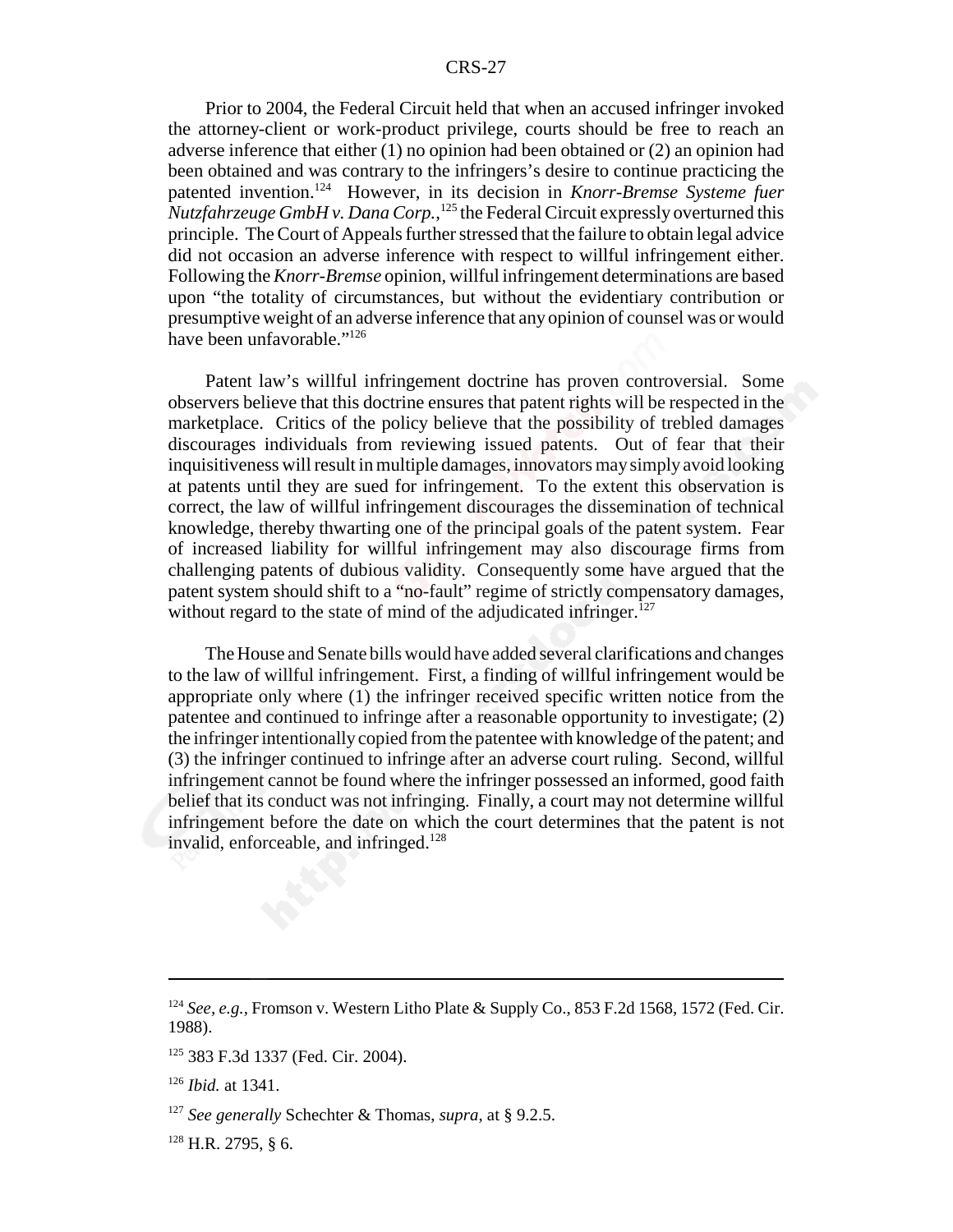## **Attorney Fee Shifting**

In the 109<sup>th</sup> Congress, the Senate bill stipulated that a "court shall award, to a prevailing party, fees and other expenses incurred by that party in connection with that proceeding, unless the court finds that the position of the nonprevailing party or parties was substantially justified or that special circumstances make an award unjust."<sup>129</sup> Current patent law follows the so-called American rule, where each litigant is responsible for its own attorney fees except in "exceptional cases."<sup>130</sup> This provision would have required the losing patent litigant to compensate the winner for its fees and other expenses in certain circumstances.

#### **Unenforceability (Inequitable Conduct)**

The administrative process of obtaining a patent from the USPTO has traditionally been conducted as an *ex parte* procedure. Stated differently, patent prosecution involves only the applicant and the USPTO. Members of the public, and in particular the patent applicant's marketplace competitors, do not participate in patent acquisition procedures.131 As a result, the patent system relies to a great extent upon applicant observance of a duty of candor and truthfulness towards the USPTO.

An applicant's obligation to proceed in good faith may be undermined, however, by the great incentive applicants might possess not to disclose, or to misrepresent, information that might deleteriously impact their prospective patent rights. The patent law therefore penalizes those who stray from honest and forthright dealings with the USPTO. Under the doctrine of "inequitable conduct," if an applicant intentionally misrepresents a material fact or fails to disclose material information, then the resulting patent will be declared unenforceable.<sup>132</sup> Two elements must exist before a court will decide that the applicant has engaged in inequitable conduct. First, the patentee must have misrepresented or failed to disclose material information to the USPTO in the prosecution of the patent.<sup>133</sup> Second, such nondisclosure or misrepresentation must have been intentional.<sup>134</sup>

During patent infringement litigation, an accused infringer has the option of asserting that the plaintiff's patent is unenforceable because it was procured through

 $129$  The House bill did not speak towards attorney fee shifting, and therefore would have retained current law.

<sup>130 35</sup> U.S.C. § 285.

 $131$  35 U.S.C. § 122(a) (stating general rule that "applications for patents shall be kept in confidence by the Patent and Trademark Office and no information concerning the same given without authority of the applicant . . . .").

<sup>&</sup>lt;sup>132</sup> Glaverbel Societe Anonyme v. Northlake Mktg. & Supply Inc., 45 F.3d 1550 (Fed. Cir. 1995).

<sup>133</sup> Heidelberger Druckmaschinen AG v. Hantscho Comm'l Prods., Inc., 21 F.3d 1068 (Fed. Cir. 1993).

<sup>134</sup> Jazz Photo Corp. v. U.S. Int'l Trade Comm'n, 264 F.3d 1094 (Fed. Cir. 2001).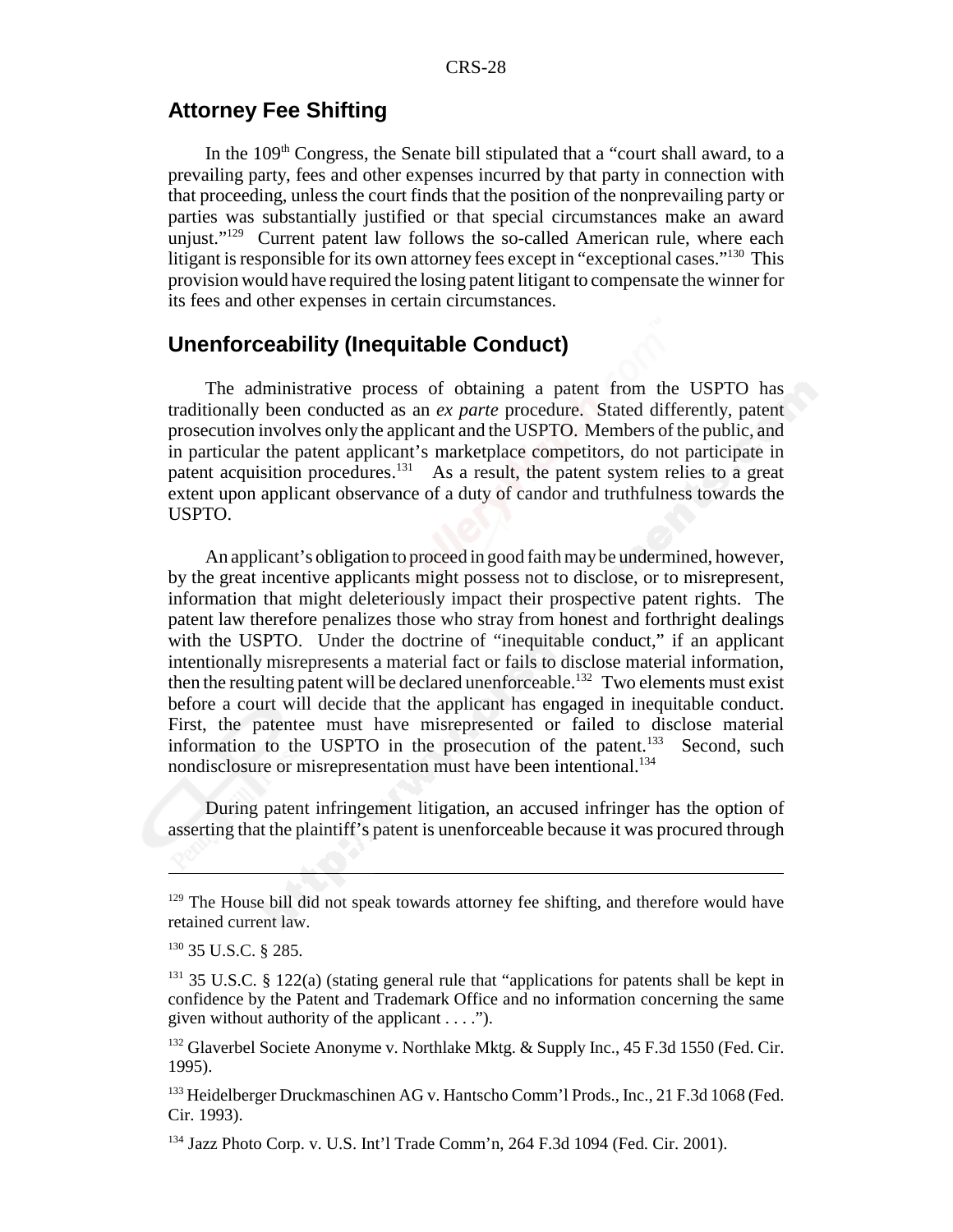inequitable conduct. Concerns have arisen that charges of inequitable conduct have become routine in patent cases. As one commentator explains:

The strategic and technical advantages that the inequitable conduct defense offers the accused infringer make it almost too attractive to ignore. In addition to the potential effect on the outcome of the litigation, injecting the inequitable conduct issue into patent litigation wreaks havoc in the patentee's camp. The inequitable conduct defense places the patentee on the defensive, subjects the motives and conduct of the patentee's personnel to intense scrutiny, and provides an avenue for discovery of attorney-client and work product documents . . . .135

As the Federal Circuit put it, "the habit of charging inequitable conduct in almost every major patent case has become an absolute plague."136 Other observers believe that because inequitable conduct requires an analysis of the knowledge and intentions of the patent applicants, the doctrine may also be contributing disproportionately to the time and expense of patent litigation.<sup>137</sup>

Due to these perceived burdens upon patent litigation, some commentators have proposed that the inequitable conduct defense be eliminated.138 Others believe that inequitable conduct is necessary to ensure the proper functioning of the patent system. As the Advisory Commission on Patent Law Reform explained in its 1992 report:

Some mechanism to ensure fair dealing between the patentee, public, and the Federal Government has been part of the patent system for over 200 years. In its modern form, the unenforceability defense provides a necessary incentive for patent applicants to engage in fair and open dealing with the [USPTO] during the ex parte prosecution of patent applications, by imposing the penalty of forfeiture of patent rights for failure to so deal. The defense is also considered to be an essential safeguard against truly fraudulent conduct before the [USPTO]. Finally, the defense provides a means for encouraging complete disclosure of information relevant to a particular patent application. . . . . Thus, from a policy perspective, the defense of unenforceability based upon inequitable conduct is desirable and should be retained.<sup>139</sup>

Proposed legislation in the  $109<sup>th</sup>$  Congress would have retained the concept of an inequitable conduct defense, but introduced a number of substantive and procedural changes to the doctrine. The Senate bill would have limited the availability of inequitable conduct as an affirmative defense to patent infringement. In particular, inequitable conduct may only have been found if the patentee, his agent,

<sup>&</sup>lt;sup>135</sup> John F. Lynch, "An Argument for Eliminating the Defense of Patent Unenforceability Based on Inequitable Conduct," 16 *American Intellectual Property Law Association Quarterly Journal* (1988), 7.

<sup>136</sup> Burlington Indus., Inc. v. Dayco Corp., 849 F.2d 1418 (Fed. Cir. 1988).

<sup>137</sup> *See, e.g.,* Scott D. Anderson, "Inequitable Conduct: Persistent Problems and Recommended Resolutions," 82 *Marquette Law Review* (1999), 845.

<sup>138</sup> Lynch, *supra*, at 7.

<sup>139 1992</sup> Advisory Commission, *supra*, at 114.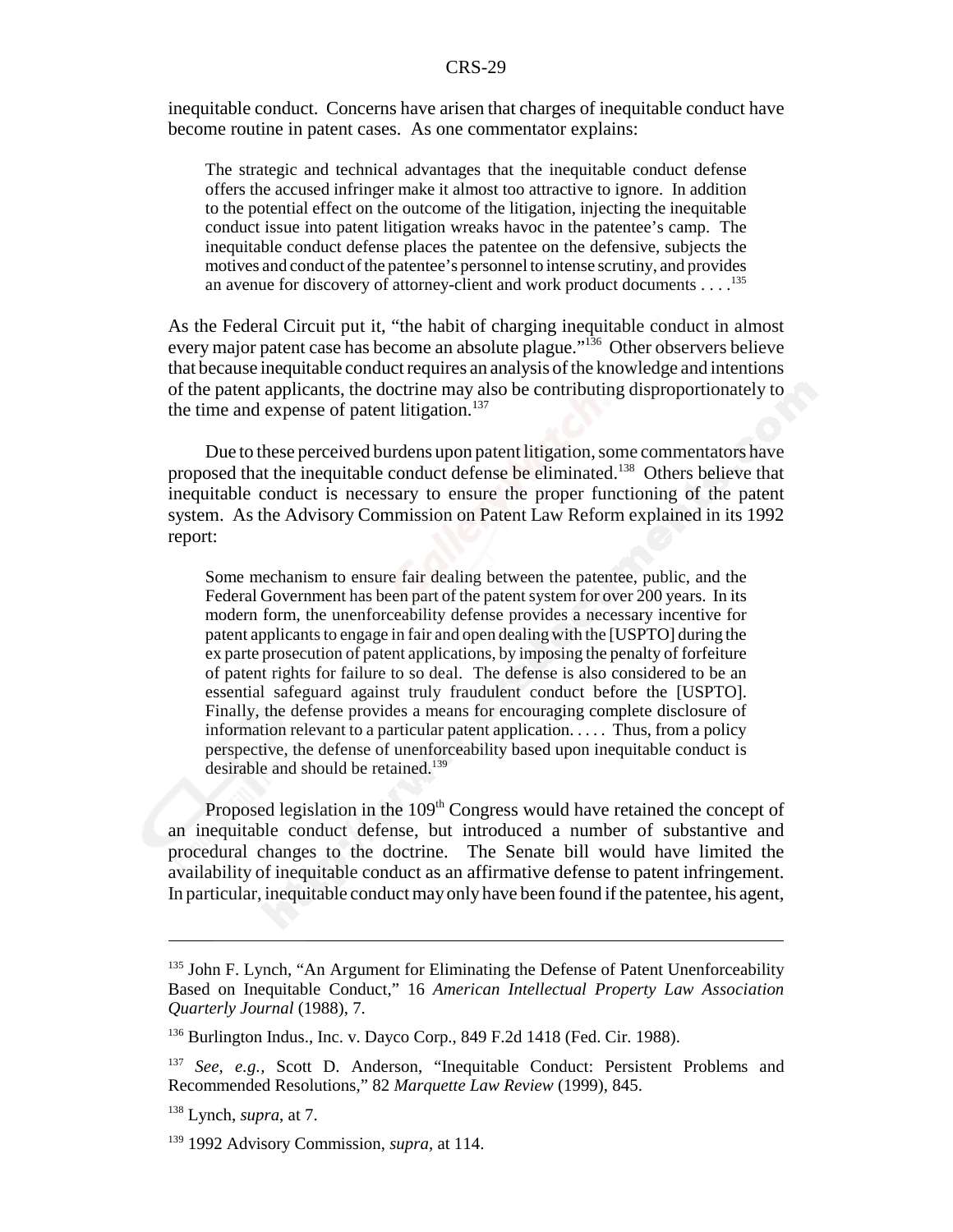or his privy failed to disclose material information, or submitted false information, with an intent to deceive the USPTO. A finding of good faith on behalf of the applicant, agent or privy would have negated a conclusion of inequitable conduct. Finally, in a notable departure from current law, a court may not have reached a finding of inequitable conduct if none of the claims of the patent have been held invalid.

The House bill also proposed reforms to the inequitable conduct doctrine, but its approach differed. The House bill would have provided statutory authorization for the USPTO Director to issue regulations governing applicants' duty of candor. It would have also imbued the USPTO with authority to prosecute violations of the inequitable conduct doctrine. In addition, the House bill would have limited the circumstances under which the defense of inequitable conduct could be raised before the courts. In broad outline, under the House bill, if a court determined that an issue of possible misconduct existed, then the court was directed to refer the matter to the USPTO. Within judicial infringement proceedings, issues of inequitable conduct could only have arisen after the court granted a motion to amend the pleadings. Such a motion would have had to describe the relevant facts in detail and could not have been granted until the court has previously entered a judgment that at least one of the asserted patent claims is invalid. Finally, a charge of inequitable conduct could not have been sustained unless the USPTO "would not have issued the invalidated claim, acting reasonably, in the absence of the misconduct," or "based upon the prosecution history as a whole objectively considered, would have done so based upon in whole or in part on account of the misconduct."

## **Prior User Rights**

Legislation offered in the  $109<sup>th</sup>$  Congress would have expanded the applicability of a "first inventor defense" established by the American Inventors Protection Act of 1999. As currently found at 35 U.S.C. § 273, an earlier inventor of a "method of doing or conducting business" that was later patented by another may claim a defense to patent infringement in certain circumstances. Both the House and Senate bills would have broadened this defense by allowing it to apply with respect to any patented subject matter.

The impetus for this provision lies in the rather complex relationship between the law of trade secrets and the patent system. Trade secrecy protects individuals from misappropriation of valuable information that is useful in commerce. One reason an inventor might maintain the invention as a trade secret rather than seek patent protection is that the subject matter of the invention may not be regarded as patentable. Such inventions as customer lists or data compilations have traditionally been regarded as amenable to trade secret protection but not to patenting.<sup>140</sup> Inventors might also maintain trade secret protection due to ignorance of the patent system or because they believe they can keep their invention as a secret longer than the period of exclusivity granted through the patent system. $141$ 

<sup>&</sup>lt;sup>140</sup> Restatement of Unfair Competition § 39.

<sup>141</sup> David D. Friedman, "Some Economics of Trade Secret Law," 5 *Journal of Economic* (continued...)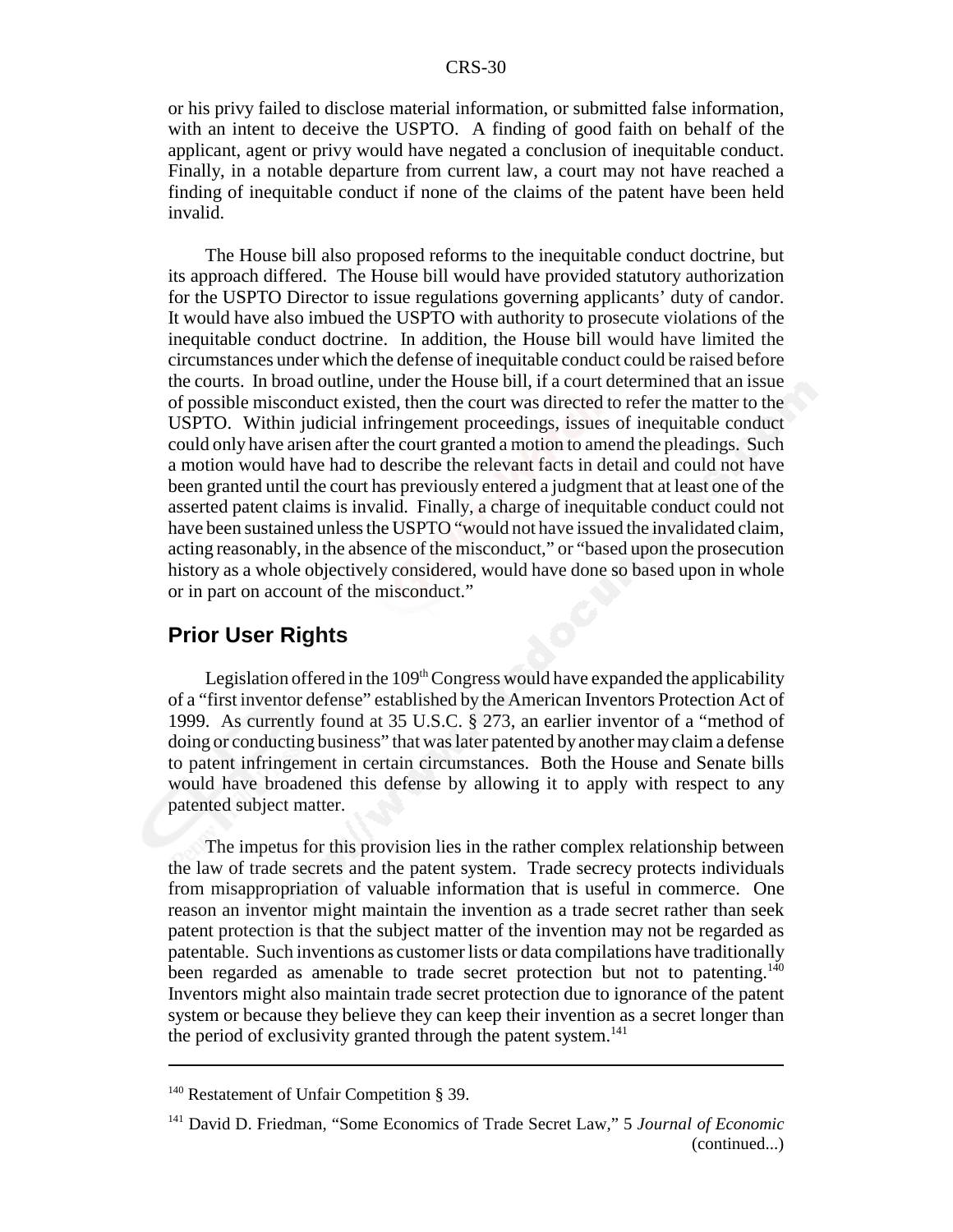The patent law does not favor trade secret holders, however. Well-established patent law provides that an inventor who makes a secret, commercial use of an invention for more than one year prior to filing a patent application at the USPTO forfeits his own right to a patent.<sup>142</sup> This policy is based principally upon the desire to maintain the integrity of the statutorily prescribed patent term. The patent law grants patents a term of twenty years, commencing from the date a patent application is filed.<sup>143</sup> If the trade secret holder could make commercial use of an invention for many years before choosing to file a patent application, he could disrupt this regime by delaying the expiration date of his patent.

On the other hand, settled patent law principles established that prior secret uses would not defeat the patents of later inventors.<sup>144</sup> If an earlier inventor made secret commercial use of an invention, and another person independently invented the same technology later and obtained patent protection, then the trade secret holder could face liability for patent infringement. This policy is based upon the reasoning that once issued, published patent instruments fully inform the public about the invention, while trade secrets do not. As between a subsequent inventor who patented the invention, and thus had disclosed the invention to the public, and an earlier trade secret holder who had not, the law favored the patent holder.

An example may clarify this rather complex legal situation. Suppose that Inventor A develops and makes commercial use of a new manufacturing process. Inventor A chooses not to obtain patent protection, but rather maintains that process as a trade secret. Many years later, Inventor B independently develops the same manufacturing process and promptly files a patent application claiming that invention. In such circumstances, Inventor A's earlier, trade secret use does not prevent Inventor B from procuring a patent. Furthermore, if the USPTO approves the patent application, then Inventor A faces infringement liability should Inventor B file suit against him.

The American Inventors Protection Act of 1999 somewhat modified this principle. That statute in part provided an infringement defense for an earlier inventor of a "method of doing or conducting business" that was later patented by another. By limiting this defense to patented methods of doing business, Congress responded to the 1998 Federal Circuit opinion in *State Street Bank and Trust Co. v.* Signature Financial Group.<sup>145</sup> That judicial opinion recognized that business methods could be subject to patenting, potentially exposing individuals who had maintained business methods as trade secrets to liability for patent infringement.

 $141$  (...continued)

*Perspectives* (1991), 61, 64.

<sup>142 35</sup> U.S.C. § 102(b). *See* Metallizing Engineering Co. v. Kenyon Bearing & Auto Parts, 153 F.2d 516 (2d Cir. 1946).

<sup>143 35</sup> U.S.C. § 154.

<sup>144</sup> W.L. Gore & Associates. v. Garlock, Inc*.*, 721 F.2d 1540 (Fed. Cir. 1983).

<sup>145 149</sup> F.3d 1368 (Fed. Cir. 1998).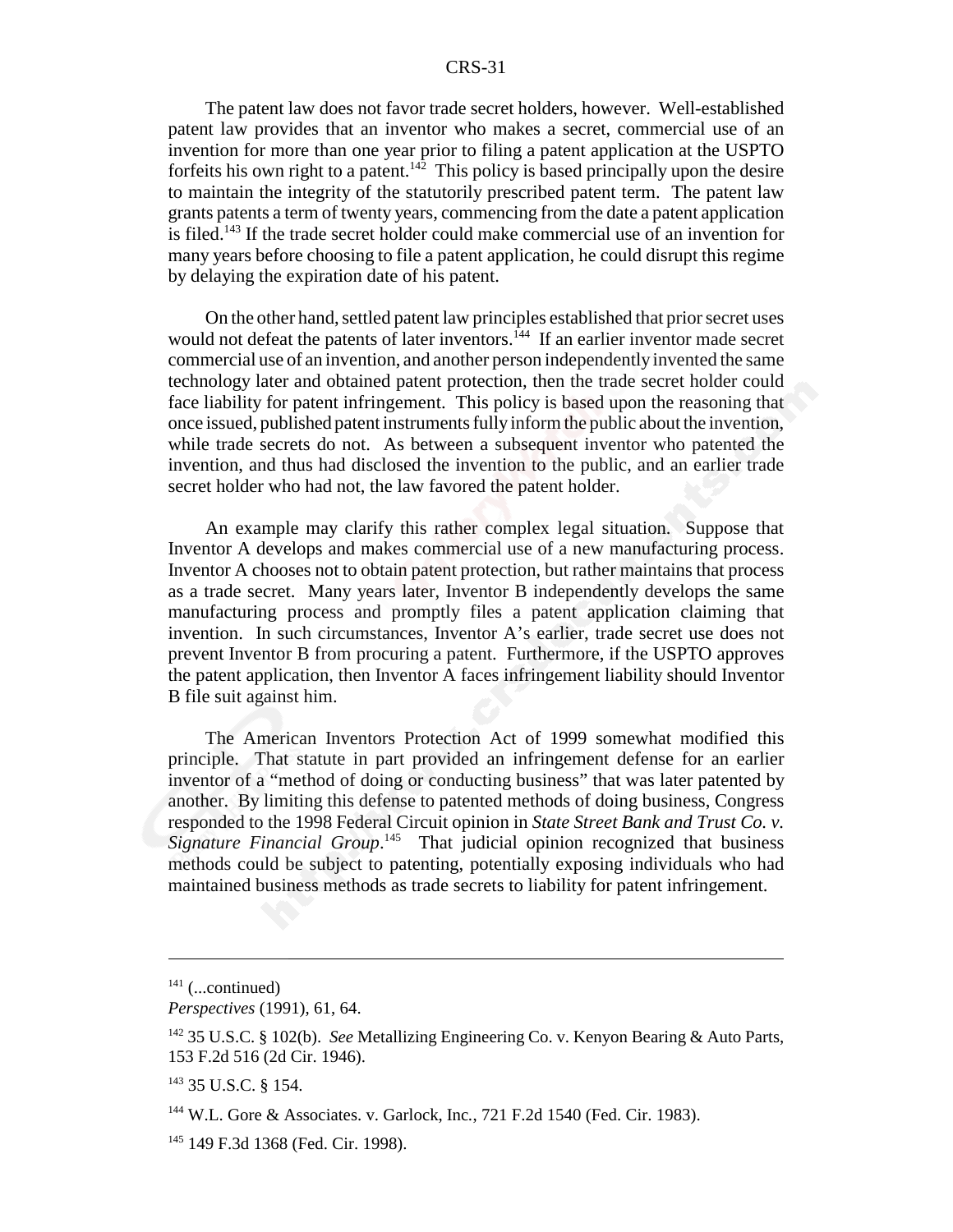Again, an example may aid understanding of the first inventor defense. Suppose that Inventor X develops and exploits commercially a new method of doing business. Inventor X maintains his business method as a trade secret. Many years later, Inventor Y independently develops the same business method and promptly files a patent application claiming that invention. Even following the enactment of the American Inventors Protection Act, Inventor X's earlier, trade secret use would not prevent Inventor Y from procuring a patent. However, should the USPTO approve Inventor Y's patent application, and should Inventor Y sue Inventor X for patent infringement, then Inventor X may potentially claim the benefit of the first inventor defense. If successful,  $^{146}$  Inventor X would enjoy a complete defense to infringement of Inventor Y's patent.

As originally enacted, the first inventor defense applied only to patents claiming a "method of doing or conducting business." Although the American Inventors Protection Act did not define this term, the first inventor defense was arguably a focused provision directed towards a specific group of potential patent infringers. The legislation introduced before the 109<sup>th</sup> Congress would have expanded upon the first inventor defense by allowing it to apply to all patented subject matter.<sup>147</sup> By removing current restrictions referring to methods of doing business, both the House and Senate bills would effectively introduce "prior user rights" into U.S. law.

A feature of many foreign patent regimes, prior user rights are often seen as assisting small entities, which may lack the sophistication or resources to pursue patent protection. The provision of prior user rights would allow such entities to commercialize their inventions when they used the subject matter of the invention prior to the patent's filing date, even when they themselves did not pursue patent rights. For this reason, a more expansive prior user rights regime has also been tied to adoption of the first-inventor-to-file priority system.<sup>148</sup>

Proponents of prior user rights also assert that the proposed legislation would have supported investment in technological innovation. Under this view, firms would not longer be required to engage in extensive defensive patenting, but rather would be able to devote these resources to further innovation. In addition, some commentators observe that many U.S. trading partners, including Germany and Japan, currently allow prior user rights. As a result, U.S. firms that obtain patent

<sup>&</sup>lt;sup>146</sup> As presently codified at 35 U.S.C. § 273, the first inventor defense is subject to a number of additional qualifications. First, the defendant must have reduced the infringing subject matter to practice at least one year before the effective filing date of the application. Second, the defendant must have commercially used the infringing subject matter prior to the effective filing date of the patent. Finally, any reduction to practice or use must have been made in good faith, without derivation from the patentee or persons in privity with the patentee.

 $147$  Both bills would have also removed the requirement that the prior use be reduced to practice at least one year before the effective filing date of such patent. Under the proposed legislation, the defense would apply where reduction to practice occurred prior to the patent's filing date.

<sup>148</sup> *See* Gary L. Griswold & F. Andrew Ubel, "Prior User Rights — A Necessary Part of a First-to-File System," 26 *John Marshall Law Review* (1993), 567.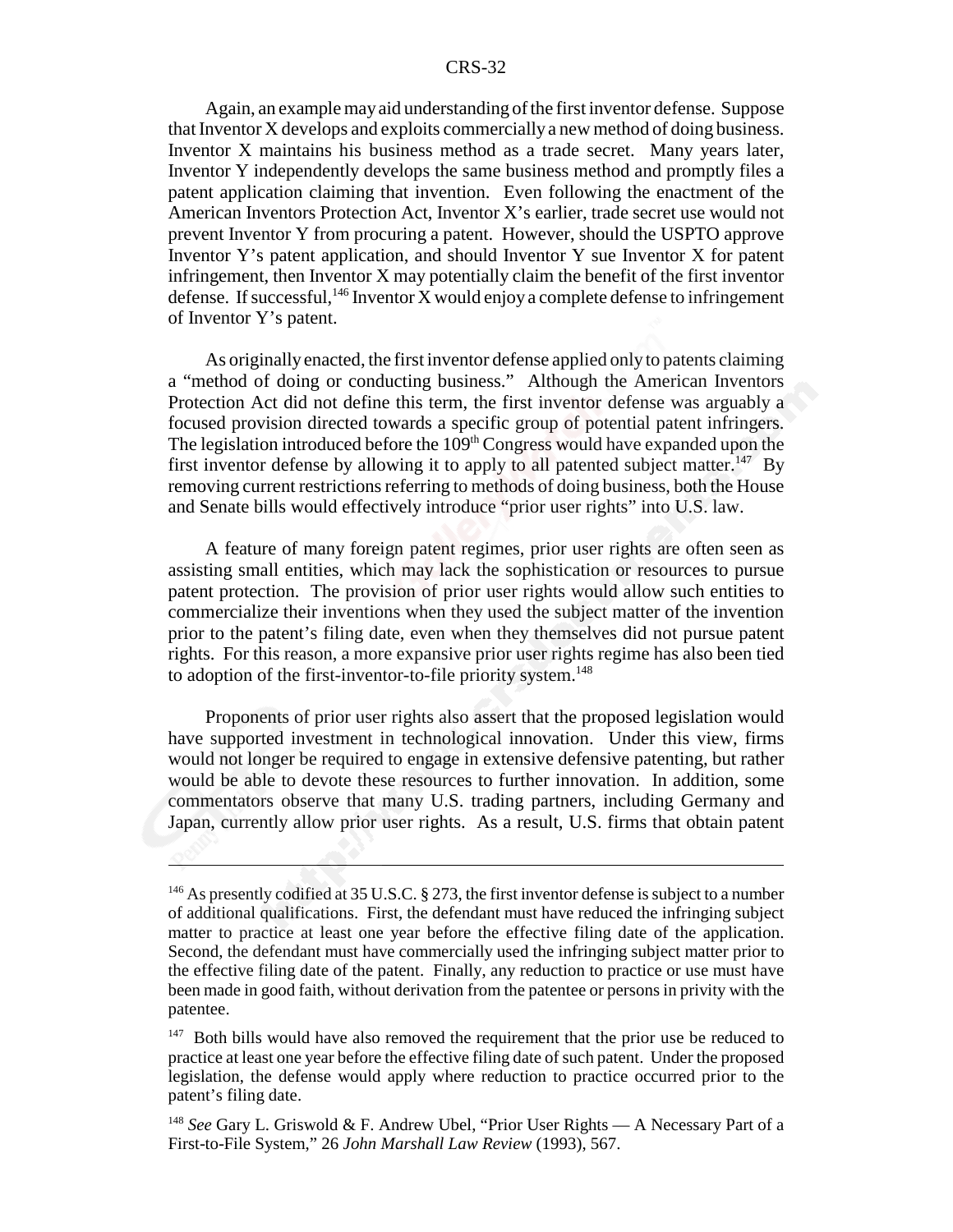rights in certain foreign nations may face the possibility that a foreign firm may enjoy prior user rights in that invention. Foreign firms with U.S. patents do not currently face this possibility with respect to U.S. firms, however. Under this view, adoption of prior user rights in the United States would "level the playing field" for U.S. industry.<sup>149</sup>

Proposals to adopt prior user rights have attracted critics, however. Some observers believe that this regime would benefit large corporations at the expense of smaller ones. Others believe that individuals who are aware that they can rely upon prior user rights will be less likely to disclose their inventions through the patent system. Still others have stated that prior user rights reduce the value of patents and therefore make innovation less desirable. The role of the U.S. Constitution is sometimes debated within this context as well. Article I, section 8, clause 8 of the Constitution provides Congress with the authority to award "inventors the exclusive right to their . . . discoveries." Some commentators suggest this language suggests, or possibly requires, a system of exclusive patent rights, rather than an interest that may be mitigated by prior user rights.<sup>150</sup>

#### **Extraterritorial Infringement**

The Senate patent reform bill introduced in the  $109<sup>th</sup>$  Congress would have repealed § 271(f) of the Patent Act.<sup>151</sup> That statute specifies that the export of unassembled components of a patented invention may constitute an infringing act. Congress enacted § 271(f) in response to the Supreme Court decision in *Deepsouth* Packing Co. v. Laitram Corp.<sup>152</sup> A brief review of the *Deepsouth* case will aid understanding of this rather complex statute.

In *Deepsouth*, the Laitram Corporation held a patent on a shrimp peeler. More particularly, Laitram's patent claimed a combination of well-known mechanical parts — including knives, an inclined trough, and jets for spraying water — that when assembled into one apparatus could be used to peel shrimp. Aware of Laitram's patent, the Deepsouth Packing Co. manufactured all the components of a patented shrimp peeler, but did not combine them into a single apparatus. Rather, Deepsouth shipped all of the parts in an unassembled state to clients outside the United States. Deepsouth's customers were able to assemble these parts to make the shrimp peeler in less than one hour.

When Laitram sued Deepsouth for infringement, the Supreme Court held that there was no infringement. The Court first recognized that U.S. patents only relate to conduct that occurs within the United States. According to the Court, Deepsouth

<sup>&</sup>lt;sup>149</sup> Paul R. Morico, "Are Prior User Rights Consistent with Federal Patent Policy?: The U.S. Considers Legislation to Adopt Prior User Rights," 78 *Journal of the Patent and Trademark Office Society* (1996), 572.

<sup>150</sup> *See* Robert L. Rohrback, "Prior User Rights: Roses or Thorns?," 2 *University of Baltimore Intellectual Property Review* (1993), 1.

<sup>&</sup>lt;sup>151</sup> The House bill did not address  $\S 271(f)$ , and therefore would have retained existing law.

<sup>&</sup>lt;sup>152</sup> 406 U.S. 518 (1972).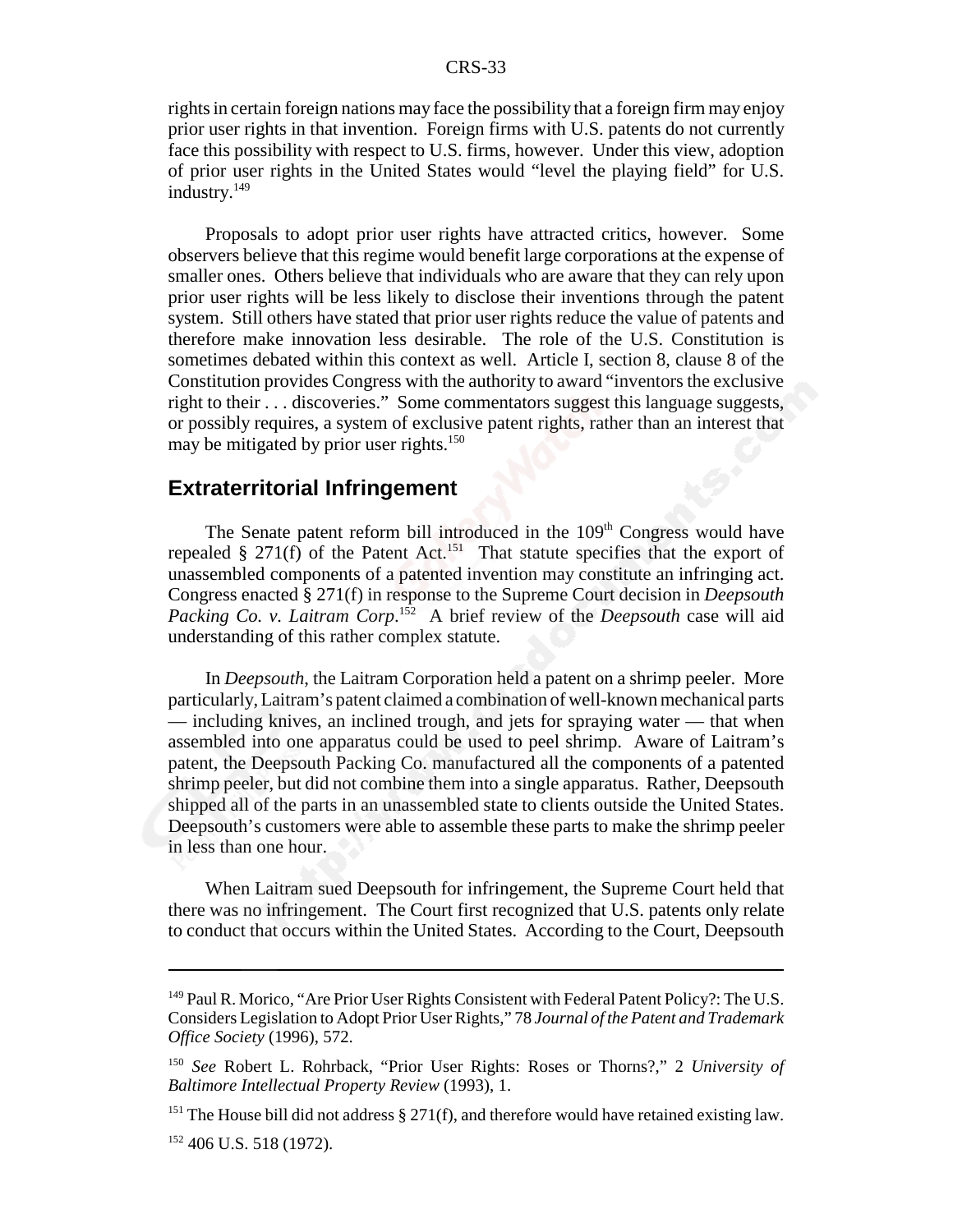had neither made nor sold the precise *combination* of elements as claimed in the U.S. patent in this country. Congress ultimately reacted to *Deepsouth* by enacting 35 U.S.C. § 271(f), which provides in part:

Whoever without authority supplies or causes to be supplied in or from the United States all or a substantial portion of the components of a patented invention, where such components are uncombined in whole or in part, in such manner as to actively induce the combination of such components outside of the United States in a manner that would infringe the patent if such combination occurred within the United States, shall be liable as an infringer.

In recent years, § 271(f) has proven to be a controversial provision. In *Microsoft Corp. v. AT&T Corp.* and other opinions, the Federal Circuit has addressed circumstances where an accused infringer sent a limited number of copies of infringing software program overseas, to be later incorporated into software stored on personal computers. The Federal Circuit has concluded that such software constitutes a "component" within the meaning of  $\S 271(f)$ <sup>153</sup>. The result of this reasoning is that the infringer faces monetary liability not just for a small number of infringements, but rather for each of the potentially thousands of copies of the software made abroad. One commentator has opined that "[b]y any metric" the reasoning of the Federal Circuit "involved an extraordinary extension of § 271(f) to capture foreign sales."<sup>154</sup> By proposing to eliminate  $\S 271(f)$ , the Senate bill would have apparently responded to this concern.

Notably, subsequent to the introduction of the Senate bill, the U.S. Supreme Court agreed to review the Federal Circuit opinion in *Microsoft Corp. v. AT&T Corp.*155 The High Court's ultimate disposition of that case, along with any conclusions it might offer with respect to  $\S 271(f)$ , will most likely not be known prior to mid-2007.

## **Post-Issuance Opposition Proceedings**

Legislation considered during the  $109<sup>th</sup>$  Congress would have introduced postissuance opposition proceedings into U.S. patent law. Oppositions, which are common in foreign patent regimes, are patent revocation proceedings that are usually administered by authorities from the national patent office. Oppositions often involve a wide range of potential invalidity arguments and are conducted through adversarial hearings that resemble courtroom litigation.

Although the U.S. patent system does not currently include oppositions, the U.S. patent system has incorporated a so-called reexamination proceeding since 1981. Some commentators have viewed the reexamination as a more limited form of an opposition. Under the reexamination statute, any individual, including the patentee, a competitor, and even the USPTO Director, may cite a prior art patent or printed

<sup>153</sup> *See, e.g.*, Eolas Techs. Inc. v. Microsoft Corp., 399 F.3d 1325 (Fed. Cir. 2005).

<sup>154</sup> Michael R. Dzwonczyk, "Looking at Federal Circuit Developments 2005: The Year in Review," 6 *Journal of High Technology Law* (2006), 113.

<sup>155 127</sup> S.Ct. 467 (Oct. 27, 2006).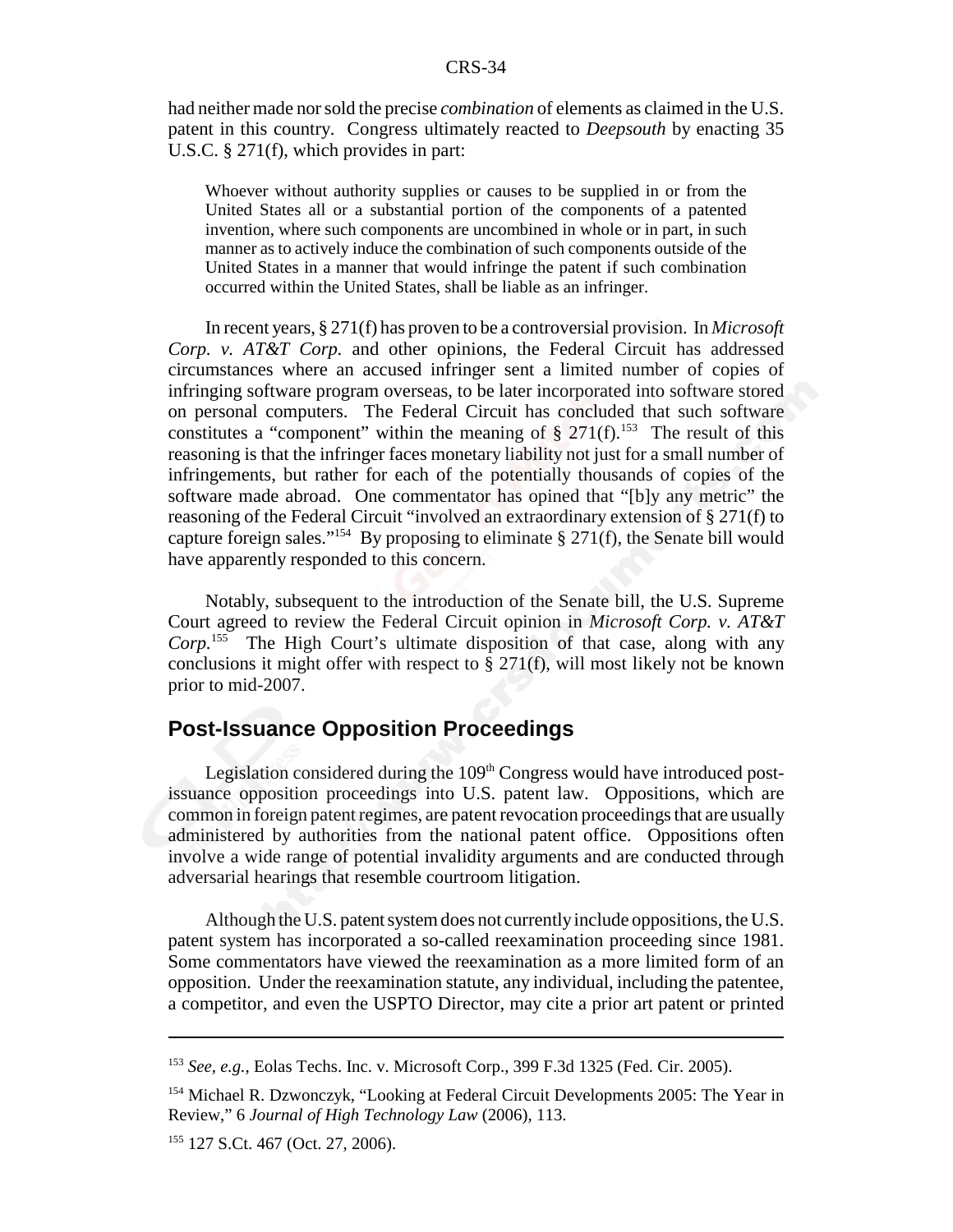publication to the USPTO. If the USPTO determines that this reference raises a "substantial new question of patentability" with respect to an issued patent, then it will essentially reopen prosecution of the issued patent.

Traditional reexamination proceedings are conducted in an accelerated fashion on an *ex parte* basis. Following the American Inventors Protection Act of 1999, an *inter partes* reexamination allows the requester to participate more fully in the proceedings through the submission of arguments and the filing of appeals. Either sort of reexamination may result in a certificate confirming the patentability of the original claims, an amended patent with narrower claims or a declaration of patent invalidity.

Congress intended reexamination proceedings to serve as an inexpensive alternative to judicial determinations of patent validity.156 Reexamination also allows further access to the legal and technical expertise of the USPTO after a patent has issued.<sup>157</sup> However, some commentators believe that reexamination proceedings have been employed only sparingly and question their effectiveness.<sup>158</sup>

Some analysts have expressed concern that potential requesters are discouraged from commencing *inter partes* reexamination proceedings due to a statutory provision that limits their future options. In order to discourage abuse of these proceedings, the *inter partes* reexamination statute provides that third-party participants may not later assert that a patent is invalid "on any ground that [they] raised or could have raised during the inter partes reexamination proceedings."<sup>159</sup> Some observers believe that this potential estoppel effect disinclines potential requesters from use of this post-issuance proceeding. In apparent response to this concern, the House bill would have deleted the phrase "or could have raised" from the statute.160 As a result, *inter partes* reexamination requesters would be limited only with respect to arguments that they actually made before the USPTO.

The House and Senate bills each would have created an additional post-issuance proceeding. Although the bills were similar in broad measure, they differed in some significant respects. Under this House bill, any person could have commenced an opposition either within nine months after the issuance of the patent, or six months after receiving notice from the patent holder alleging infringement. The opposition may have related to a wide range of patentability issues, including double patenting, statutory subject matter, novelty, nonobviousness, enablement, and definite claiming. The commencement of the opposition would have been conditioned upon the USPTO Director's determination that the opponent has raised a substantial question of patentability with respect to at least one claim in the patent.

<sup>156</sup> Mark D. Janis, "Inter Partes Reexamination," 10 *Fordham Intellectual Property, Media & Entertainment Law Journal* (2000), 481.

<sup>157</sup> Craig Allen Nard, "Certainty, Fence Building and the Useful Arts," 74 *Indiana Law Journal* (1999), 759.

<sup>158</sup> *See* Schechter & Thomas, *supra*, at § 7.5.4.

 $159$  35 U.S.C. § 315(c).

 $160$  H.R. 2795, § 9(d). The Senate bill did not include a similar amendment.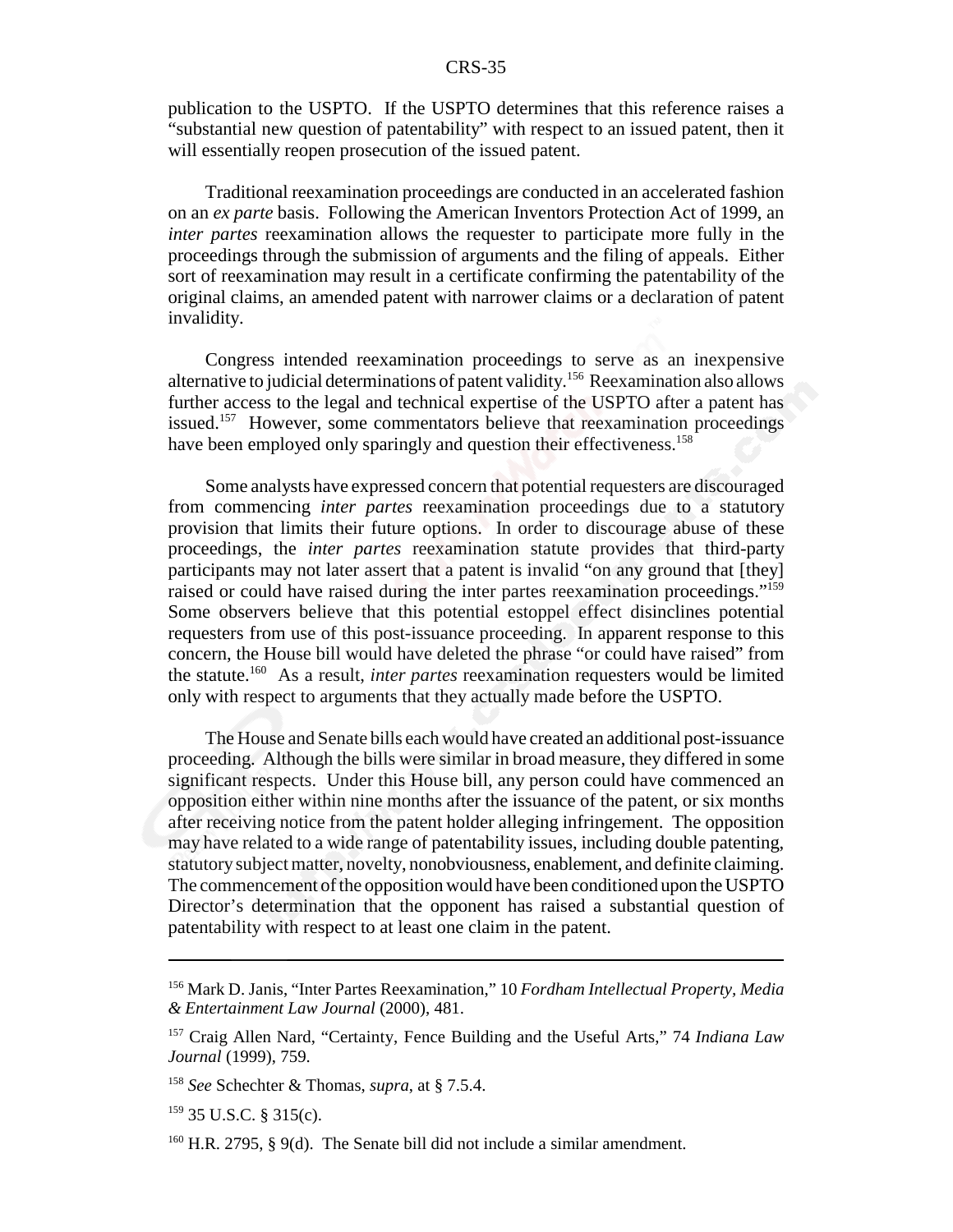The House bill further provided that opposition proceedings would have been tried before a panel of three administrative patent judges. In the event that the patentee filed an infringement suit within nine months of patent issuance, or six months of notifying the alleged infringer, the opposition would have been stayed upon the request of the patent owner. The patent owner would have been allowed to amend its claims during an opposition, provided that those amendments did not broaden the scope of the claims. The opposition must have concluded within one year of its commencement, although one six-month extension was possible. The results of opposition proceedings could have been appealed to the courts.

In contrast, the Senate bill would have established "post-grant review proceedings." Under the Senate bill, any person other than the patent proprietor could have commenced the opposition. The opposition could have begun either within 12 months of the date the patent was issued, or at any time the challenger is able to establish a "substantial reason" that the "continued existence of the challenged claim causes or is likely to cause the petitioner significant economic harm."

The Senate bill would have afforded the patent proprietor a single opportunity to amend its patent during the opposition. The USPTO was required to reach a final decision within 12 months of commencement of the proceeding. Should the patent survive the post-issuance opposition proceeding, the individual who commenced the proceeding, along with his privies, would have been barred from raising issues that were raised, or could have been raised, before the USPTO. The Senate bill also provided the USPTO Director with authority to establish regulations to govern postgrant review proceedings.

Many observers have called for the United States to adopt an opposition system in order to provide more timely, lower cost, and more efficient review of issued patents.<sup>161</sup> Such a system could potentially improve the quality of issued patents by weeding out invalid claims. It might also encourage innovative firms to review issued patents soon after they are granted, thereby increasing the opportunity for technology spillovers.162 Concerns have arisen over oppositions because they too may be costly, complex, and prone to abuse as a means for harassing patent owners.163 A successful opposition proceeding would require a balancing of these concerns.

## **Publication of Pending Applications**

Until recent years, the U.S. patent system maintained pending patent applications in secrecy. The first moment that the public would become aware of the

<sup>161</sup> *See* National Research Council of the National Academies, *A Patent System for the 21st Century* (2004), 96.

<sup>162</sup> *Ibid.* at 103.

<sup>163</sup> *See* Mark D. Janis, "Rethinking Reexamination: Toward a Viable Administrative Revocation System for U.S. Patent Law," 11 *Harvard Journal of Law and Technology* (1997), 1.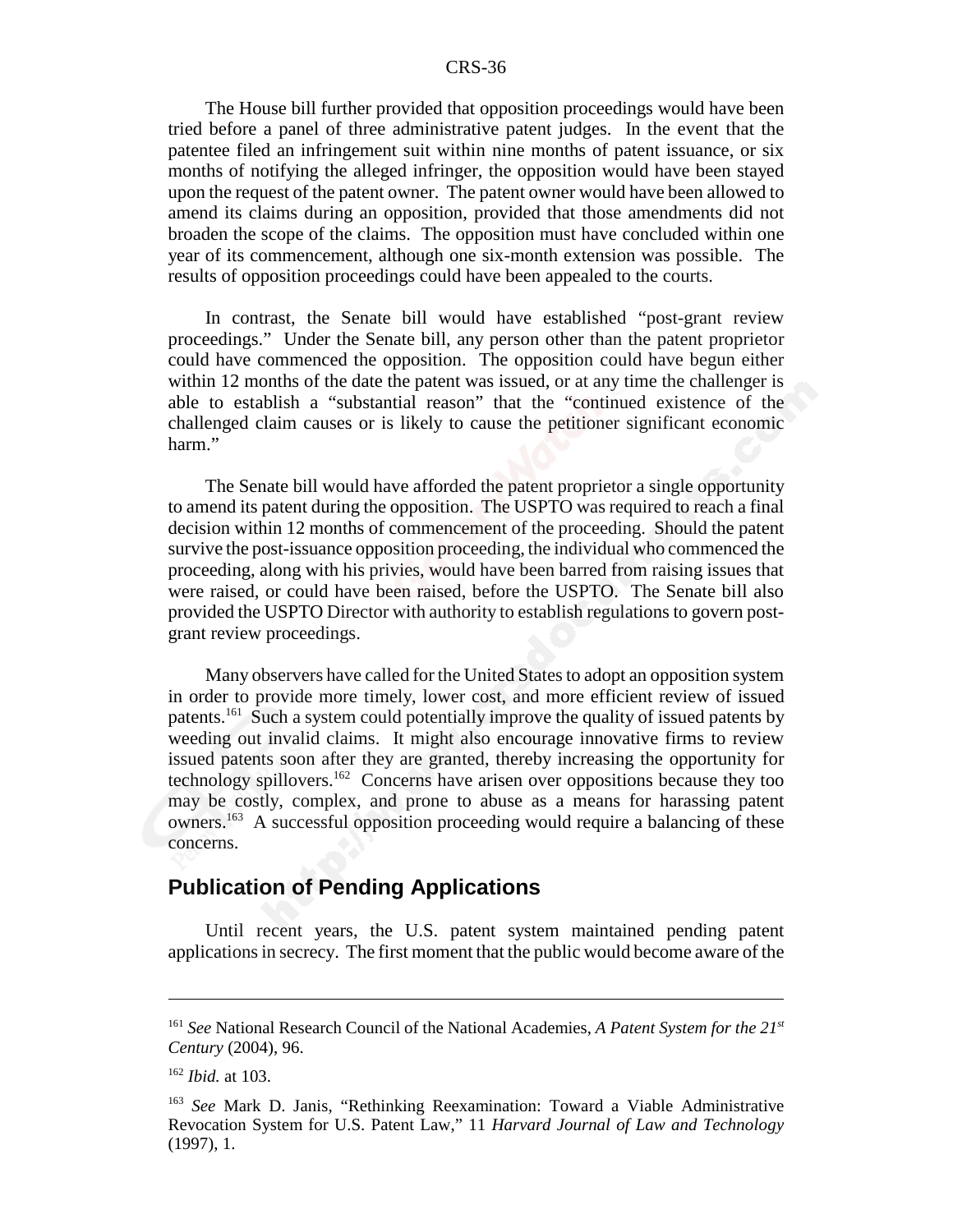existence of a U.S. patent application was the day the USPTO formally allowed it to issue as a granted patent. This regime advantaged patent applicants because it allowed them to understand exactly what the scope of any allowed claims might be prior to disclosing an invention. Thus, if the applicant was able to maintain the invention that was subject to a patent application as a trade secret, then he could choose between obtaining the allowed patent claims and trade secret status. In addition, because the invention was not disclosed prior to the award of formal patent rights, unscrupulous competitors were discouraged from copying the invention.

However, this secrecy regime has been perceived as imposing costs as well. Others might well engage in duplicative research efforts during the pendency of patent applications, unaware that an earlier inventor had already staked a claim to that technology. This arrangement also allowed inventors to commence infringement litigation on the very day a patent issued, without any degree of notice to other members of the technological community.<sup>164</sup>

Industry in the United States possessed one mechanism for identifying pending U.S. patent applications. Most foreign patent regimes publish all pending patent applications approximately 18 months after they have been filed.<sup>165</sup> As a result, savvy firms in the United States could review pending applications filed before foreign patent offices, and make an educated guess as to the existence of a corresponding U.S. application. This effort was necessarily inexact, however, particularly as some inventors either lacked the resources, or made the strategic decision, not to obtain patent rights outside the United States.

In enacting the American Inventors Protection Act of 1999, Congress for the first time introduced the concept of pre-grant publication into U.S. law. Since November 29, 2000, U.S. patent applications have been published 18 months from the date of filing, with some exceptions. The most significant of these exceptions applies where the inventor represents that he will not seek patent protection abroad. In particular, if an applicant certifies that the invention disclosed in the U.S. application will not be the subject of a patent application in another country that requires publication of applications 18 months after filing, then the USPTO will not publish the application.<sup>166</sup> As a result, inventors who do not wish to seek foreign patent rights retain the possibility of avoiding pre-grant publication.

Legislation before the  $109<sup>th</sup>$  Congress would have further modified the U.S. pregrant publication system by effectively calling for all pending applications to be published approximately 18 months after they are filed. In particular, both the House and Senate bills would have eliminated the possibility of opting out of pre-grant publication by certifying that a patent will be sought only in the United States.167

<sup>164</sup> Schechter & Thomas, *supra*, at § 7.2.6.

<sup>&</sup>lt;sup>165</sup> John C. Todaro, "Potential Upcoming Changes in U.S. Patent Laws: the Publication of Patent Applications," 36 *IDEA: Journal of Law and Technology* (1996), 309.

<sup>166 35</sup> U.S.C. § 122(b).

 $167$  H.R. 2795, § 9(a).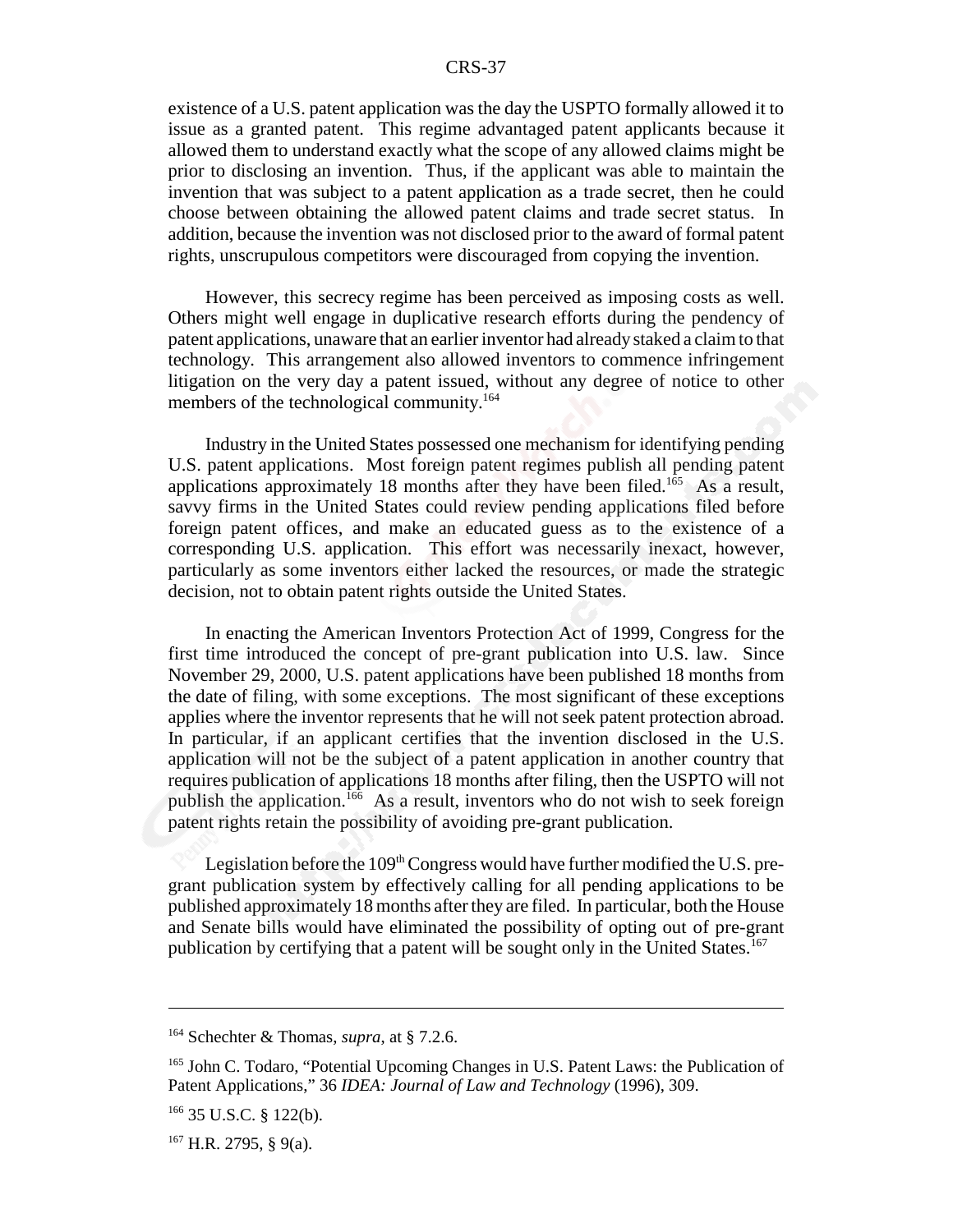#### **Pre-Issuance Submissions**

The patent reform legislation introduced in the  $109<sup>th</sup>$  Congress would have expanded the ability of members of the public to submit information to the USPTO that is pertinent to pending applications. Under current law, interested individuals may enter a protest against a patent application. The protest must specifically identify the application and be served upon the applicant. The protest must also include a copy and, if necessary, an English translation, of any patent, publication or other information relied upon. The protester also must explain the relevance of each item.<sup>168</sup>

Protest proceedings have traditionally played a small role in U.S. patent practice. Until Congress enacted the American Inventors Protection Act of 1999, the USPTO maintained applications in secrecy. Therefore, the circumstances in which members of the public would learn of the precise contents of a pending patent application were relatively limited. With the USPTO commencing publication of some pending patent applications, protests would seem far more likely. Seemingly aware of this possibility, the 1999 Act provided that the USPTO shall "ensure that no protest or other form of pre-issuance opposition . . . may be initiated after publication of the application without the express written consent of the applicant."169 Of course, the effect of this provision is to eliminate the possibility of protest in exactly that class of cases where the public is most likely to learn of the contents of a pending application.

Through rulemaking, the USPTO has nonetheless established a limited mechanism for members of the public to submit information they believe is pertinent to a pending, published application. The submitted information must consist of either a patent or printed publication, and it must be submitted within two months of the date the USPTO published the pending application. Nondocumentary information that may be relevant to the patentability determination, such as sales or public use of the invention, will not be considered.<sup>170</sup> In addition, because Congress stipulated that no protest or pre-grant opposition may occur absent the consent of the patent holder, the USPTO has explained that it will not accept *comments* or *explanations* concerning the submitted patents or printed publications. If such comments are attached, USPTO staff will redact them before the submitted documents are forwarded to the examiner.<sup>171</sup>

The proposed legislation would have augmented the possibility for pre-issuance submissions. Under both the House and Senate bills, any person would have been able to submit patent documents and other printed publications to the USPTO for review. Such prior art must have been submitted within the later date of either (1) the date the USPTO issues a notice of allowance to the patent applicant; or (2) either

<sup>168 37</sup> C.F.R. § 1.291.

<sup>169 35</sup> U.S.C. § 122(c).

 $170$  37 C.F.R. § 1.99.

<sup>&</sup>lt;sup>171</sup> U.S. Dept. of Commerce, U.S. Patent & Trademark Off., Manual of Patent Examining Procedure § 1134.01 ( $8<sup>th</sup>$  ed. May 2004).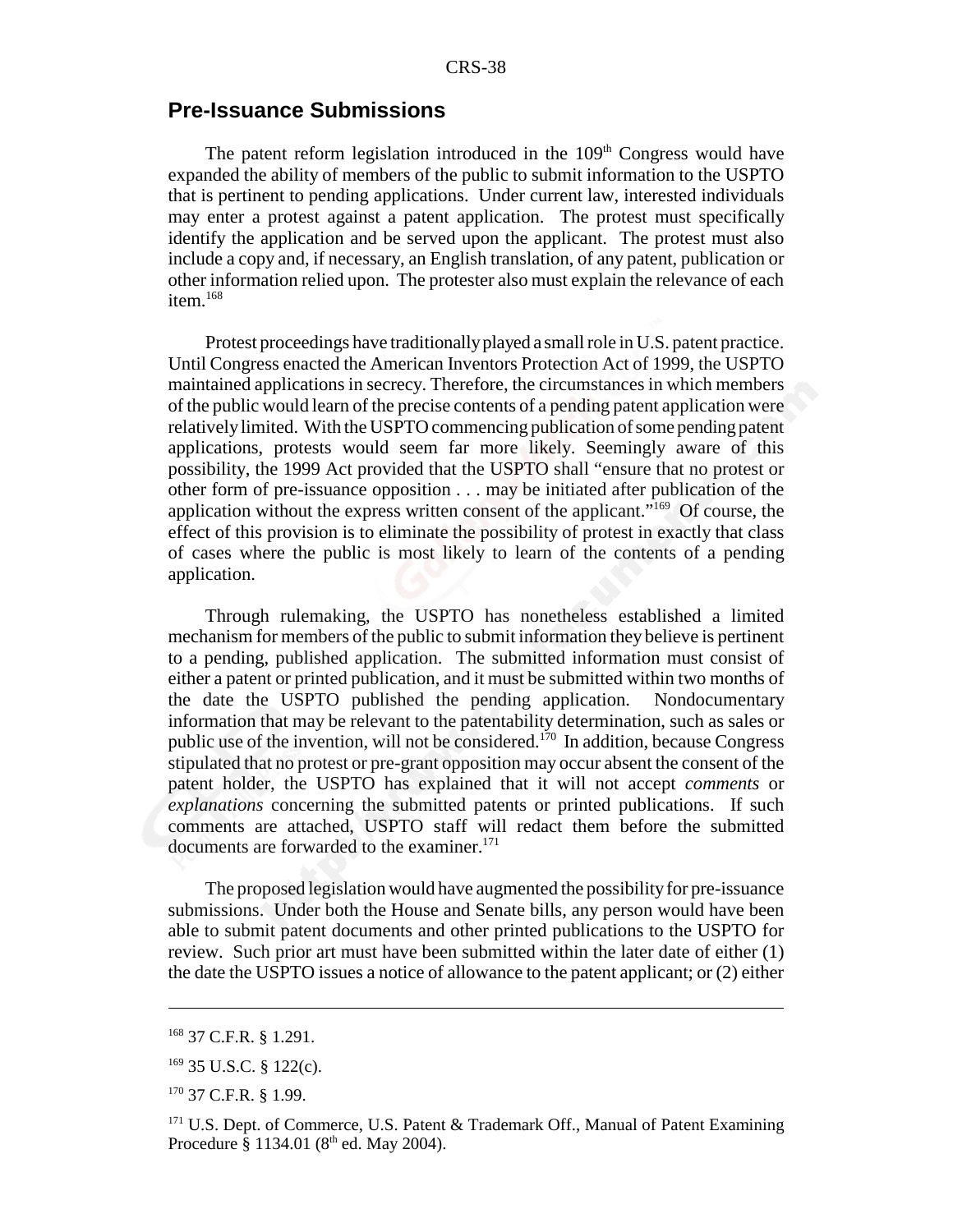six months after the date of pre-grant publication of the application, or the date of the rejection of any claim by the USPTO examiner. Such a submission must have included "a concise description of the asserted relevance of each submitted document."<sup>172</sup>

Most observers agree that ideally, the USPTO would have access to all pertinent information when making patentability determinations. A more expansive preissuance submission policy may allow members of the public to disclose relevant patents and other documents that the USPTO's own searchers may not have revealed, thereby leading to more accurate USPTO decision making. On the other hand, lengthy pre-issuance submissions may merely be repetitive of the USPTO's own search results, but still require extensive periods of examiner review that might ultimately delay examination. The proposals set before the  $109<sup>th</sup>$  Congress apparently attempted to balance these concerns by expanding existing opportunities for postpublication submissions, but limiting the timing and nature of those submissions so as to prevent undue burdens upon the USPTO and patent applicants.

## **Interlocutory Claim Construction Appeals**

In the  $109<sup>th</sup>$  Congress, the Senate bill would have allowed a litigant to pursue an interlocutory appeal of a patent claim construction order to the Court of Appeals for the Federal Circuit.<sup>173</sup> This provision appears to be motivated by the recognition that the interpretation of a patent claims — a process that in large measure determines the scope of the patent owner's proprietary rights — is the most fundamental inquiry that occurs during patent litigation.<sup>174</sup> In addition, numerous observers have perceived the Federal Circuit to have a high reversal rate of claim interpretations by the district courts.175 Because claim construction is commonly the central focus of a patent trial, the Federal Circuit's reversal of that construction often requires the district court to retry the entire case. As patent litigation is a notoriously lengthy and costly exercise, some observers believe that the current system is overly expensive and inefficient.<sup>176</sup>

Some commentators have opined that allowing an immediate appeal of patent claim construction orders would allow the Federal Circuit review before the litigants are put to the full expense of a trial in federal district court.<sup>177</sup> Ordinarily, litigants

 $172$  H.R. 2795,  $\frac{8}{10}$ .

<sup>&</sup>lt;sup>173</sup> The House bill did not address interlocutory appeals of claim construction orders, and therefore would have retained existing law.

<sup>&</sup>lt;sup>174</sup> See Joseph Scott Miller, "Enhancing Patent Disclosure for Faithful Claim Construction," 9 *Lewis & Clark Law Review* (2005), 177.

<sup>&</sup>lt;sup>175</sup> See Kimberly A. Moore, "Are District Court Judges Equipped to Resolve Patent Cases?," 12 *Federal Circuit Bar Journal* (2002), 1.

<sup>176</sup> *See* Gwendolyn Dawson, "Matchmaking in the Realm of Patents: A Call for the Marriage of Patent Theory and Claim Construction Procedure," 79 *Texas Law Review* (2001), 1257.

<sup>&</sup>lt;sup>177</sup> *See* Kyle J. Fiet, "Restoring the Promise of Markman: Interlocutory Patent Appeals Reevaluated Post-*Phillips v. AWH Corp.*," 84 *North Carolina Law Review* 1291 (2006).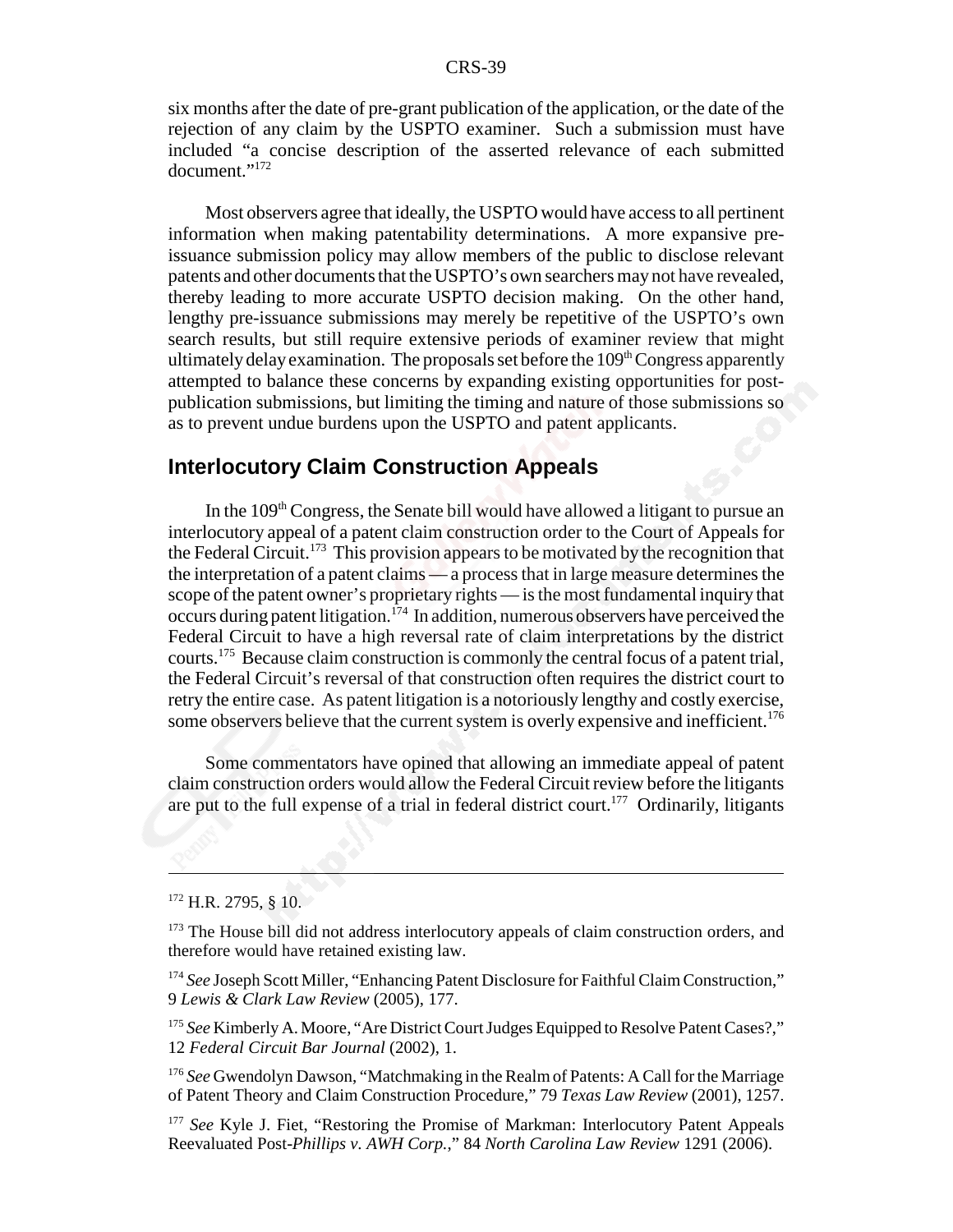may appeal only "final decisions" from the district courts.<sup>178</sup> Although federal law currently allows for a review of an intermediate matter at trial<sup>179</sup> — a so-called interlocutory appeal — the Federal Circuit has declined to accept such appeals for routine claim interpretation cases.<sup>180</sup> The Senate bill would have expressly authorized such interlocutory appeals.

#### **Venue**

Legislation before the  $109<sup>th</sup>$  Congress would have reformed the venue provision that applies to patent infringement cases in federal court. The requirement of venue complements the more fundamental requirement of jurisdiction in federal litigation. In particular, venue addresses the question of which court, out of those that possess personal and subject matter jurisdiction, may most conveniently hear the specific lawsuit in question. $^{181}$ 

Congress has enacted a specialized venue statute that applies only to patent cases. 28 U.S.C. § 1400(b) provides that in patent litigation, venue is proper either: (1) in the judicial district where the defendant resides, or (2) where the defendant has committed acts of infringement and has a regular and established place of business. An important question under this provision is where a corporation is deemed to "reside." Prior to 1988, a corporation was viewed as residing in its state of incorporation.<sup>182</sup> Commentators have explained that during this period, the patent venue statute was fairly restrictive, tending to move infringement litigation into the defendant's seat of operations.<sup>183</sup>

Congressional amendments subsequently liberalized venue concepts in patent litigation. In 1988, Congress adopted a new definition of "reside" as it applies to venue for corporate defendants.<sup>184</sup> Under the new definition, a corporation is presumed to reside in any judicial district to which it could be subject to personal jurisdiction at the time the litigation commences. Congress codified this change in a separate provision found at 28 U.S.C. § 1391. Although there is no evidence that Congress contemplated that these reforms would hold consequences for the specialized patent venue statute, the Federal Circuit nonetheless held that this amendment should also be read into  $\S$  1400(b).<sup>185</sup>

<sup>178 28</sup> U.S.C. § 1291 (2006).

<sup>179 28</sup> U.S.C. § 1292 (2006).

<sup>180</sup> *See* Cybor Corp. v. FAS Techs., Inc., 138 F.3d 1448, 1479 (Fed. Cir .1998) (en banc) (Newman, J., additional views).

<sup>181</sup> *See* Wachovia Bank v. Schmidt, 126 S. Ct. 941 (2006).

<sup>182</sup> *See* Fourco Glass Co. v. Transmirra Prods. Corp., 353 U.S. 222 (1957).

<sup>183</sup> *See* Schechter & Thomas, *supra*, at § 10.1.3.

<sup>&</sup>lt;sup>184</sup> Judicial Improvements and Access to Justice Act, P.L. 100-702, tit. X,  $\S$  1013(a), 102 Stat. 4642, 4669 (1988).

<sup>&</sup>lt;sup>185</sup> VE Holding Corp. v. Johnson Gas Appliance Co., 917 F.2d 1574 (Fed. Cir. 1990).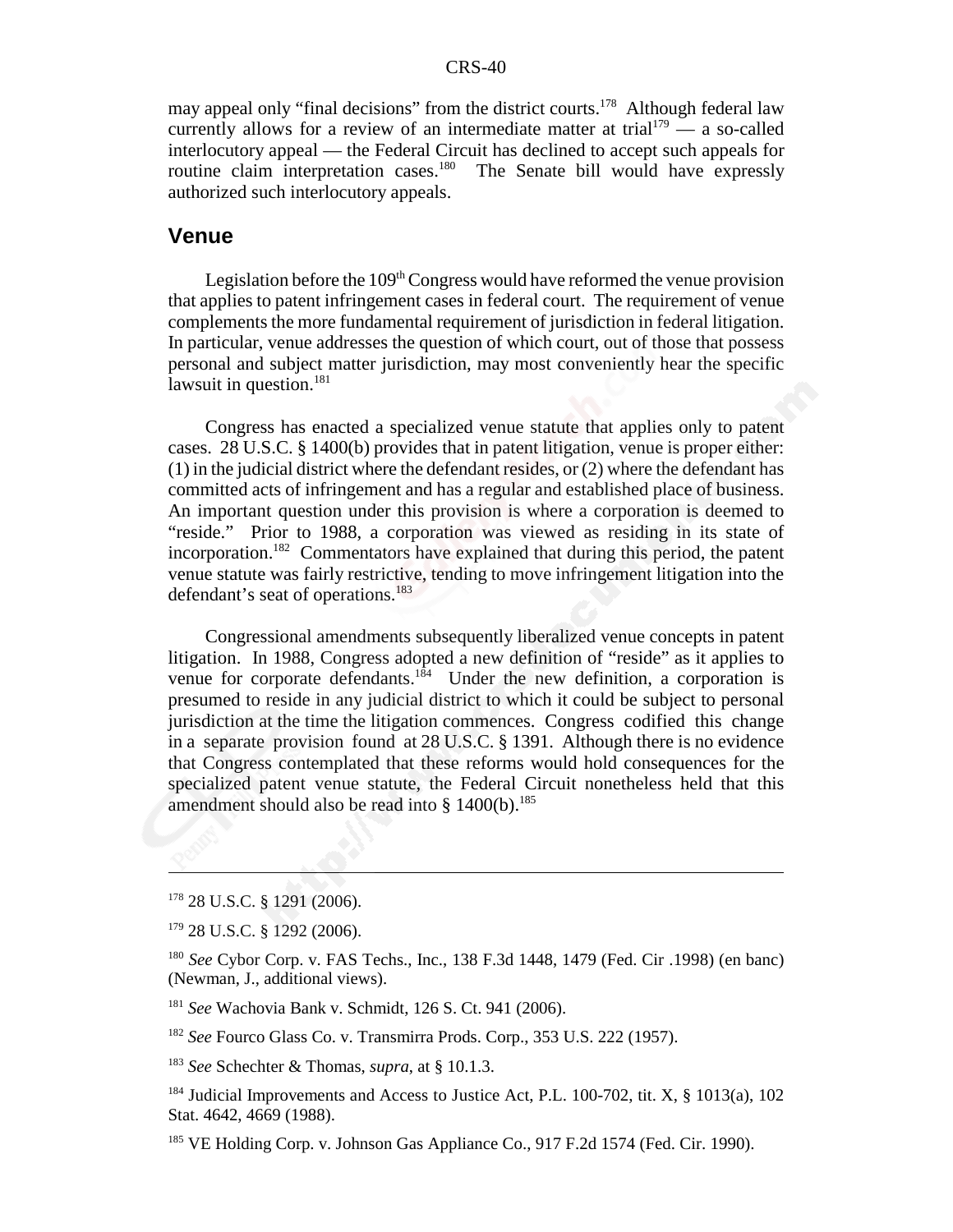The result of the 1988 amendments has been significant for corporate defendants, which constitute the majority of defendants in patent litigation. Although § 1400(b) still governs venue in patent cases, few, if any plaintiffs rely upon the restrictive second prong of that section. Instead they base venue upon the "residence" requirement of the first prong — which now is entirely conterminous with personal jurisdiction, and which for larger corporations is likely to include every federal district in the country. For corporate defendants, then, the venue statute has essentially become superfluous, for the same standards governing personal jurisdiction also dictate whether a court may provide an appropriate venue or not.

Some observers allege that the liberal venue statute promotes forum shopping, allowing patent proprietors to bring suit in courts that they believe favor patent owners over accused infringers. One such "magnet jurisdiction" is said to be the rural Eastern District of Texas, and in particular the Marshall, Texas federal court. According to one account, many observers "wonder how an East Texas town of 25,000 — even if it was named after Supreme Court Justice John Marshall — came to harbor an oversized share of intellectual property disputes."<sup>186</sup> In addition, reportedly "many of the local lawyers who once specialized in personal injury cases are turning their attention to intellectual property law."187 Others believe that the existence of a single appellate court for patent cases, the Federal Circuit, minimizes forum shopping concerns, and that certain district courts attract patent cases due to their expertise and timeliness, rather than an inherent favoritism for patent holders.

In any event, both the House and Senate bills would have amended § 1400(b) by stipulating that, notwithstanding § 1391, for purposes of venue in patent cases "a corporation shall be deemed to reside in the judicial district in which the corporation has its principal place of business or in the State in which the corporation is incorporated." This provision would essentially restore venue to a more restrictive concept than under current practice, similar to circumstances that existed prior to the 1988 legislation.

## **Enhanced USPTO Rulemaking Authority**

Under current law, the ability of USPTO to issue regulations governing substantive patent law matters is extremely limited. The most significant grant of rulemaking authority appears to be found in 35 U.S.C. § 2(b)(2)(A), which allows the USPTO to establish regulations that "shall govern the conduct of proceedings in the Office ...." As explained by the Federal Circuit, "Congress has not vested the [USPTO Director] with any general substantive rulemaking power ...."188

<sup>186</sup> Allen Pusey, "Marshall Law: Patent Lawyers Flood to East Texas Court for Its Expertise and 'Rocket Docket'," *Dallas Morning News* (Mar. 26, 2006), 1D.

<sup>187</sup> *Ibid.*

<sup>188</sup> Merck & Co. v. Kessler, 80 F.3d 1543, 1550 (Fed. Cir. 1996).